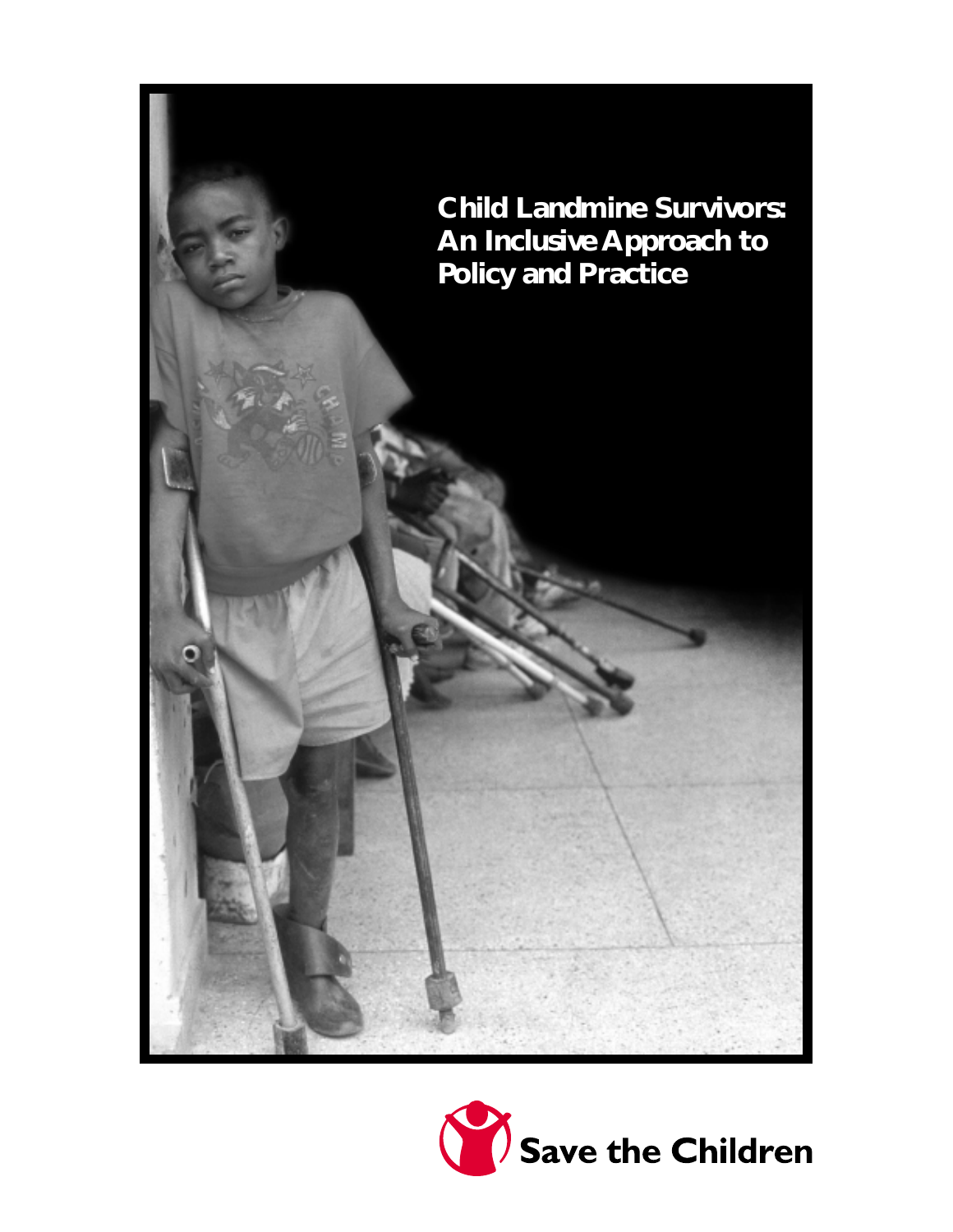# **Save the Children works for**

- a world which respects and values each child;
- a world which listens to children and learns;
- a world where all children have hope and opportunity.

#### ACKNOWLEDGEMENTS

*Child Landmine Survivors* was researched, written and produced as part of the International Save the Children Alliance Children Affected by Armed Conflict and Displacement Workgroup.

Contributions were made by Birgit Arellano, Rädda Barnen (Swedish Save the Children); Jennifer Dec, Save the Children USA; Elizabeth Jareg, Redd Barna (Norwegian Save the Children); Sophie Joy Mosko, Save the Children USA; Celia Petty, Save the Children UK; Jamie Prijitel, Save the Children USA; and Sue Stubbs, Save the Children UK.

Special thanks go to our field office staff whose invaluable assistance helped ensure that this publication correctly reflects the state of child landmine survivors, their families, and the principles and values of the International Save the Children Alliance.

Cover photo: UNICEF DOI96-0114 Angola/Priozzi

Working Paper No. 2 Working Group on Children Affected by Armed Conflict and Displacement

Produced by the Save the Children Federation, USA Published by the International Save the Children Alliance 275-281 King Street, London W6 9LZ, United Kingdom

© International Save the Children Alliance, 2000 ISBN 1-888-393-02-5

*This publication is issued by the International Save the Children Alliance for general distribution. It may be freely quoted or reproduced, without prior permission from the International Save the Children Alliance, provided that the source is acknowledged.*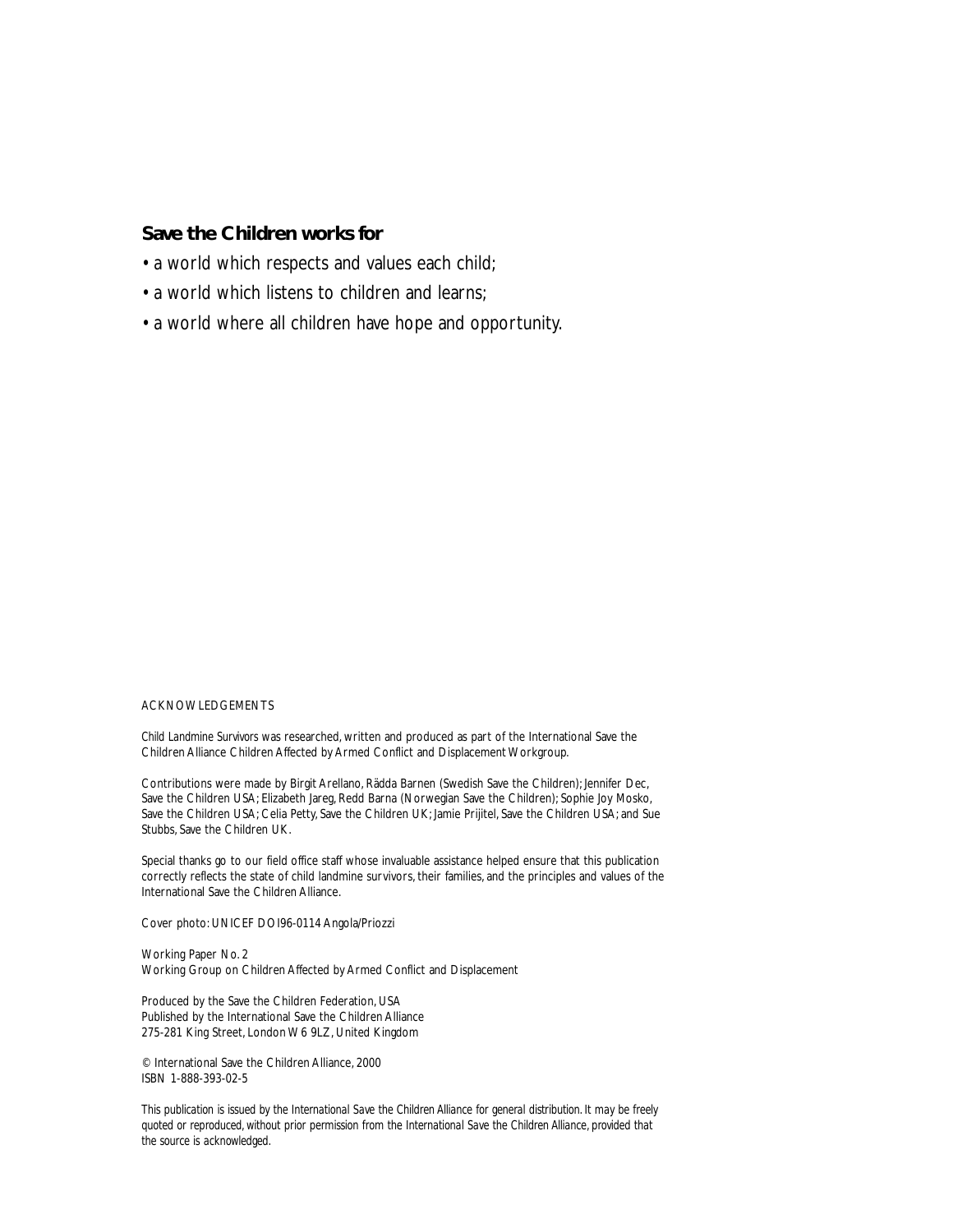# **CONTENTS**

| Preface                  |                                                                                   | 1              |
|--------------------------|-----------------------------------------------------------------------------------|----------------|
| ı                        | Introduction                                                                      | $\overline{2}$ |
|                          | 1.1 Overview of the problem                                                       | $\overline{2}$ |
|                          | 1.2 This report                                                                   | 4              |
| $\overline{2}$           | Context: legislation and current response                                         | 5              |
|                          | 2.1 International legislation                                                     | 5              |
|                          | 2.2 The 1997 Landmines Convention                                                 | 5              |
|                          | 2.3 Working in landmine-affected areas                                            | 6              |
| 3                        | <b>Starting points for planning</b>                                               | 8              |
|                          | 3.1 The key issues                                                                | 8              |
|                          | 3.2 Child survivors of landmines and traumatic injury in conflict situations      | 8              |
|                          | 3.3 The situation of disabled children as a whole in conflict situations          | 11             |
|                          | 3.4 The impact of landmines and disability on all children in conflict situations | 12             |
| 4                        | Program approaches based on child rights and child development                    | 13             |
|                          | 4.1 Basic principles                                                              | 13             |
|                          | 4.2 Community-based support                                                       | 14             |
|                          | 4.3 Inclusive education and vocational training                                   | 17             |
|                          | 4.4 Health and medical support                                                    | 18             |
|                          | 4.5 Institutions and segregation                                                  | 18             |
| 5                        | Guiding principles and recommendations for future action                          | 19             |
|                          | 5.1 Guiding principles                                                            | 19             |
|                          | 5.2 Future recommendations                                                        | 20             |
| Conclusion               |                                                                                   | 21             |
| <b>References</b>        |                                                                                   | 22             |
|                          | Appendix I: Organizations Involved with Child Landmine Survivors                  | 23             |
| Appendix 2: Bibliography |                                                                                   | 28             |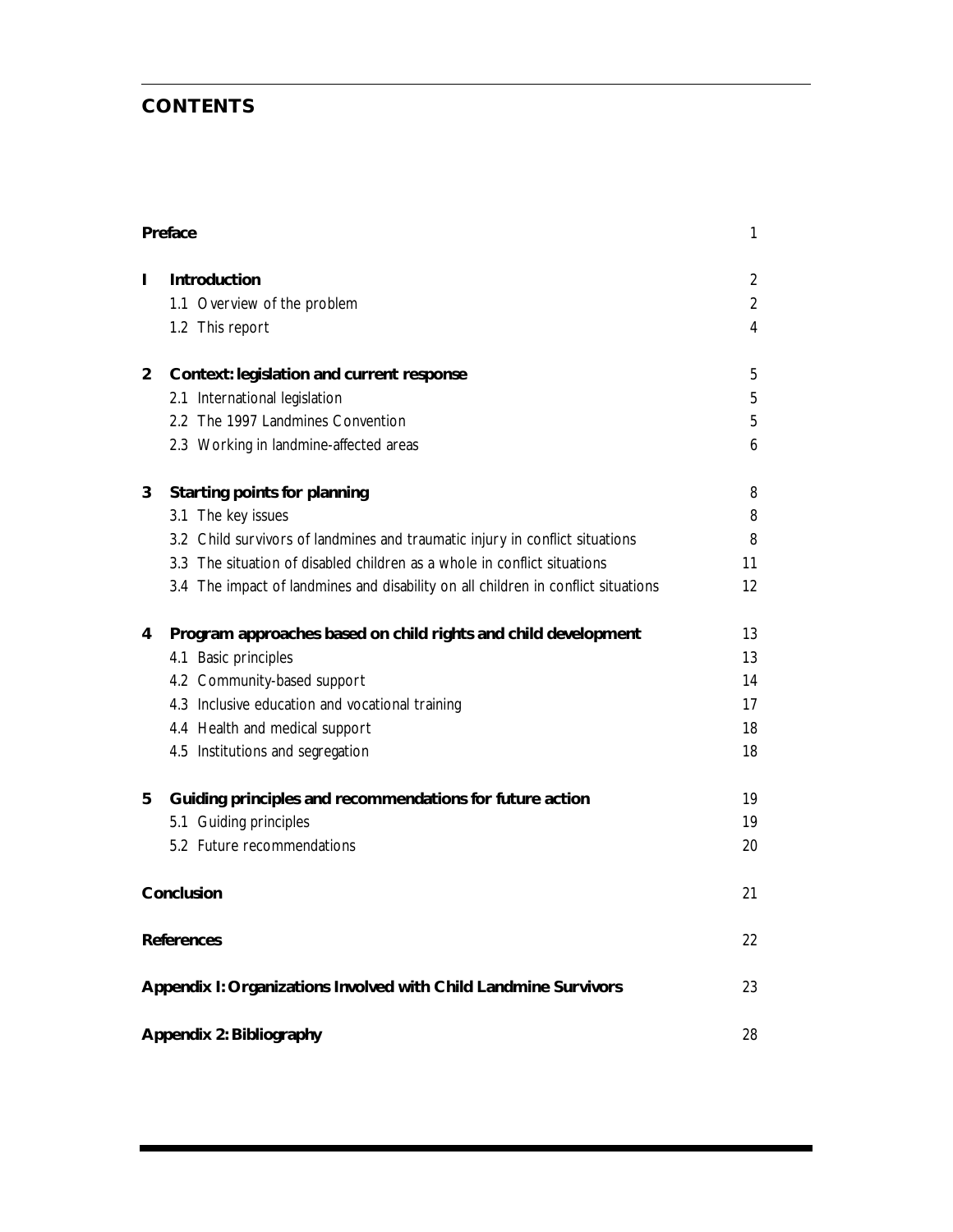

Rädda Barnen

# **PREFACE**

Save the Children was first established in the United Kingdom in 1917 as a response to the humanitarian catastrophe in the aftermath of the First World War, to insist on the right of all children to receive impartial assistance.Today the International Save the Children Alliance is made up of 26 autonomous Save the Children organizations world-wide.The Alliance aims to promote the rights and address the needs of children, within the framework of the Convention on the Rights of the Child. Members of the Alliance are committed to assisting the most economically and socially vulnerable children and their families.

The Alliance works with local NGO partners, national governments and UN agencies to promote the core principles of the Convention: survival, protection, development and participation, in both policy and program practice.

We hope that this report will be found relevant and helpful by those who fund and develop policies for children injured by landmines.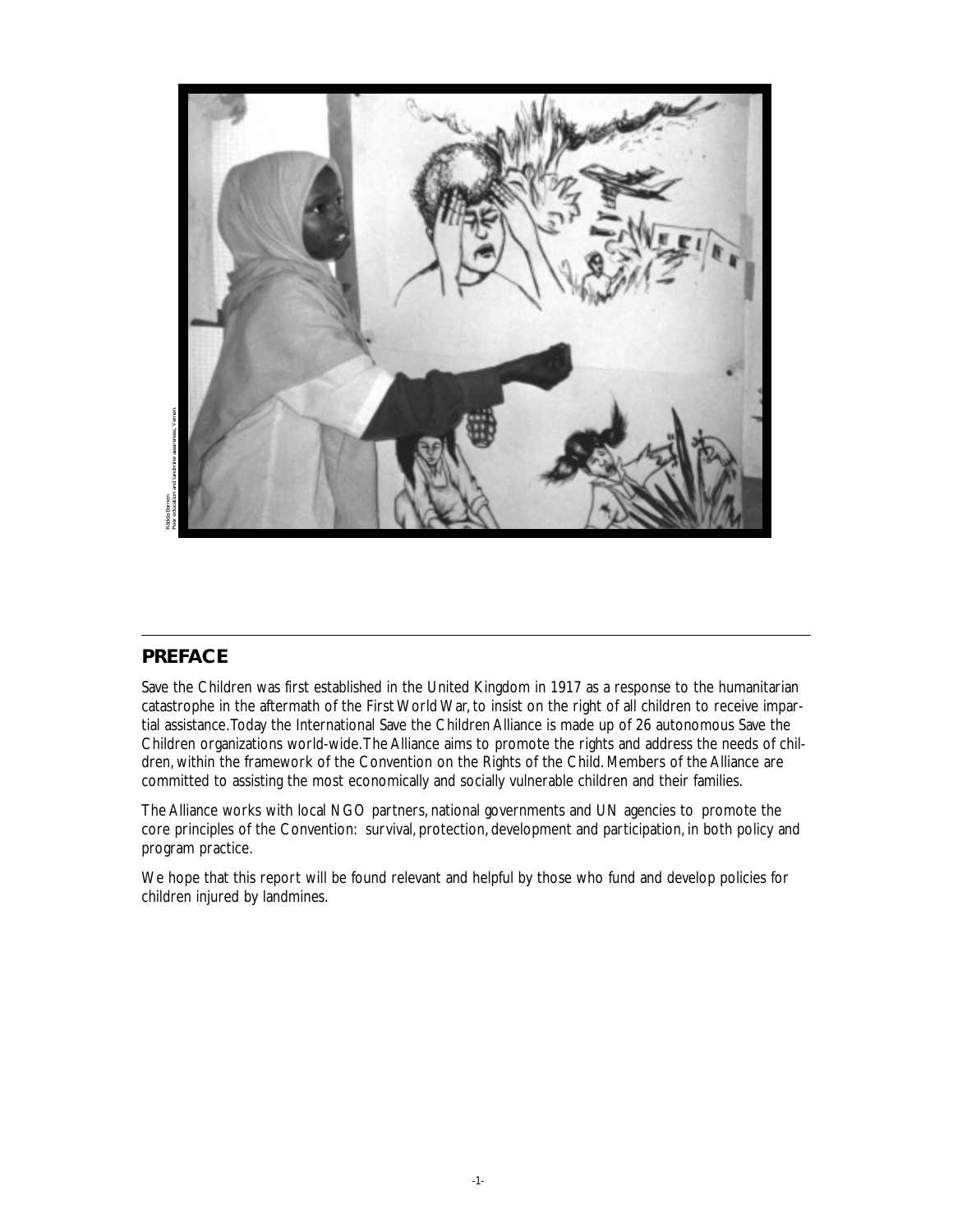# **1 INTRODUCTION**

# **1.1 OVERVIEW OF THE PROBLEM**

There is no entirely reliable data available on anti-personnel landmines, either on the extent of their use or on the injuries and deaths they have caused; however, it is estimated that landmines kill or injure 24,000 people a year, or one person every 20 minutes (ICRC, 1999). It is estimated that there are 300,000 landmine survivors: for example, one in every 415 Angolans has a landmine injury (ICRC, 1999).

Over the last four decades landmines have been laid, randomly but in vast numbers, to terrorize local communities. Most affected have been countries and regions that are predominantly poor and where the political situation is unstable.With 60 to 70 million landmines lying unexploded in the ground (*Hidden Killers*, 1998) and an estimated 250 million stockpiled by more than a hundred nations (Landmines Monitor Report, 1999), the devastation will continue unless there is the political will and the long-term funding to change the situation.

The international community is now addressing the tasks of:

- clearing existing mines quickly to protect communities;
- minimizing the impact on people's daily lives;
- supporting landmine survivors; and
- campaigning to stop new mines being manufactured or laid.

## **The needs of survivors**

The support given to landmine survivors must be delivered through the normal health and social care system of the country concerned.Any assistance from the international community must therefore focus on building sustainable capacity at local levels to enable survivors to achieve genuine socio-economic reintegration.

As we have seen, there is a serious lack of information about landmine survivors.As ICRC stated in 1997, "Accurate collection of data is the first step in addressing an epidemic.This epidemic is no different."

We must first of all recognize that the needs of each survivor are different. Our response will vary according to factors such as the age, disability and nationality of the individual concerned. Hence there are no 'quick fixes' for building an information database: the differences between types of terrain and between urban and rural areas must be taken into account, as must the security factor.

# **The Ottawa Treaty**

The international campaign to ban the production and use of landmines culminated in the Ottawa Treaty of December 1997. One hundred and twenty-two nations signed the Convention on the Prohibition of the Use, Stockpiling, Production and Transfer of Anti-personnel Mines and on their Destruction. National governments acted quickly to ratify the Treaty, and on 1 March 1999 it came into force.

To date, 71 nations have ratified the Ottawa Treaty, which is now binding upon those nations and a part of international law. Parties to the Treaty are required to produce reports to the UN Secretary General on how they are implementing its provisions.

Unfortunately, three out of the five permanent members of the UN Security Council have neither signed nor ratified the Treaty: China, Russia and the USA.They join another 50 or so countries that have failed to do so. However, this does not mean that these countries will not come on board eventually: for example, China has expressed support for "the ultimate objective of a comprehensive prohibition" and the USA has said that it will sign the Treaty in 2006.

Ironically, the very success of the campaign against landmines presents agencies working with child survivors with difficult challenges as well as exceptional opportunities. One of those challenges, which we shall explore in this report, is to avoid the earlier mistake of setting up a vertical, single-issue program focusing on landmine survivors alone.We must harness the concern and the resources generated by the landmines campaign to transform government policies and public attitudes that exclude children with disabilities of any kind from equitable access to social, educational and economic opportunities.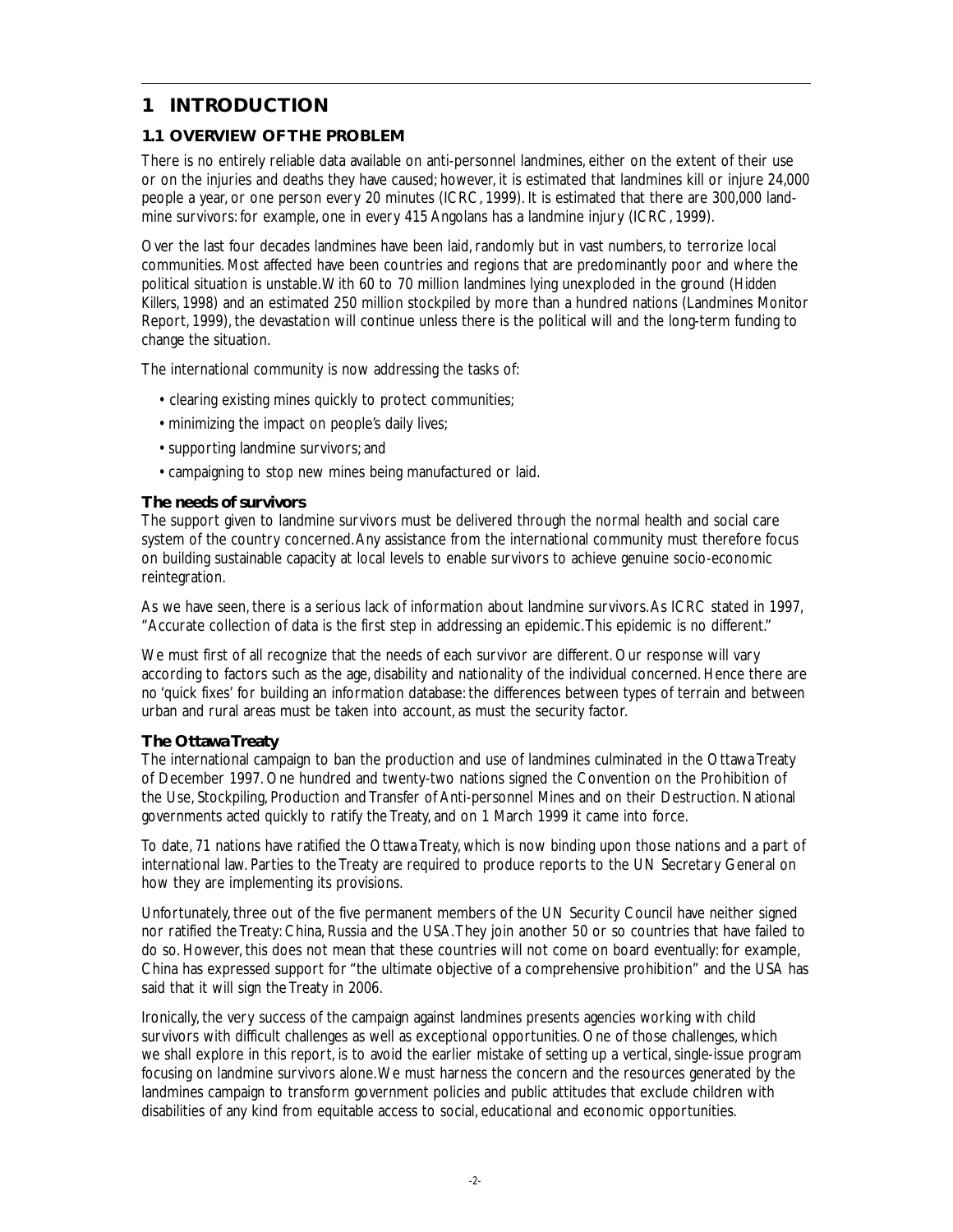## **The effects of landmines**

There are many ways in which armed conflict can inflict lifelong disability on children:

- They can be injured by small arms fire, shells, machetes and arson.
- The disruption of immunization programs can cause the impairment of sight, hearing or intellectual capacity as a result of preventable childhood illnesses.
- In countries affected by landmines, mine injuries add to the number of children who will require but are unlikely to receive — specialist or community-based services.

Typical landmine injuries in children include loss of limbs, injuries to the genital area, loss of sight and hearing, as well as psychological shock and emotional distress. Children continually risk encountering landmines as they go about their daily lives, working in fields, herding animals, fetching water, playing or going to school. For example, in Cambodia in 1994 three girls were severely injured by mines when playing volleyball on a playing field.The natural curiosity of children leads them to stray off clear paths and explore their surroundings, often with deadly results.

Most at risk are refugee or displaced children returning home, as they lack knowledge of dangerous local areas and often do not understand that the ordnance or mines left behind by retreating armies can maim or kill. For example, there are currently 37,000 Cambodian refugees in Thailand waiting to return home to the heavily-mined areas of Samlot, Samroung and Anglong Veng.

In children, the loss of a limb causes special problems.The rapid growth of their bones means that prostheses have to be regularly refitted and new amputations may be necessary. Injuries to the genital area and urinary tract often require specialized surgery that may not be available locally.

However, many of the problems facing mine-injured children are similar to those facing all children with disabilities, particularly in countries where health services are damaged, inadequate and under-funded.All these children face the challenge of social reintegration, as well as the psychological problems that can arise from humiliation, rejection, and depression about the loss of life opportunities.

### **The response to landmines**

The menace of landmines will end only when the ban is adhered to by all countries and non-state groups. Urging non-signatories to sign and ratify the treaty, together with demining, minefield marking and raising mine awareness in affected populations, are all essential parts of the solution.

However, in addition to carrying out these long-term preventative measures, we need to meet the immediate needs of those directly affected by landmines.These needs include not only immediate life-saving responses, but also assistance towards long-term medical care and social reintegration.The focus of rehabilitation has traditionally been on the physical aspects of disability, although there is now an increasing emphasis on psychological assistance (Coupland, 1997).

Field experience in countries such as Mozambique underlines the importance of community-based programs with a broad, flexible agenda, where the most important aim is to integrate children into the normal social, cultural and educational life of their peer group.This view is supported by survivors themselves: they want to be considered as productive members of their communities.

In many countries it is essential for agencies to actively combat cultural prejudice against disability; in Cambodia, for example, losing a limb or your life is considered to be your *karma*, the result of wrong behavior in a previous life.The Mines Advisory Group, a British mine clearance charity, is employing survivors to clear landmines.This has proved a very successful way of reintegrating survivors so that they not only have equality with their non-disabled colleagues but also have the economic resources to make independent decisions about their future.

Jerry White, co-founder of Landmine Survivors Network, wrote:"One of the biggest problems in warravaged countries is that most mine survivors wish they had died in the minefield. If we are going to save lives, what can we do to make these lives worth living? "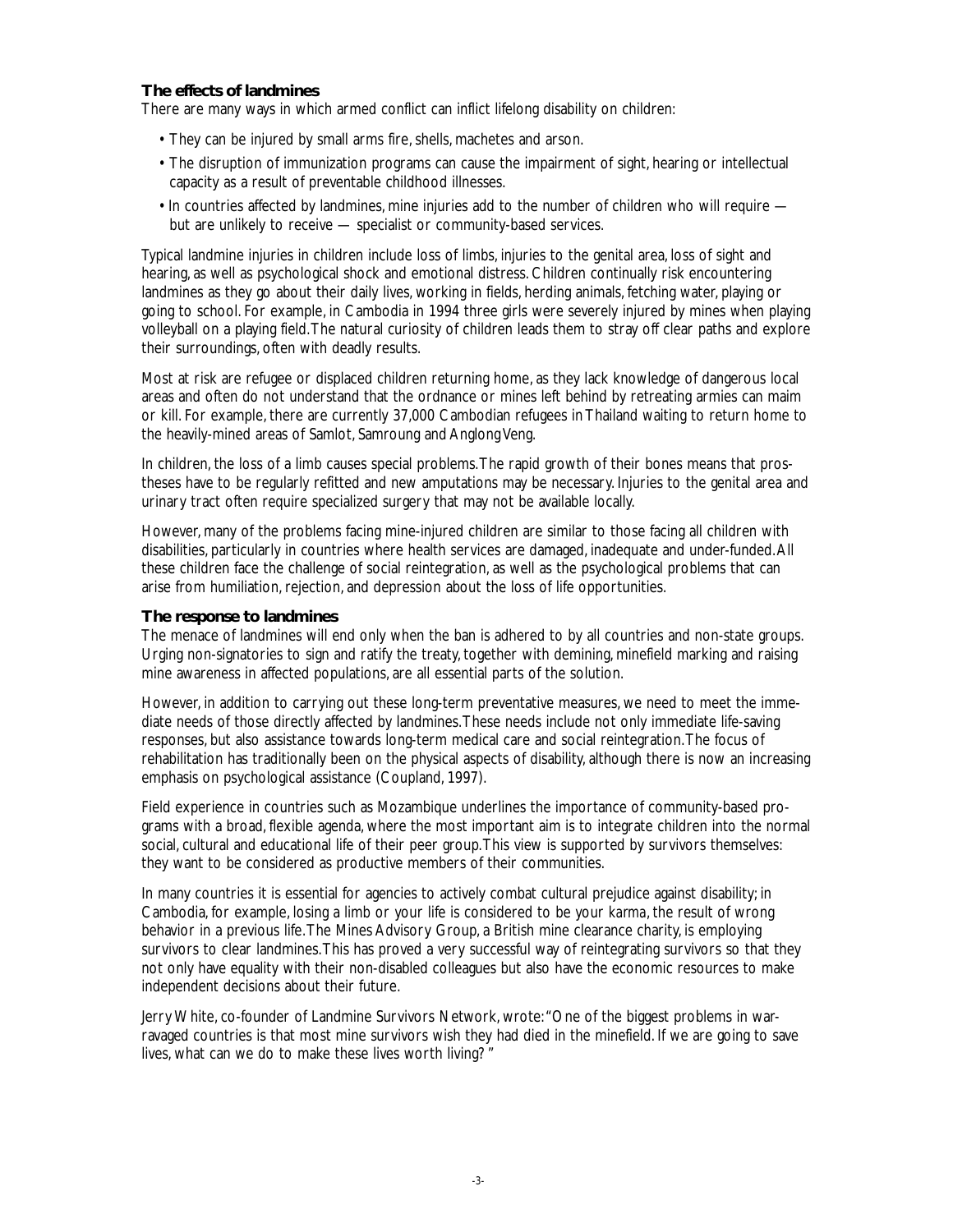# **1.2 THIS REPORT**

### **How it was compiled**

This report is based on desk research and contributions from experts within the Save the Children Alliance who have extensive experience programming in countries affected by armed conflict and working with children with disabilities.

Information about children killed and injured by landmines is limited, as is material on social reintegration and long-term development.Although we make numerous generalizations, we are well aware that the situation of each survivor is unique.The fate of children who survive landmine accidents will depend upon the country where they live, their location within that country, and whether the incident took place during war or peace. Of crucial importance will be the support, both economic and emotional, that the child's family is able to provide. Other factors, such as gender, age and the child's own perspective on what happened, also have a significant effect on rehabilitation.

## **Its purpose**

This report is written primarily for a non-specialist audience of donors and policy makers. Its intention is to offer guidance on the principles and approaches of work with children and adolescents who survive landmine injuries. Examples are given of programs that put these principles into practice.The need for community-based approaches that build on existing good practice in community-based rehabilitation (CBR) and inclusive education is stressed throughout.

The report also explains why programs to promote the rights and well-being of children affected by landmine injuries must also address the wider problems of discrimination, negative attitudes and poor access to services that afflict all people with disabilities.

## **Its focus**

This report focuses on the importance of supporting the child's overall development physical, psychological and social — within the family and the community, and of taking both a short-term and a longer-term perspective.

Investing in the reintegration of survivors is essential if children and their families are to remain productive members of society.The report discusses the types of response — ranging from changes of attitude to specific actions — required from the children, their families and communities if full integration is to be achieved.

The first part of the report looks at international legislation affecting child landmine survivors.This is followed by an overview of the key issues that arise when working towards the social reintegration of child landmine survivors.The final section gives recommendations and key elements for further research.

The report has two appendices.The first is a list of organizations involved in landmine survivor assistance; the second is a bibliography of material addressing the psychological, social and economic needs of child landmine survivors.



Afghanistan: UNICEF/HQ96-0185/Jeremy Hartley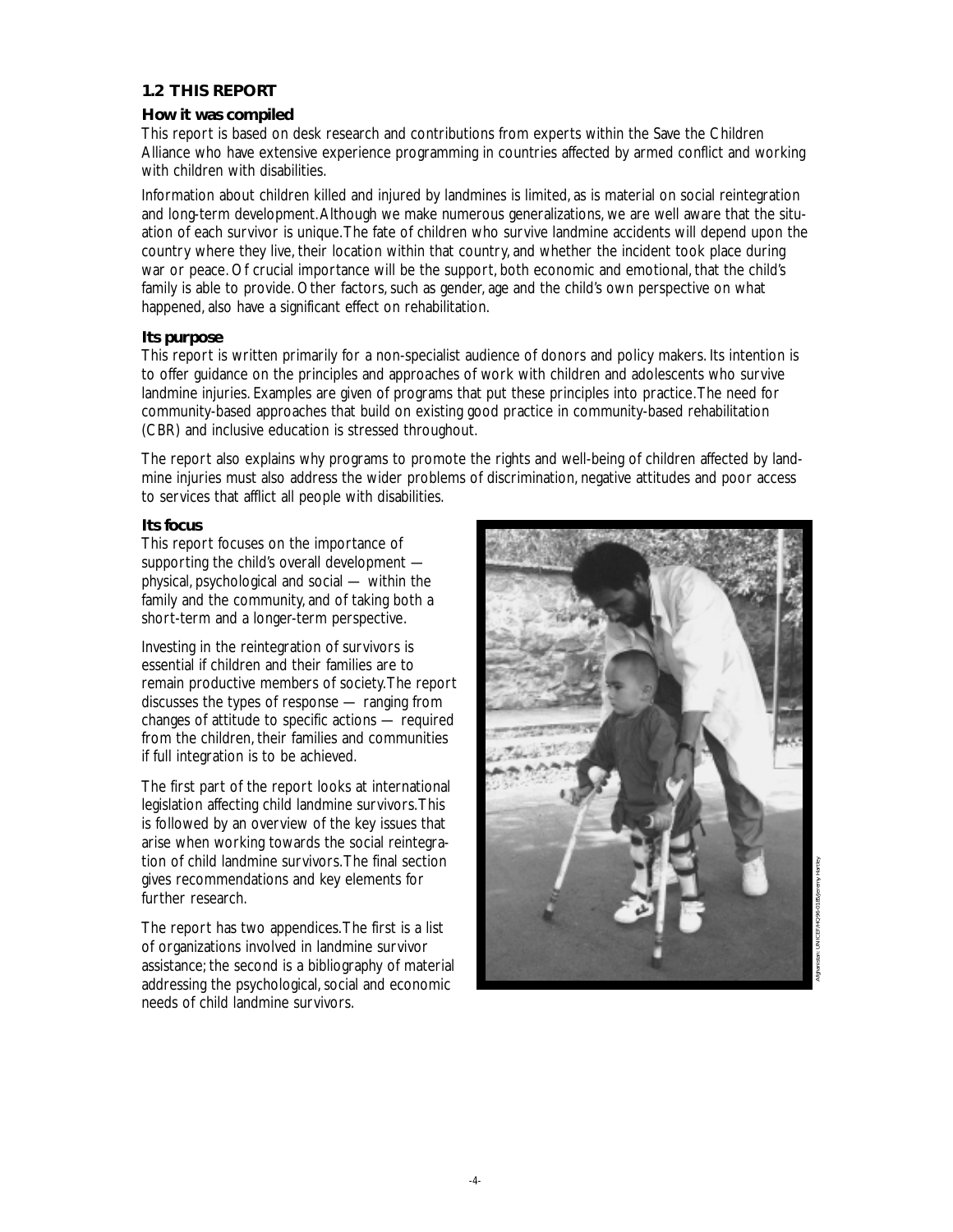# **2 CONTEXT: LEGISLATION AND CURRENT RESPONSE**

# **2.1 INTERNATIONAL LEGISLATION**

The most powerful piece of international legislation concerning landmines is the Convention on the Prohibition of the Use, Stockpiling, Production and Transfer of Anti-Personnel Mines and on their Destruction, signed in December 1997 and otherwise known as the Ottawa Treaty.



Peer education and landmine awareness, Yemen.Radda Barnen Rädda Barnen

The Treaty builds on the provisions of international humanitarian law, as set out in the Convention on Conventional Weapons and Mines Protocol, 1980 (CCW).

At a more general level, the Convention on the Rights of the Child (CRC) provides a set of guiding principles for all work with children and communities affected by landmines.These include the principles of non-discrimination and participation, while considering the best interests of the child.

# **2.2 THE 1997 LANDMINES CONVENTION**

One hundred and twenty-two states signed the Landmines Convention in December 1997.The Treaty, which came into force on 1 May 1999, had been ratified by seventy one states by the end of 1999.This has been a significant victory for the international campaign, which harnessed public outrage at the suffering caused to civilians by the use of anti-personnel landmines; it also successfully challenged the prevailing military orthodoxy concerning the strategic value of landmines.

In addition to prohibiting the production, use, stockpiling and sale or transfer of anti-personnel landmines, the Treaty provides for the destruction of existing weapons. Signatories agreed to support mine clearance, to assess progress in the implementation of the treaty, and to support landmine survivors, including their physical, social and psychological rehabilitation.The preamble of the Ottawa Treaty calls on state parties "to do their utmost in providing assistance for the care and rehabilitation, including the social and economic reintegration, of mine victims."

The Convention therefore provides a powerful framework in international law for the activities discussed in this report. But despite this important breakthrough, significant challenges remain with respect to:

- monitoring compliance with the ban;
- achieving universal compliance; and
- minimizing the harm done to affected populations.

This report is concerned with the last of these three, specifically in minimizing the harm done to children.

To meet this objective, broad and consistent approaches will be needed, shared by agencies working at many different levels and on many different aspects of the problem.To achieve the overall goal of community regeneration and reconstruction, complementary programming — backed by an appropriate level of funding — is needed in these three areas:

- *Demining:* making landmine-affected areas safe for resettlement and cultivation.
- *Landmine awareness and education:* making children and adults aware of the dangers in their immediate environments and of how to respond to landmine incidents.
- *Programs of assistance* for children, families and communities directly affected by landmine injuries.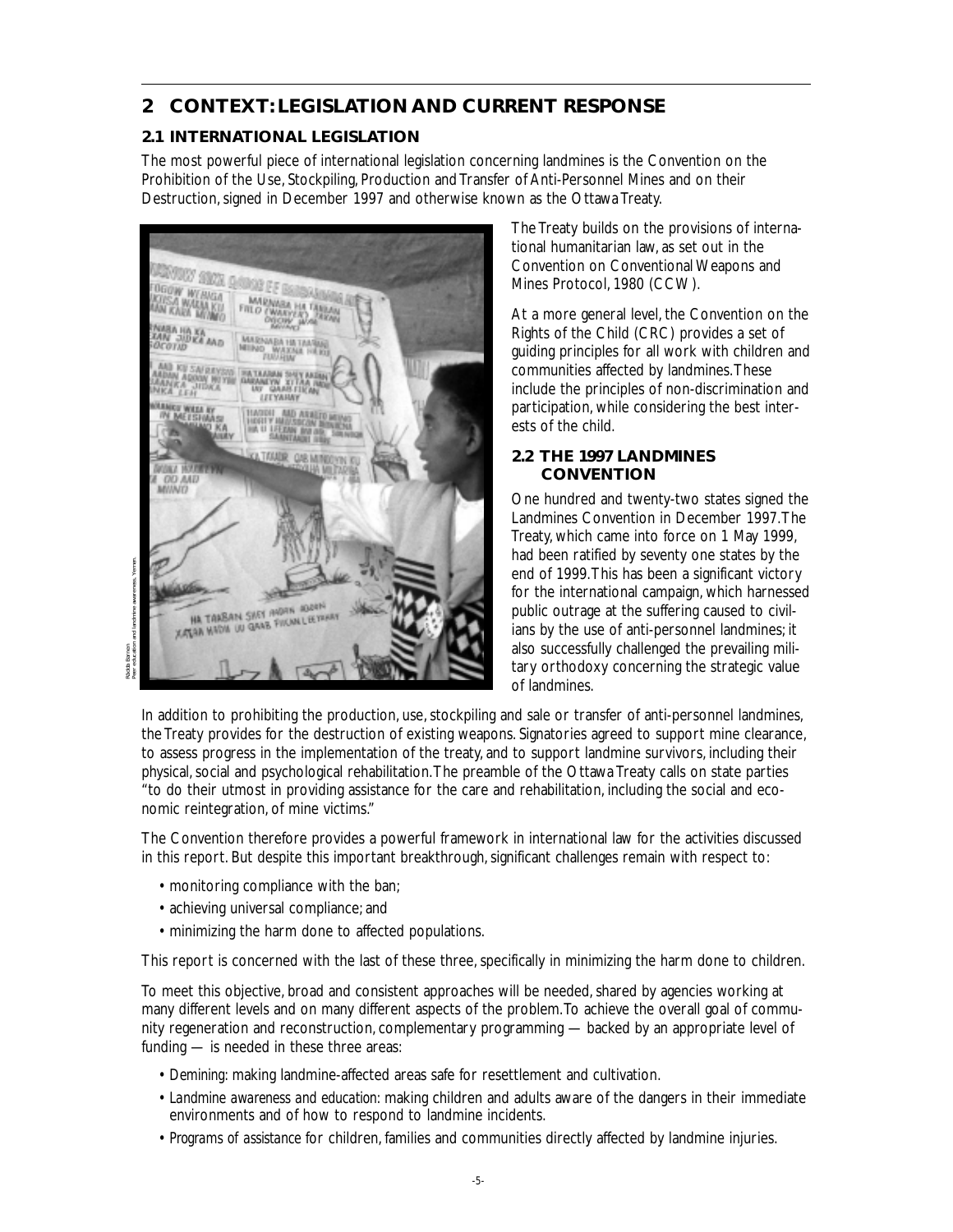# **Implementing the Convention**

The first meeting of state parties to the Ottawa Treaty took place in May 1999 and was attended by 108 countries.They agreed to set up five standing committees of experts to focus on: mine clearance; survivor assistance, socio-economic integration and mine awareness; stockpiling and destruction; mine action technologies; and the general status and operation of the treaty.

Many local and international agencies are involved in supporting individuals and communities affected by anti-personnel mines.This work is frequently uncoordinated; indeed, there is sometimes even competition between sectors for the limited funds.A recent UN policy paper, *Mine action and effective co-ordination,* shows that there is at least an awareness of this problem.The policy objectives outlined in the UN paper are:

- 1. To foster the ability of the UN to respond in a coordinated, timely and effective manner to the needs of mine-affected populations.
- 2. To foster the ability of the UN to support and build upon the collective efforts of the international community at large.
- 3. To strengthen the credibility of the UN in terms of transparency, accountability and effectiveness.

At present, however, this is no more than a statement of intent. Implementation will require a concerted effort by parties to the Convention, bilateral and multilateral donors, and other international agencies. Experience in countries that have been heavily mined has shown the need for an integrated approach, based on an assessment of local needs, to create the conditions for social and economic rehabilitation.

# **2.3 WORKING IN LANDMINE-AFFECTED AREAS**

Programs aimed at children who have landmine injuries cannot be fully effective unless they are part of a broader program of demining and economic rehabilitation that takes into account the following concerns.

# **Demining**

Demining must remain a priority for funding agencies.The main challenge is to ensure that the land targeted for clearance is identified according to agreed criteria, on a transparent and equitable basis.The criteria used must be flexible enough to take into account the needs of each affected community.These issues should be of central concern to major donors, such as the World Bank, that are now becoming involved in mine clearance. It is also essential that funding for demining is maintained at current levels at least, and that the funding is long term, sustainable and transparent.

- The Geneva International Center for Humanitarian Demining has been created to fund an institution to support the UN in encouraging international co-operation over humanitarian demining. Seventeen governments involved in mine action are members of its council.
- Between 1992 and 1998 the European Union (EU) spent almost 183 million euros on demining, mine awareness, advocacy, information management, survivor assistance, surveys, detection, training and the destruction of landmines.
- In its report *One Year Later: Is the Ottawa treaty making a difference?,* the Canadian government stated that ten donor countries have started 98 new mine action programs in 25 countries during the last year. However, no details are given on how these programs are being implemented: for example, the USA was to spend about \$125 million on mine action in 1999 — \$30 million of it on military-tomilitary support to deminers — but it is unclear how much of this money goes toward clearing mines for the most vulnerable communities.

In all cases, donors should target their funding equitably, not just at the latest "disaster area".The UK's Department for International Development (DfID), for example, has made an extra £5 million available for dealing with the mine problem in Kosovo — a figure that should be compared with the Department's annual global spending of £6.5 million on mines.Although we applaud the DfID's speedy response to the crisis in Kosovo, the sufferings of the population in countries such as Angola or Iraq should not be seen as any less important.

The International Campaign to Ban Landmines (ICBL) has expressed concern over the imbalance between spending on high-technology research and development and spending on the implementation of well-tried, low-technology procedures in the field. It draws attention to the success achieved in clearing heavilymined areas in countries such as Afghanistan, and argues that, across the globe, most of the worst-affected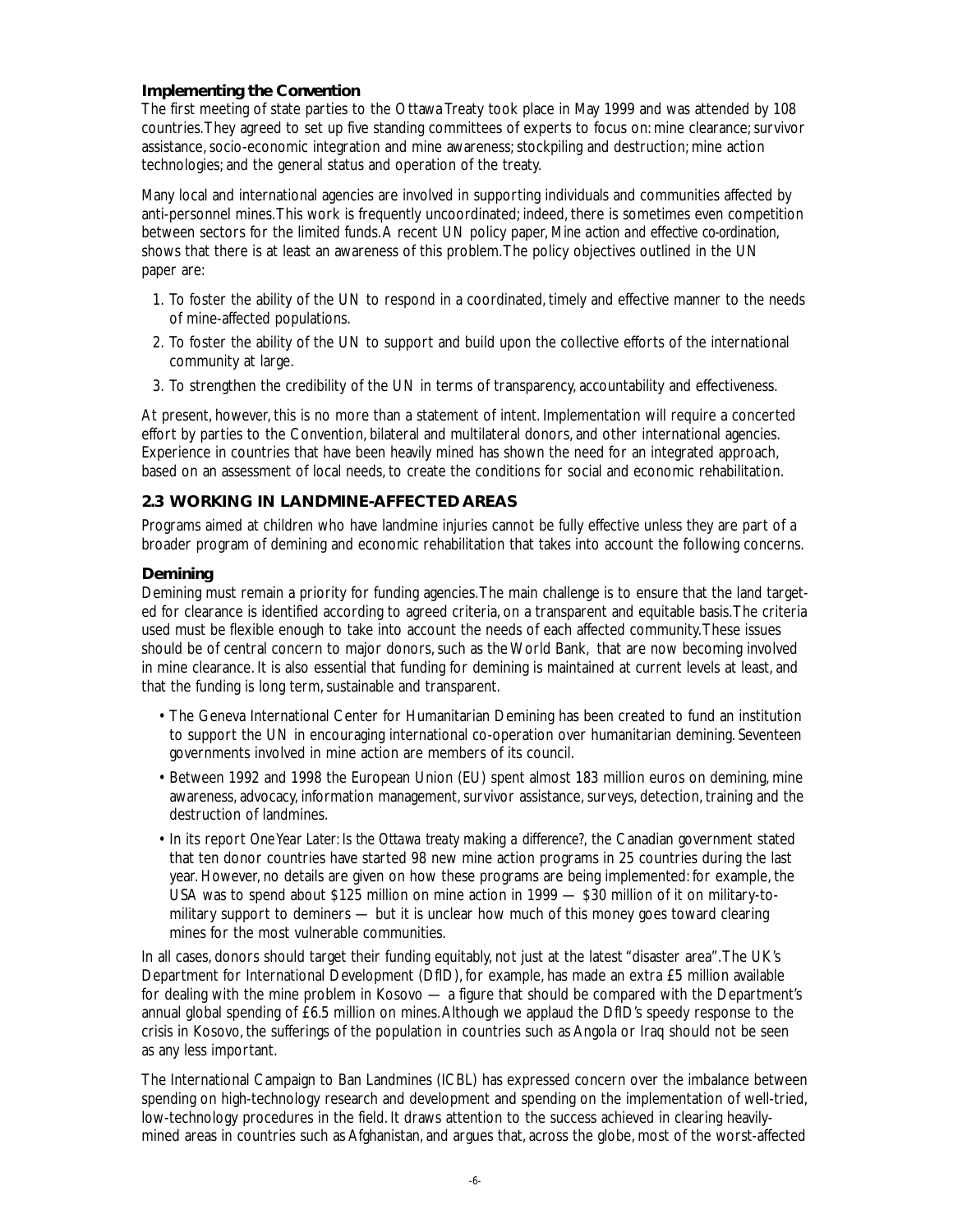areas can be made safe in the foreseeable future. ICBL deplores the negative messages put across by the media, which not only exaggerate the cost of demining (around \$250 per mine in Afghanistan, not the widely-quoted \$1000) but also the amount of time needed to complete demining programs.

The logic of this argument is that donors should put their money into low-technology approaches that can be implemented by trained local staff, rather than into high-technology solutions promoted by the defense industry.This point is also made in a Newsweek report (March 1999), which shows, for example, that in 1998 the US spent \$90 million on research and development, against \$25 million on demining; Canada spent \$17 million on research and development, against \$22 million on demining; while Germany spent \$25 million each on demining and research and development.

# **Landmine awareness and education**

Landmine awareness and education cannot stand alone.To be effective, they must be integrated into development and rehabilitation activities across a range of sectors, including education, health care and food security.All mine awareness activities must be adapted to local needs, culture and traditions. Awareness programs should specifically target refugees and displaced persons who are planning to return to a mined country or community.

Although innovative approaches to mine awareness are being developed — for example, using child-tochild techniques, or working with groups of children to produce culturally specific materials — mine awareness should never be viewed as a substitute for mine clearance.

## **Programs of assistance for children, families and communities**

The international campaign to ban landmines has created high levels of public awareness and, as a consequence, significant donor funds. Using these resources effectively, to support the long-term integration of survivors and their families, presents agencies with exceptional challenges.The most fundamental of these is how to transform the policies and attitudes that exclude people with disabilities of any kind from access to social, educational and economic opportunities. Failure to tackle this issue in the past has meant that sympathy for people disabled by war has quickly evaporated, to be replaced by apathy and neglect — as survivors of warfare in Europe, the USA, Cambodia, and Laos can confirm.

Experience in countries such as Mozambique shows that, rather than focusing narrowly on either physical disability or psychological distress, there is an overriding need to integrate children and adults in the normal social, economic, educational and cultural life of their peers.

- In May 1998 the World Health Organization (WHO) endorsed a plan of action for a concerted health response to anti-personnel mines that includes surveillance and information, pre-hospital and hospital care and management, and physical and psychological rehabilitation.
- The ICBL Victim Assistance Working Group is pressing for donor commitment of up to \$3 billion over the next ten years to support the social and economic reintegration of mine survivors.
- The Mine Action Bilateral Donor Support report (16 November 1998) shows bilateral support to 35 countries from 16 donor countries and the EU of about \$410 million, only around \$23 million of which was earmarked for survivor assistance.This was only a snapshot, but it shows that the international community needs to do much more to support programs of survivor assistance.
- The Diana, Princess of Wales Memorial Fund has spent £1 million on programs to support the survivors of landmines.

The international community should:

- promote policy and practice that addresses the rights and needs of all children with disabilities;
- incorporate work with landmine survivors into this broader objective;
- resist 'vertical' programs for landmine survivors; and
- prioritize areas for clearance on the basis of an objective assessment.

Major bilateral and multilateral funders of development — including the World Bank — should be encouraged to invest in demining and the social and economic rehabilitation of landmine-affected areas.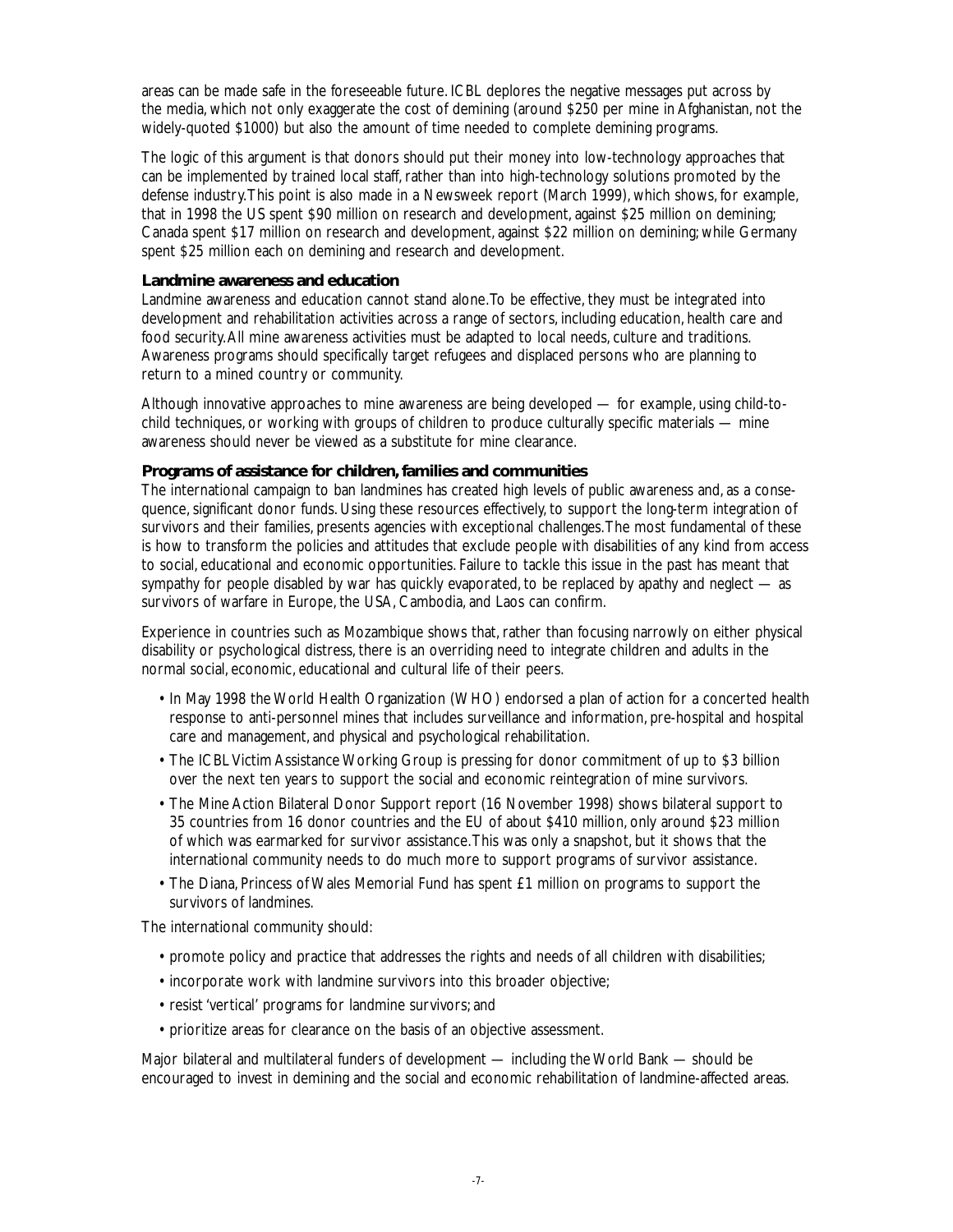A SCF project in Mozambique, supported by the Diana, Princess of Wales Fund, aims to address these underlying problems.Working with adults and children who are themselves disabled, initial surveys:

- document and analyze the lives of disabled people;
- document their views about how they can contribute to society;
- identify how government policies can contribute more effectively to improving their lives;
- increase public awareness of disability;
- provide training for a group of disabled activists in participatory research methods, strengthening the capacity of key organizations of disabled people; and
- provide a model of planning with disabled people that can be replicated.

The results of this work will be used to plan and implement programs to maximize access to social, cultural and economic life for people with disabilities.

# **3 STARTING POINTS FOR PLANNING**

# **3.1 THE KEY ISSUES**

Two key factors will be the starting points for planning any program for child landmine survivors:

- 1. *The availability of reliable data.* The data currently accessible to agencies is sparse, unreliable, not always relevant, varies enormously according the country and context, and certainly does not on its own provide the comprehensive picture needed for effective planning (See Rädda Barnen, *Inventory of Documentation about Children with Disability in Armed Conflict and Displacement,* 1997).
- 2. *The need for an assessment of the overall situation.* The situation of child landmine survivors cannot be considered in isolation from the overall situation of children in a conflict or post-conflict situation, including that of disabled children in general.

The topic of landmines is currently 'fashionable', while disability is not.Yet the impact of landmines on children raises issues that are central to the broader experience of disability. For these reasons, this chapter sets the overall context for developing policy and practice regarding such children.The approach will be holistic, rather than focusing simply on the medical needs of the child.

The chapter will focus on three different themes.An understanding of all three is essential for planning an appropriate response.

- ◆ Child survivors of landmines and traumatic injuries in a conflict situation
- ◆ Disabled children and young people as a whole in conflict situations
- ◆ The overall impact of landmines and disability on children in a conflict situation

# **3.2 CHILD SURVIVORS OF LANDMINES AND TRAUMATIC INJURY IN CONFLICT SITUATIONS**

# **Who survives?**

The vast majority of children do not survive their encounter with a landmine or unexploded ordnance (UXO); one estimate is that 85 per cent of them die before reaching medical assistance (Landmine Survivors Network, 1998).There are several reasons for this:

• children's small bodies cannot withstand the impact;

- the accident often happens far from home and it may be days before the child is found, if at all; and
- the injuries caused are complex, and the appropriate acute care is rarely available (Cambodia Mine Incidents Report, 1998).

Of those who survive the immediate impact, many succumb in the long term, as rehabilitation is frequently unavailable or inadequate. A child's need for long-term medical rehabilitation is often greater than an adult's. Children's bones grow more quickly than their soft tissue, meaning that several re-amputations may be required. Also, children's bodies are more vulnerable to disease, to the effects of a breakdown in public health, and to food insecurity.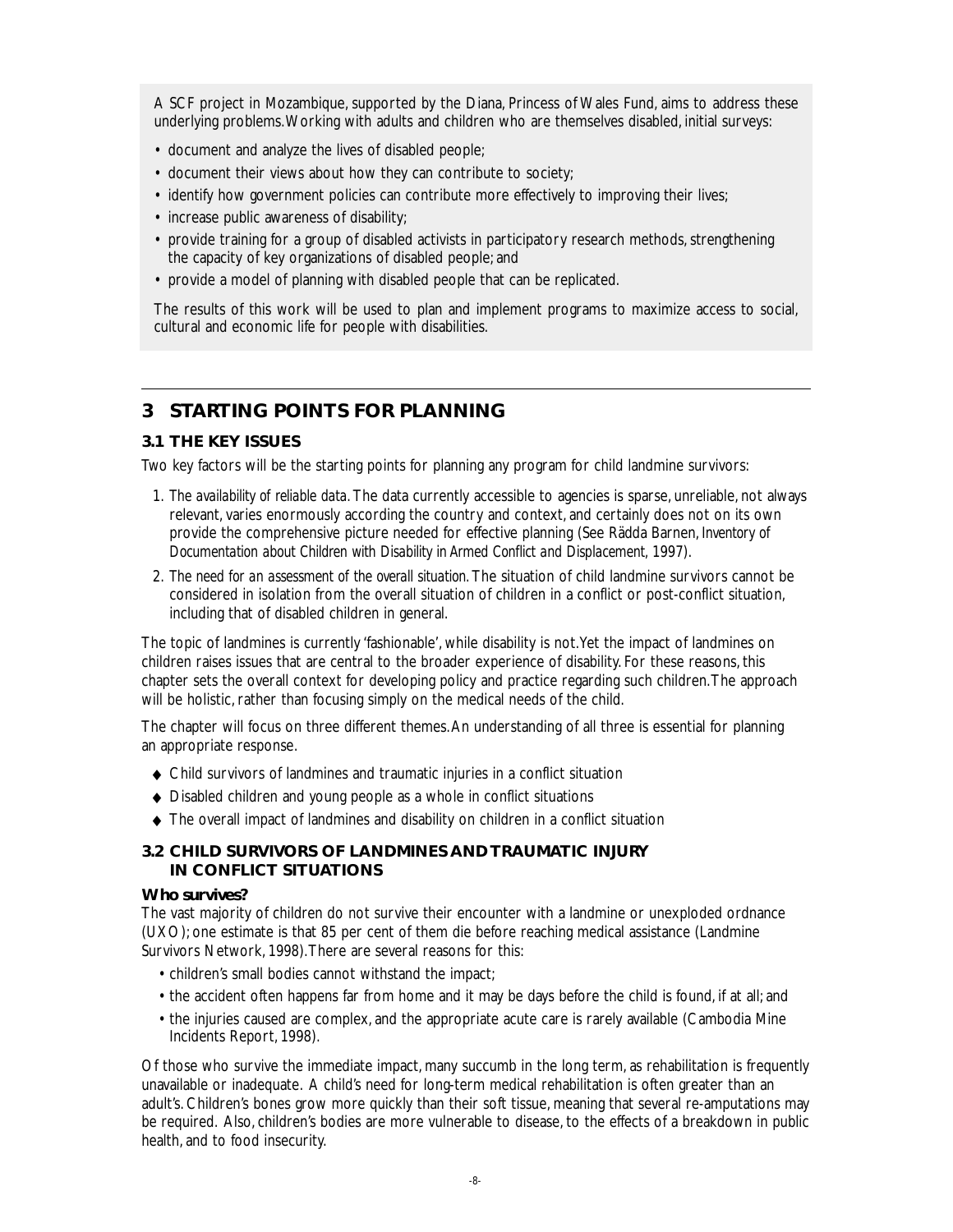In general, children and young people are the section of the population most vulnerable to landmine injury, because they are the most likely to stray, either unwittingly or knowingly, into 'forbidden' areas to play or to return to the family land. Many landmines even look like toys, and attract children with their intriguing shapes. In northern Iraq, Kurdish children were found to be using landmines to construct go-carts (UNICEF, 1994). In many countries, mines have become a normal part of children's lives and do not cause fear.

The proportion of child survivors varies greatly according to the context. In Angola, for example, most of those injured by landmines are women and children. In addition to the fact that children make up more than half the total population, this trend can be explained by cultural factors: women and children are more likely to be carrying out activities, such as herding animals, that increase their risk. In Bosnia-Herzegovina, children represent a smaller percentage of the overall population and hence child survivors make up only 15 to 20 per cent of the total (*Hidden Killers*, 1998); moreover, a larger proportion of them survive because there is better access to acute and long-term care.

Between July 1996 and August 1997, in Sri Lanka Save the Children Fund (UK) reported that:

- 43 children suffered traumatic injury, out of a total of 277 injured;
- 12 of these injuries were due to landmines; the rest were UXO, gunfire, shelling and grenades;
- 20 children were killed five as a result of landmines out of a total of 173 deaths;
- 41 per cent of the children injured by landmines died, compared with 31 per cent of the adults.

In Afghanistan in 1997:

- 71 per cent of UXO victims were males under 18;
- 53 per cent of mine victims were males under 18;
- 10 per cent of UXO victims were females under 18;
- 5 per cent of mine victims were females under 18. (see Sellick, 1997)

These statistics show the difference in mobility between boys and girls in the Afghan culture, thus indicating how cultural norms can affect the likelihood of being injured by landmines and UXO.

### **Survivors, not just victims**

The scale of the humanitarian crime against children who die as a result of landmine injuries must never be forgotten. However, the focus of this report is on those who do survive but are still forgotten. Frequently, both the children who die and those who survive are classed together as landmine 'victims', making no distinction between the dead and the living. But despite the enormous obstacles, it is possible for child survivors to lead a full life, and therefore it is unhelpful to label them simply as 'victims'.

## Anita: a survivor in Mozambique

Anita, aged ten, and her sister Sandra, aged nine, climbed over a fence into a mined area and Sandra stepped on a mine. A nun working nearby heard the blast and ran to their assistance. She drove them to the central hospital in Maputo.Anita had lost both legs and her injuries initially seemed more serious than Sandra's. However, Sandra died while waiting for a prosthesis to be fitted, probably because she was younger and less strong.The CBS (community-based support) worker helped Anita to learn to walk with her prosthesis, and the aim was for her to return to school. (Miles and Medi, 1994)

- The above is a typical example of how the scope of children's activities is restricted by the presence of mines, and how difficult it can be for the children to adapt to the presence of unseen threats or to assess the risks they are taking.Thus, what is child's play in a peacetime situation may become a matter of life and death in a conflict situation. Survivors frequently feel enormous guilt and shame at having ignored warnings by their parents or knowingly gone into mined areas.
- Without immediate assistance from someone nearby, both children would probably have died. Children are often injured in isolated places where they may not be found for days.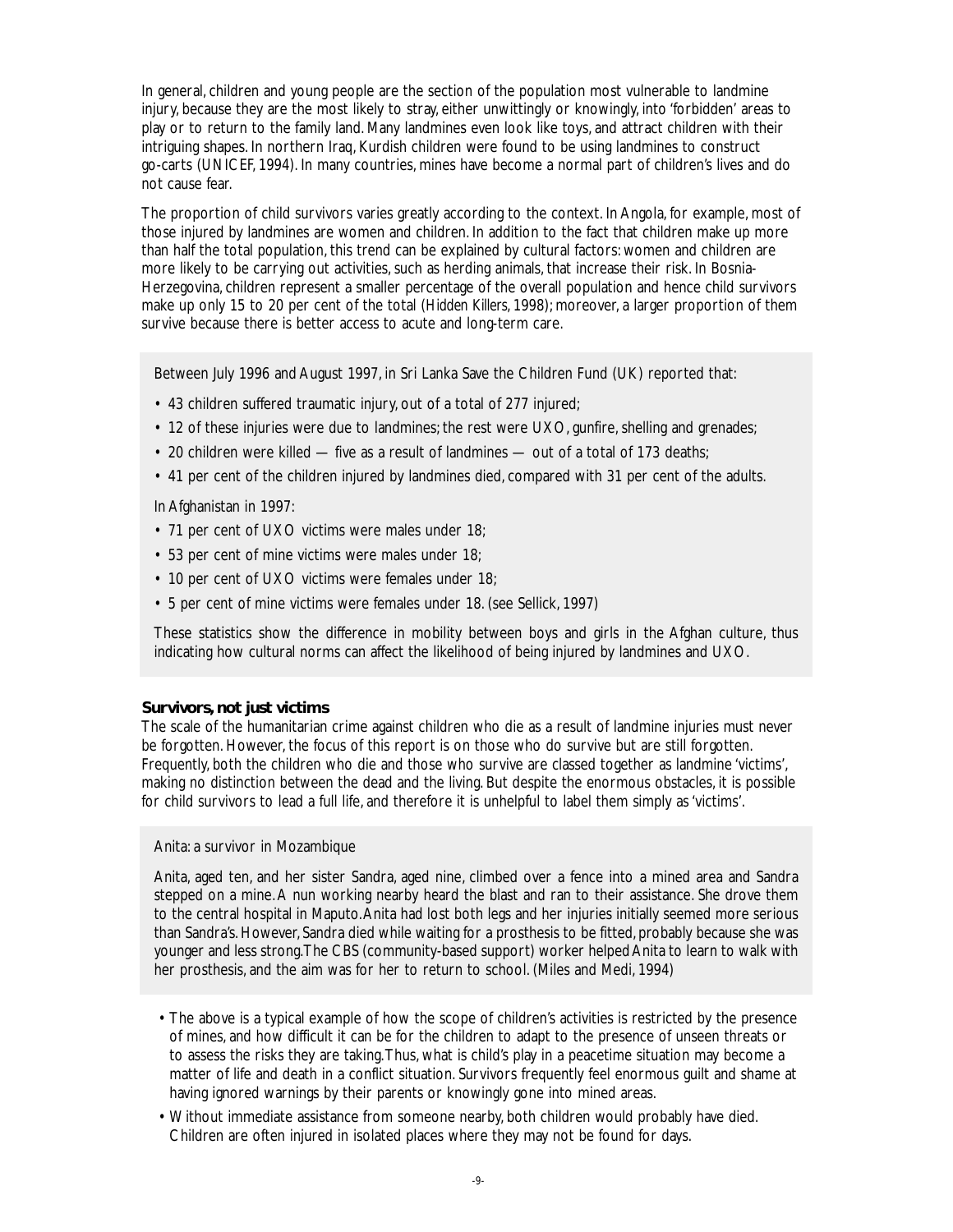• Rehabilitation is not just about providing a prosthesis and acute care, but also about longer-term training and support, and help with access to education.The Save the Children Alliance-funded Community Based Support Program helped Anita to move towards a full life.

# **What challenges do child survivors face?**

If survivors are offered assistance, this tends to focus entirely on physical rehabilitation (Coupland, 1997).This is not only a seriously inadequate response, it also diverts attention away from the range of other, equally important support needs that child survivors have. Some of these needs are less technically difficult or costly to address and can do much to improve the child's life.

In general, the challenges faced by child landmine survivors include:

• The need for substantial and often painful medical treatment.



- Adapting to a different body image and identity.The child may have lost limbs, hearing or sight, or may have acquired scars and permanent changes in their physical, mental and emotional functioning.This can be particularly difficult for adolescents.
- Lack of access to the necessary aids for mobility, vision or hearing.
- Access to inappropriate aids, e.g., prosthetics that are painful to use, wheelchairs that suit neither the person nor the terrain, hearing aids that do not fit or that use batteries, which cannot be obtained locally.
- Feelings of guilt and shame for the 'accident' they believe they caused by transgressing boundaries and stepping on the landmine.
- Worries about being a burden on their family.
- Feelings of guilt and grief if other relatives or friends did not survive the same incident.
- Post-traumatic reactions and other signs of psychological disturbance.
- The negative or over-protective behavior of family, friends and community members.
- Dealing with the depression, guilt or grief that other family members may feel about their accident.
- Discriminatory policies and practices whether intentional or based on sheer ignorance of the problem — that exclude them from education, social activities, vocational training, employment, transport, and even basic access to food, health and welfare.
- Isolation and loneliness if they are not socially included by friends and family.
- Fears about their future prospects for marriage, family, employment and a full life.

# **Each survivor is unique**

In addition, there will be challenges that arise from each survivor's personal characteristics and the particular circumstances in which they find themselves.The following are only some examples that have been noted.

- *Gender.* Girls and women face considerable stigma as landmine survivors.Their rights to education, marriage and a family are frequently denied (Human Rights Watch and World Rehabilitation reports). Boys may feel they cannot perform the essential male roles of providing for a family, marrying and producing children (Handicap International, 1997).
- *Age.* Children, particularly younger ones, are rarely given the opportunity to discuss what is happening to them, or to express their views and their anxieties.Adolescents can have major difficulty in adapting to a new body image and preserving self esteem.
- *Socio-economic status.* Evidence suggests that not only are the poorest sections of society the most vulnerable to landmine injury, but that the impact of landmine injury is also greater on poorer families (Monan, 1996).
- *Type of injury.* Attitudes toward injured children will depend upon the culture they belong to and the type of impairment they have, e.g., hearing or sight loss, changes in learning ability, loss of limb, facial scars, etc.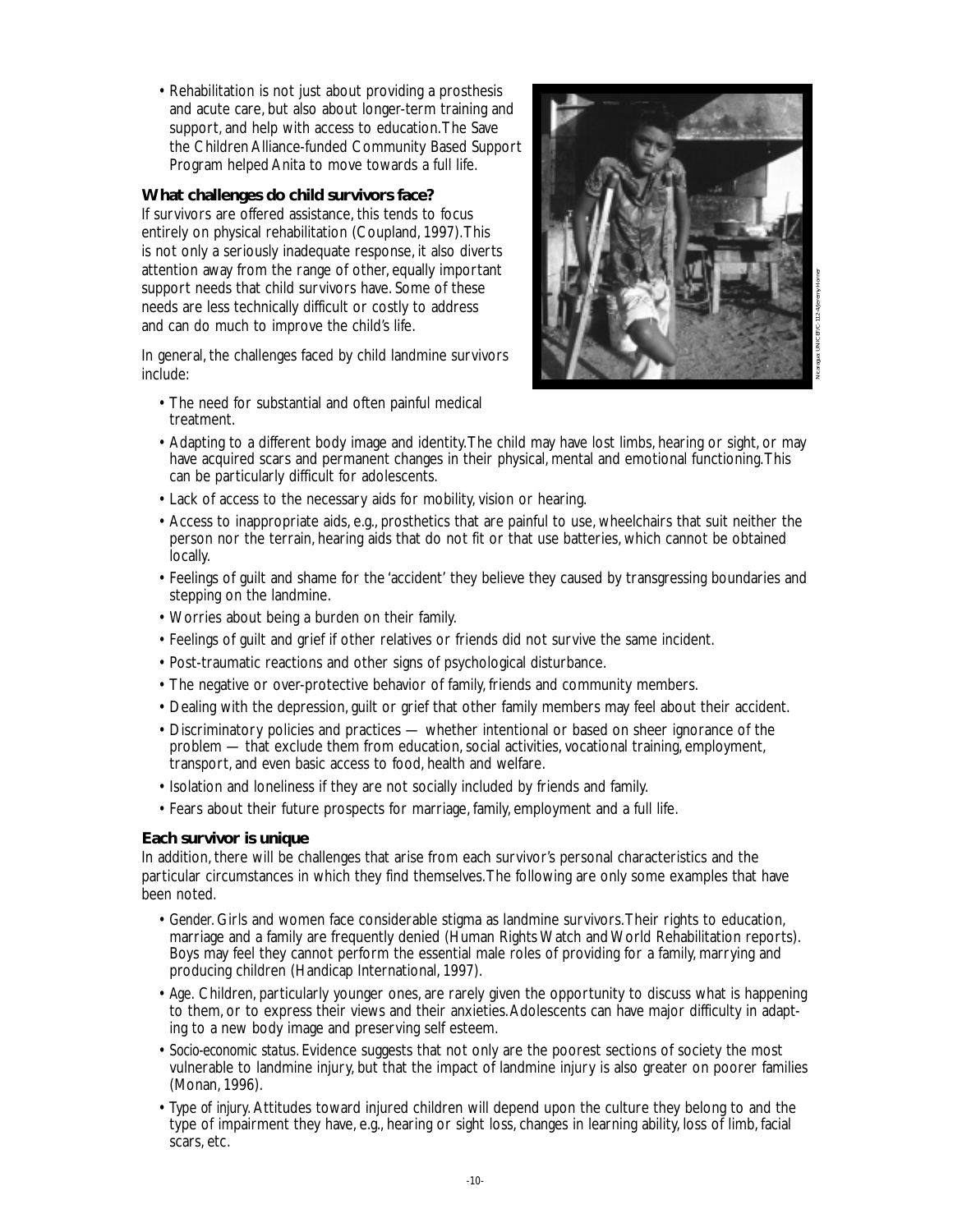# **Other types of conflict-related injury**

Our focus on landmine and UXO injury should not be taken to imply that children in conflict situations do not experience a range of other types of injury, including being shot or mutilated. Child soldiers are also particularly vulnerable to injury.

Savage mutilation was characteristic of Renamo attacks.The cutting off of hands, noses, lips or ears, even of children, was not uncommon. (Miles and Medi, 1994)

Mahmad, aged 17 Kandahar province,Afghanistan

I volunteered to fight for Islam and went to Kabul with the Taliban. I was only there for 20 days, my older brother would not let me stay longer.He has already been injured and his hand is now paralysed.(Sellick,1998)

These kinds of experience have an impact similar to landmine or UXO injury. No matter how a child has become disabled — whether through landmines, conflict-related injury or some other cause — the longterm consequences are similar.The next section considers the situation of these children in general.

# **3.3 THE SITUATION OF DISABLED CHILDREN AS A WHOLE IN CONFLICT SITUATIONS**

During a conflict, the likelihood of children becoming disabled increases dramatically.This is due not only to the risk of traumatic injury, such as landmine explosions, but also to the breakdown of health and education services and to increased poverty and displacement.

A large proportion of these children will die as a result of becoming disabled, after a period ranging from a few hours to a few years.This means that the overall incidence of disabled children in a community at any given time does not necessarily increase. Conventional surveys that focus on the number of disabled children are very misleading (see Miles and Saunders, *The Uses and Abuses of Surveys,* Save the Children Fund). We know that, in any given society, at least 4 per cent of the population will have a moderate to severe impairment.This can rise to over 20 percent in some situations (Helander, 1993).We know enough to start programs; more detailed data should be acquired once some assistance is available.

# **Increased vulnerability**

Conflict increases the vulnerability of those who are already vulnerable.These include children, and particularly the children of poor families. Even more vulnerable are children who are already disabled.They include those with learning disabilities (such as Down's syndrome), cerebral palsy, post-polio paralysis and other mobility impairments, hearing or visual impairments, communication difficulties, epilepsy, and multiple and/or profound impairments.The range and type of impairments will vary locally, but children like this exist in every society.Turning the spotlight on landmine survivors may further marginalize children who are already disabled and those who become so because of displacement, infrastructure breakdown and other consequences of conflict.

While not denying the necessity for orthotics, many agencies focus exclusively on this aspect in conflict zones.This may have the effect of even further marginalizing children with Down's syndrome or cerebral palsy, who find that all physiotherapy and assistive aid production is targeted to those who have lost limbs. It would be very easy for some of these clinics to also become involved in making braces and other types of equipment for children with other types of impairment, but this is rarely the case (Carey, 1998).

The following examples show how children are affected by other conflict-related causes of disability:

# Disability caused by food shortage:Tomas

War and drought in Mozambique had severe consequences for food production and security, and therefore the nutritional status of children. Many people died or became paralyzed through eating, out of desperation, the poisonous, bitter cassava.Tomas's father had died after consuming poisonous mushrooms when starving, and Tomas and his mother became paralyzed after eating cassava.The CBS worker visits and has built parallel bars to enable Tomas to practice walking outside his house. Neighbors help with the tasks of daily living.The CBR worker also intervened to get Tomas back into his local school. Initially his friends had to carry him there, but then a small cart was built. (Miles and Medi, 1994)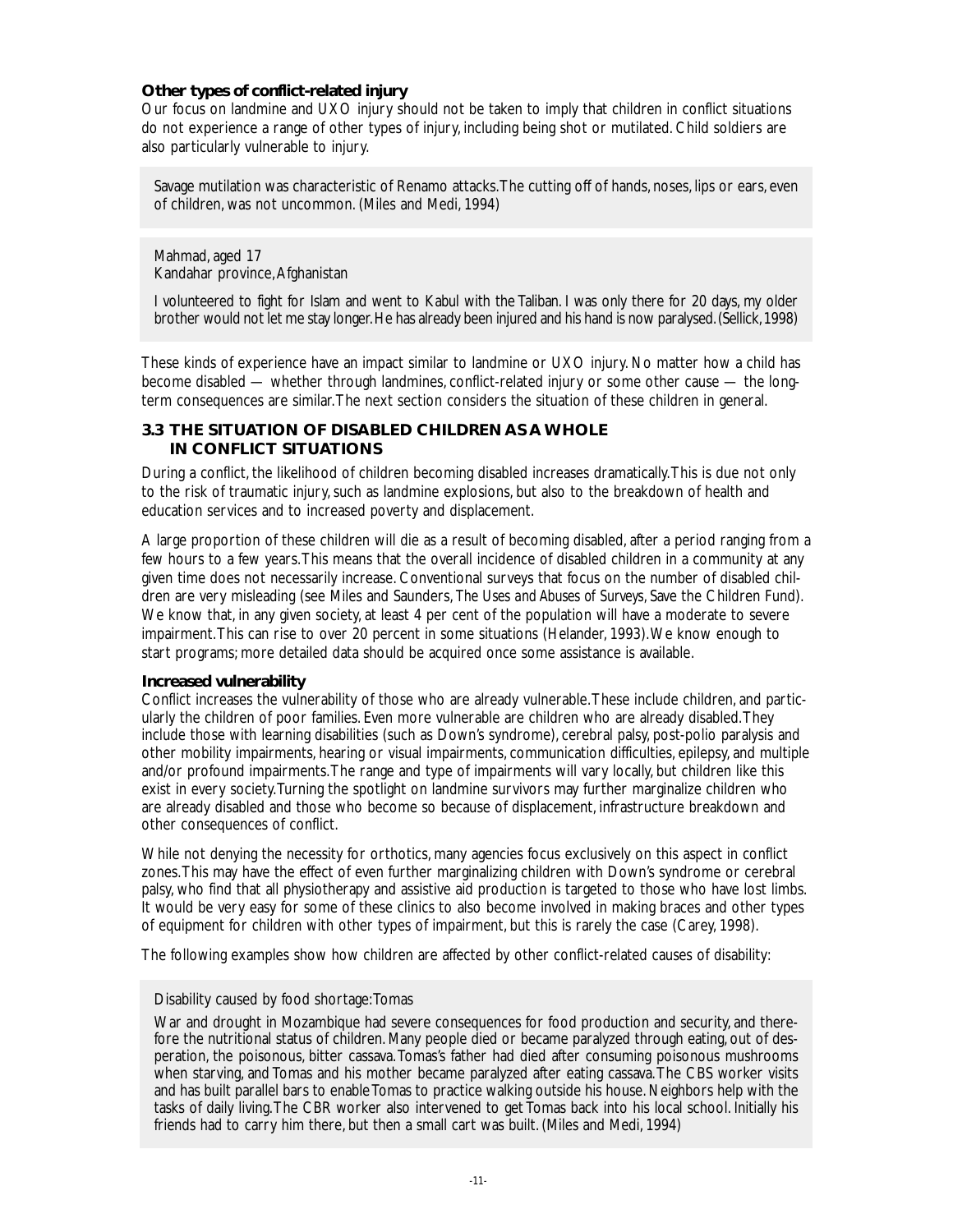Disability caused by lack of health services and displacement: Pedro

Pedro and his family were forced to flee from their province of Zambesia. Pedro, who was then nine, developed tuberculosis, which ultimately led to paralysis. His father left, and his mother, unused to city life, was killed in a traffic accident. One of his sisters had epilepsy and had been sent to live with a relative far away. Pedro went to live with his uncle in Mocuba, where the first CBR training module was taking place.The boy was identified by a CBS worker, who made him a pair of crutches and a walking frame. Pedro was now 14 and, as the eldest of six children, he felt a great sense of responsibility.The CBS worker made plans for his reunification with his family. (Miles and Medi, 1994)

Key issues raised by these examples are:

- In war situations, more than one member of a family may become disabled.This dramatically increases the vulnerability of that family.
- Displacement in particular increases the vulnerability of poor families, who lose their local support networks and familiar coping mechanisms. Families are often forced to split up, which can be particularly disastrous for any disabled members.
- Although Pedro had a severe impairment, he saw his main problem as being his separation from his family and his inability to take on his responsibility as head of the household.
- Without costly specialist medical intervention, the local Community Based Support workers were able to address some of the most urgent needs of these disabled children: access to education, mobility, and family reunification.
- One cornerstone of effective intervention is to be able to build on existing support networks, and to mobilize family, friends and community members to offer support (e.g., by getting other children to improvise transport to take Tomas to school).

# **3.4 THE IMPACT OF LANDMINES AND DISABILITY ON ALL CHILDREN IN CONFLICT SITUATIONS**

The way in which landmines and disability impact on whole families and communities means that many children who are not themselves disabled are still severely affected.The effect of conflict on children in general is substantial, and is well documented in reports such as Graça Machel's *The Impact of Armed Conflict on Children.* At country level, there are reports such as *The Impact of Conflict on Children in Afghanistan* (Sellick, 1997). Here are examples of where this impact relates more directly to disability and landmines:

- Households headed by disabled men or women, and those that contain landmine survivors, are more vulnerable and have greater difficulty in obtaining food (Sellick, 1997; Andersson, Palha da Sousa and Paredes, 1995).
- Children whose parents or elder siblings are disabled may be required to drop out of school and help contribute to the family income.
- Disability sometimes has a more severe impact than death; in Afghanistan, for example, a child's inheritance rights are diminished if, rather than dying, the father becomes disabled (Sellick, 1997).
- If a parent has died or is missing, children including those who are disabled may have to shoulder a huge burden of economic responsibility.

The husband and son of an Afghan mother of eight children have been missing for a year. Her only other son, who is 13 years old, has lost his left leg and badly injured the other in a mine accident.The family lives in a wrecked, abandoned house.The woman's landmine survivor son is the only one working, as her daughters are unable to find employment under the Taliban. He weaves carpets and makes 40,000 afs (US\$2) a month. (Sellick, 1997)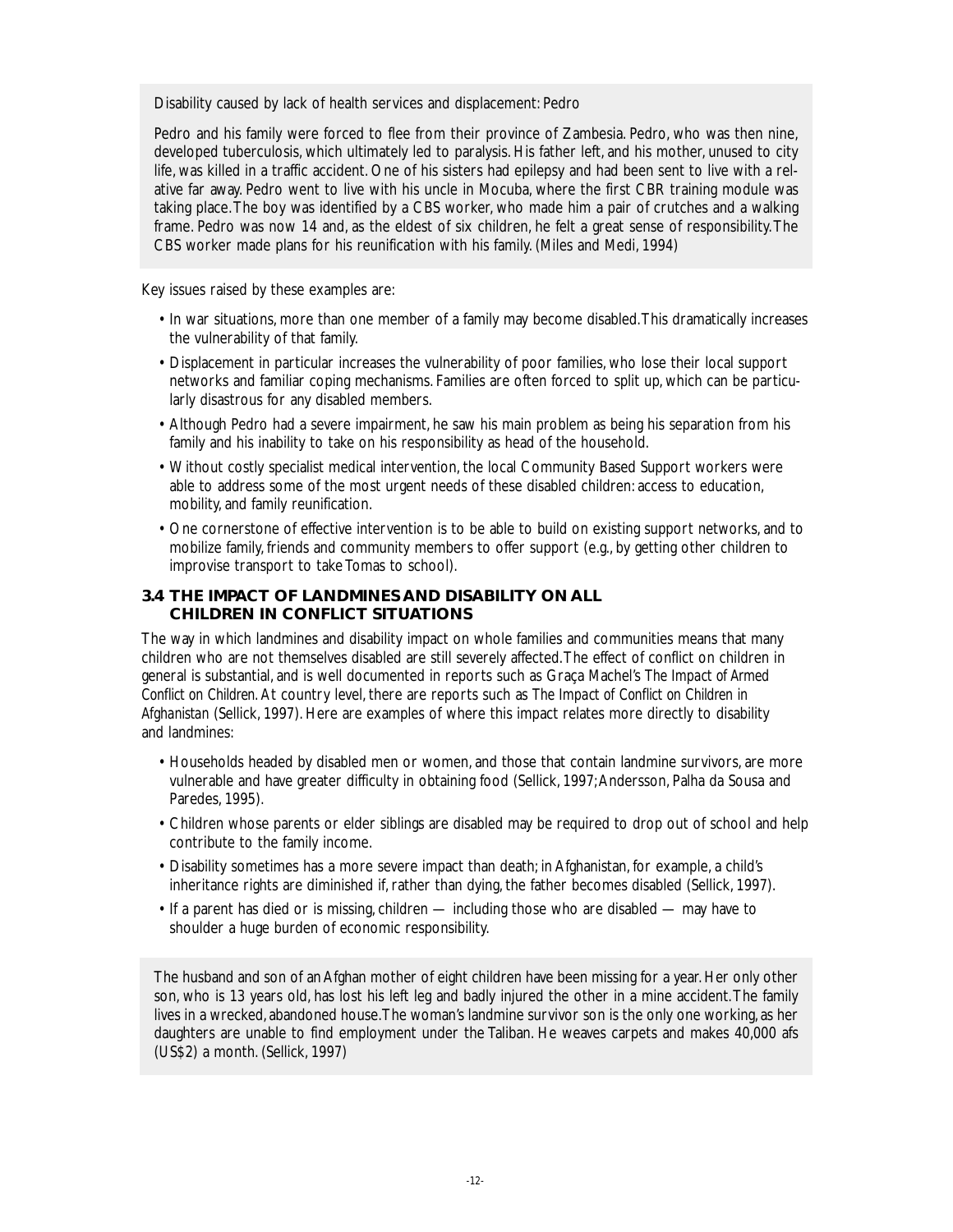Said Khan, aged 16 Kandahar Province,Afghanistan

When I was younger, I looked after sheep. For the last three years I have been able to look after my family's 18 camels. I take them to graze in the bushy areas and lead them to water. In the evening I bring them back and hobble them near the tents overnight. In three years I have only lost one camel. My older brother had an accident with a UXO and injured his abdomen. He now is only strong enough to look after sheep. My cousin lost his eye in a mine explosion.

The following issues are raised by these examples:

- In the first example, the fact that this woman's son is a disabled landmine survivor is not the significant issue. Conflict-induced poverty, loss of home, the loss of husband and elder son, and extreme discrimination against women and girls are the factors that cause most distress to this family.
- The child survivor is able to find work in order to support his family, but in the process he is himself exploited.
- In the second example, a child has taken on additional work because of his brother's UXO injury. He is proud of his achievement, yet, while this could not be termed 'exploitation', the child has lost any chance of schooling and is supporting several disabled relatives.

# **Landmines as vulnerability multipliers**

The anti-personnel mine is both a physical and a psychological weapon. Its effects on a community continue well beyond the stage of acute conflict and into peacetime. Landmines decrease a community's ability to absorb and respond to stress, and therefore act as "vulnerability multipliers" (Handicap International, 1997). In mined areas, communities are discouraged from rebuilding important infrastructure and from returning to family property and land.The impact is particularly severe in rural subsistence communities. It is the poorest families who have to take the most risks in order to scratch a living from scarce land; within those families, it is often the children who risk their lives most.

In south-east Asia,families have resorted to the strategy of walking single file and always having the smallest child go first and the breadwinner go last.The reason for that strategy is that the most expendable member of the family gets blown up first. Now how is that for a strategy for coping with landmines? (Holtz, 1999)

The continual threat posed by the presence of landmines undermines a community's ability to cope and to reconstruct their world. Disabled people already face innumerable barriers in society; the existence of landmines is a dangerous but invisible barrier that prevents whole communities, and particularly their most vulnerable members, from living their lives.

# **4 PROGRAM APPROACHES BASED ON CHILD RIGHTS AND CHILD DEVELOPMENT**

# **4.1 BASIC PRINCIPLES**

The planning and implementation of any community-based program focusing on the needs of children should aim to cover the following issues:

- the fulfillment of children's rights;
- consideration of the child as a developing person, with different needs at different ages, in the cultural and social context.

Consideration of both these issues should evolve from the community's involvement in, and ownership of, the program in all its stages.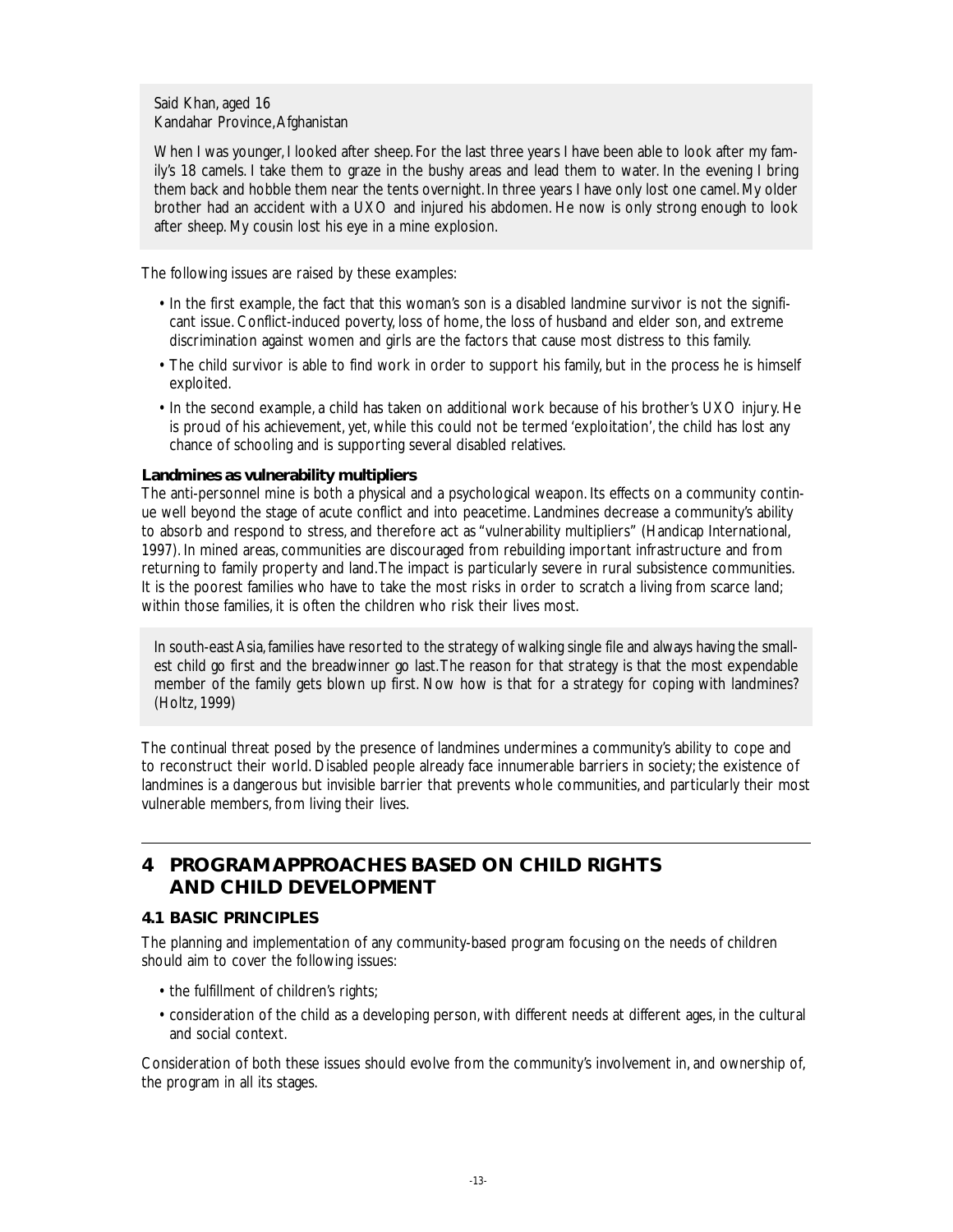In the experience of the Alliance and other agencies, it is possible to develop programs that combine these approaches. Ironically, conflict sometimes provides new opportunities for disabled people as a whole, for the following reasons:

- Disability becomes more visible, because of the number of families affected.
- Disabled war veterans often have more political power than disabled civilians.
- The breakdown of the old exclusive infrastructure opens the way for a new and inclusive infrastructure (see Hastie, 1997, chapter 6,"War as an opportunity for change").
- The severity of need can force governments and other agencies to provide services.

The previous chapter showed how assisting child landmine survivors involves far more than just acute medical relief, and has much in common with assisting any disabled child. Much can be learned from tried and tested approaches to work with disabled children in situations where resources are scarce.Three important and interrelated strategies are:

- Community-based support/rehabilitation
- The promotion of inclusive education
- Support to self-help groups of disabled people, parents and disabled children and young people

# **4.2 COMMUNITY-BASED SUPPORT**

The starting point of any program for child landmine survivors and other disabled children should always be to build the children's own capacity and the capacity of their family and community to support them. In approximately 100 countries, Community-Based Rehabilitation (CBR) is used in work with disabled people in the community.The approach has been promoted by the World Health Organization for almost two decades, and offers a flexible strategy rather than a precise blueprint.

Community-Based Rehabilitation is a strategy within community development for the rehabilitation, equalization of opportunities and social integration of all people with disabilities.

CBR is implemented through the combined efforts of disabled people themselves, their families and communities, and the appropriate health, educational, vocational and social services. (ILO, WHO and UNESCO Joint Statement)

The fundamental principle of CBR is to build on existing approaches, structures and resources.The precise nature of the intervention will vary according to circumstances, but the following provides some general principles.

- The whole family needs support, not just the child in isolation.This support should respond to priorities defined by the family (including the child), provided they are also in the best interests of the child.
- Every effort should be made to unlock the resources and support structures that already exist in the community before importing new ones. For example, in a situation where neighbors are already visiting and offering support, introducing a 'professional worker' may make the neighbors feel redundant and cause them to stop providing their much more sustainable kind of support.
- Research in Mozambique found that the most important support for all types of particularly vulnerable children — including disabled children — was their family and the community.The impact of government services was found to be extremely limited.

A total of 40 different social support mechanisms were identified at family and community level…these included both short and long-term support, material, spiritual and moral support, economic mechanisms and traditional ceremonies…the team found evidence of several cases in which these mechanisms had been weakened or damaged by outside intervention. (Walker, 1999)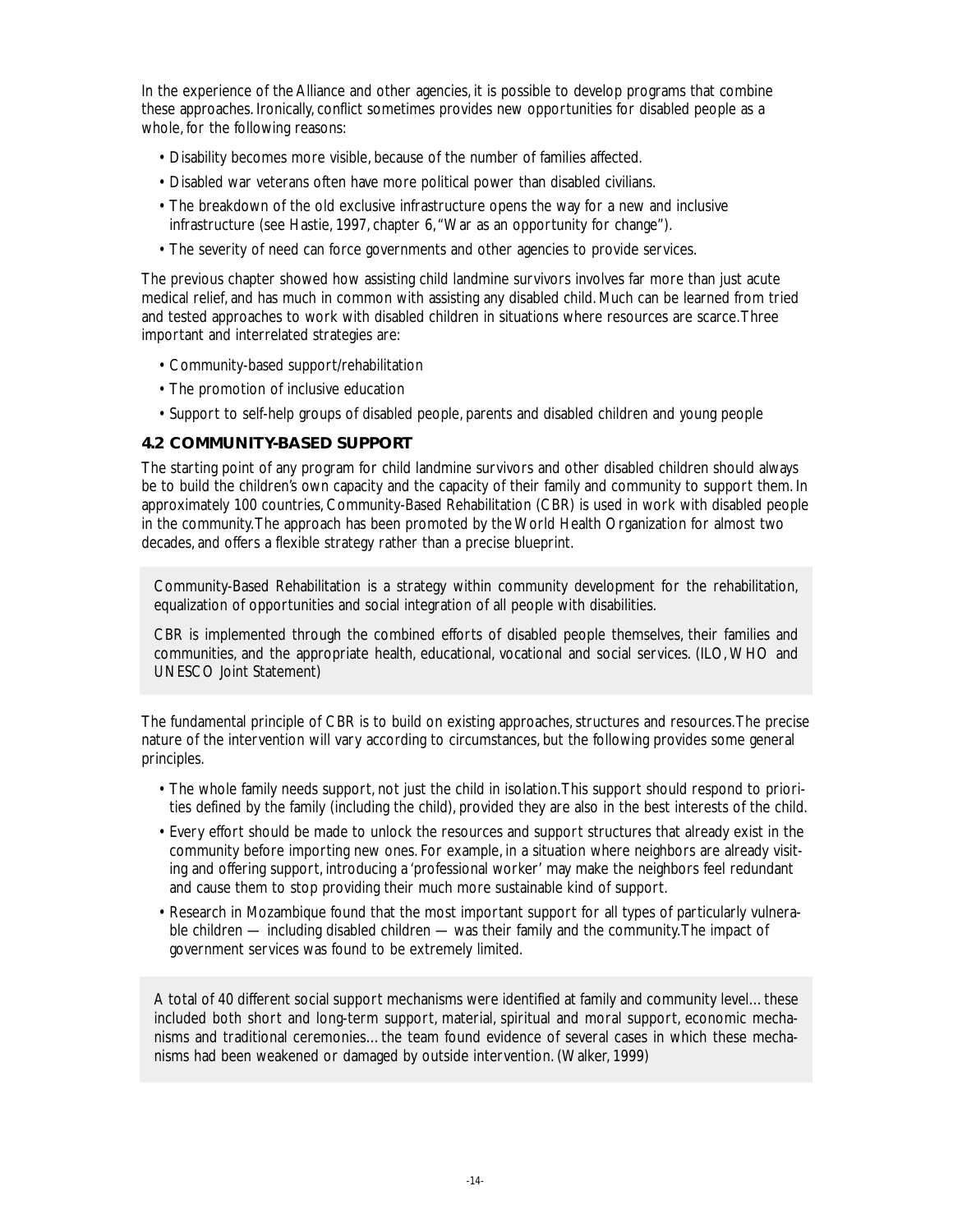- The child and family should be given the opportunity to meet positive role models, i.e., other disabled children, adults and parents, and should be allowed time to talk about their experiences through selfhelp groups, social clubs, etc. This approach is diametrically opposed to the practice of segregating disabled children for education or other purposes.
- Assistance programs should base support on long-term and short-term goals that address the health, education and social aspects of the child's development.
- Community-based workers should be encouraged to listen to the children and work with them: their personal experience of injury and disability can contribute much to effective rehabilitation and integration (Werner, 1998).
- Time and resources should also focus on "rehabilitating the community" by raising awareness, fighting discrimination and removing environmental and organizational barriers.
- It is also essential to work at the family, community, district and national levels. Community ownership and participation are essential, but so are referral systems and good policies at district and national levels. Communities are all different and different strategies are needed.

In Guyana, the involvement of unpaid volunteers is very successful, as there is a strong sense of social responsibility. In many other projects, however, this approach does not work.

Home visiting is common in many CBR programs, but in Morocco a small neighborhood center, where mothers could meet for mutual support, was felt to be more appropriate. (In Our Own Words, Save the Children Fund, 1995)

During conflicts, there may be several different types of disabled people's organizations (DPOs) in existence, some responding to the needs of war-disabled veterans, others to those of civilians who were already disabled before the war. DPOs frequently focus on adult concerns, rather than the needs and rights of disabled children, but they can be very effective in lobbying to change discriminatory policies and to remove barriers to employment, grants, welfare and rehabilitation. Disabled children will grow up to be disabled adults, and one important role for Alliance agencies is to make links between the agendas of DPOs and the needs of disabled children.

Development of monitoring and evaluation systems is critical to long-term success.This can be a useful capacity-building exercise when developing programs with communities, as it encourages the community to take responsibility for problems and their solution.

## **Appropriate and inappropriate support**

Maria had been shot in the back and was unable to walk. She was 12 when she came with her family to live in Maputo, having fled the atrocities and starvation in Gaza Province.The family lived in a makeshift bairro or squatter settlement on the outskirts of the city.To begin with, the family took Maria to the physiotherapy department of the local hospital, but soon she became too heavy for her mother to carry. Transport was too expensive, so her mother stopped taking her. She had been given an old wheelchair, but it was too heavy to push and too wide to fit through their door.The CBS team began to visit Maria and her mother, and helped with bathing and finding comfortable sitting positions. Plans were made to send her to a local school.Then the peace accord was signed, and Maria and her family returned to Gaza Province, their family home. Maria died soon after of a kidney infection. (Miles and Medi, 1994)

This example offers the following lessons about support:

- The family did not abandon Maria when she became disabled, but brought her with them and did everything they could to help her.
- Institution-based rehabilitation existed, but was not available to Maria and her family because of their poverty.
- The equipment they had been given was useless because it was inappropriate.
- The Community Based Support program was able to offer support to Maria and her family that would meet her physical, social and educational needs.
- The lack of such a program in her home province eventually led to her illness and death.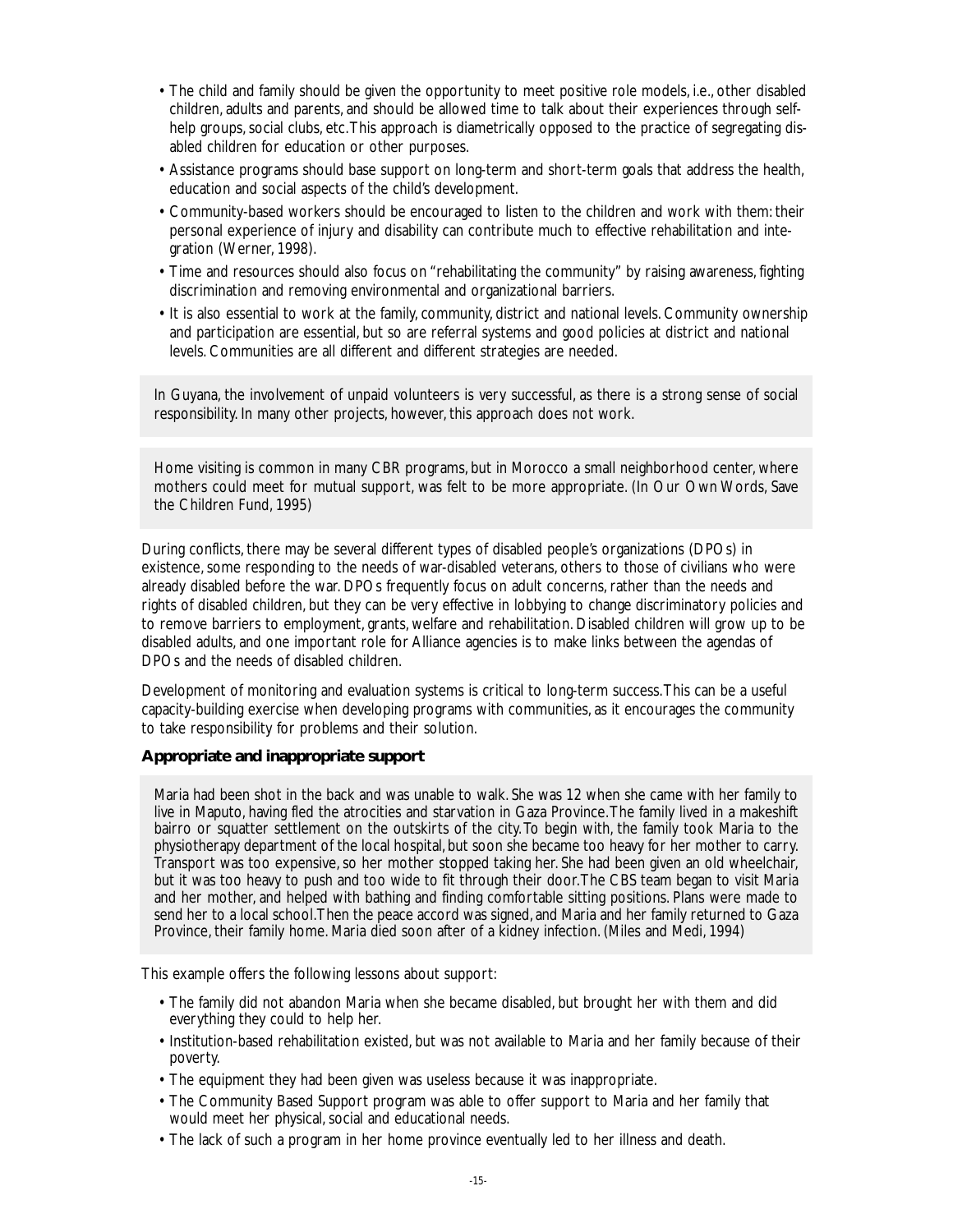# **Poverty and increased vulnerability**

As stated earlier, poor families become even more vulnerable if they have a disabled member and live in a landmine-affected area. Programs of reconstruction after conflict must take an inclusive approach to the alleviation of poverty, including female literacy. Disability is too often seen as separate issue from poverty — but poverty exacerbates disability and disability increases poverty.

Out of five babies born with cerebral palsy at the same time in Mocuba, Mozambique, only one was alive four years later.The mother was literate and the father was a health worker.(Miles and Medi,1994)

Assisting with the formation of self-help groups for mothers of disabled children — groups which can then focus on income generation — can be an important strategy in responding to the needs of child landmine survivors. Older children, and children whose parents are themselves unable to work, need support with vocational training, further education and finding employment.

In situations where finding work is difficult for everyone, this can be particularly challenging. However, agencies can help by lobbying to ensure that disabled young people are not excluded from training and employment initiatives.Where there is a system for providing grants to single or female-headed households, these should be extended to include disability-vulnerable households.

### **Psychological support: avoiding Western bias**

The question of emotional or psychological support is riddled with potential problems.There is, unfortunately, a voyeuristic appeal about studying psychological trauma in other people that results in many pieces of research which "prove" that children are traumatized by conflict.Too often, this has led to western-style "trauma programs" that have no connection with local cultural norms and hence are inappropriate for the child and community.

Acute distress is completely natural after traumatic injury, and whatever their cultural background, children need comfort and emotional support from those near them. It is also natural for a child or adult who has become disabled to have difficulty adapting to a new identity; this is equally true of losing one's partner or one's home. In every culture, disabled people are an oppressed and marginalized minority.This means that the feelings of frustration, depression and loneliness that are part of the human condition are made worse by the daily experience of oppression and discrimination.

There are two major factors to consider in relation to psychological support:



1. Each culture and community will already have a tradition of coping

strategies, sometimes manifested through creative cultural activities, religious rituals, and other traditions. It is important to encourage the maintenance of these coping strategies and the inclusion of disabled children and adults within them. It is often assumed that a disabled child can no longer take part in games, music and religious services, and that their feelings of isolation and depression are a result of their "disability." In fact it is the exclusion that causes the depression. Healing can be encourage is the exclusion that causes the depression. Healing can be encouraged by making sure that disabled children are included, by persuading other children to continue friendships and adapt games, and by building up the self-esteem of the child.

2. It is important to learn from the experience of DPOs and disabled individuals who have empowered themselves.Too often, agencies and the media reinforce the "tragic victim" mentality that many disabled people adopt. But rather than being reminded of what they cannot do, child landmine survivors and other disabled children in conflict situations need support to develop self-esteem and an appreciation of what they *can* do.We must pin the blame for exclusion where it belongs: on society. Children need to be convinced that they can learn, they can go to school and they can get a job. If their local school is not accessible, or will not allow them to attend, the child must be encouraged to join the fight to remove the barriers to their getting an education.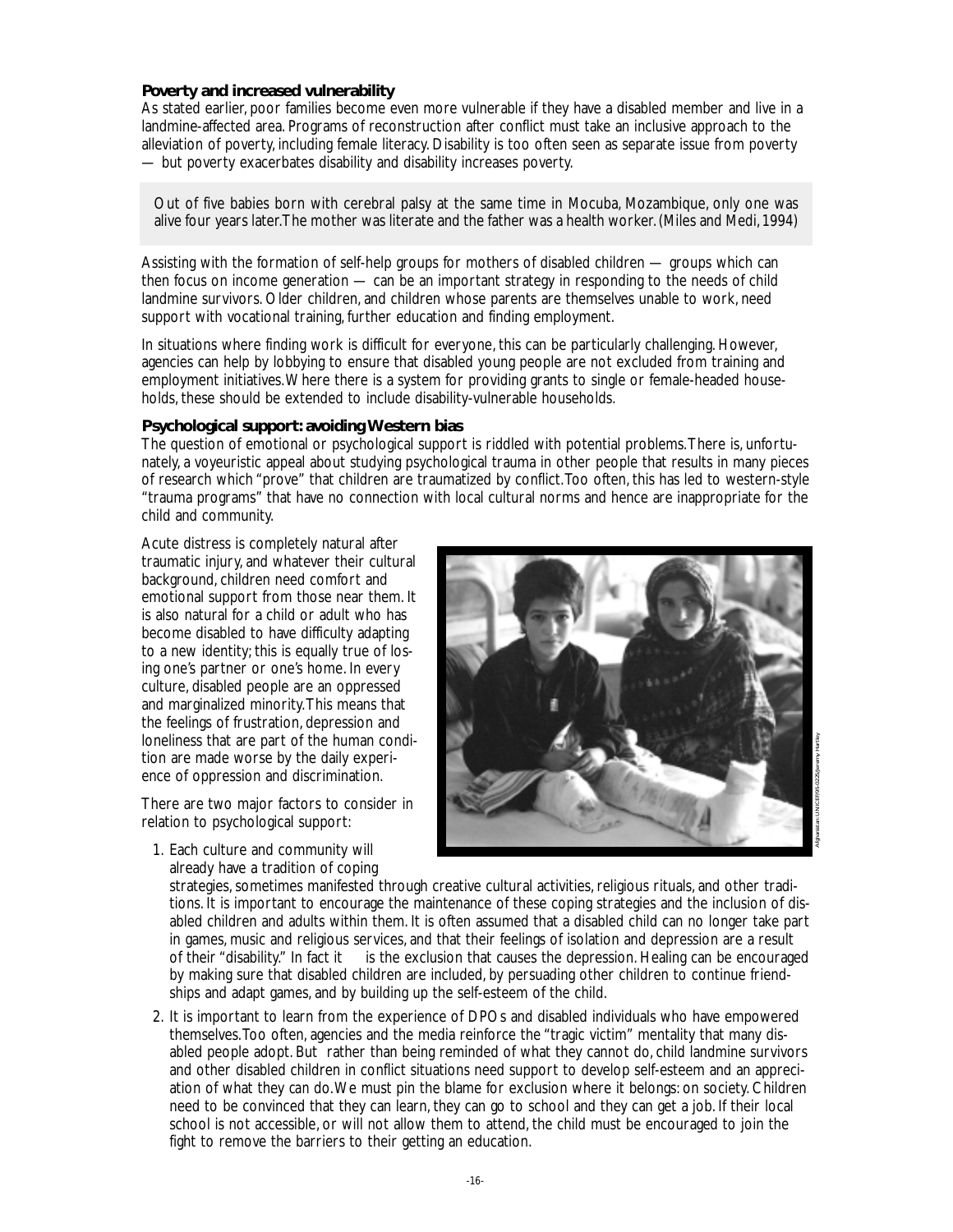A landmine or other war-related injury certainly has a major psychological impact, but it is wrong to assume that the findings of research into adult survivors in one culture will be true of children in another culture. In Mozambique, traditional healers were found to be very effective in dealing with the psychological effects of war on children. Programs can, however, help families to establish secure routines for the child, and work with the local community to find culturally appropriate approaches, which could include drama, music or art, forms of counselling or ceremonies.

# **4.3 INCLUSIVE EDUCATION AND VOCATIONAL TRAINING**

In addition to the community-based support that will enable them to stay with their family and undergo holistic rehabilitation, the child landmine survivor or disabled child in a war situation needs access to education. Unfortunately, educational systems often break down in wartime, and whole generations of children lose their right to schooling.The important issue for landmine survivors and disabled children is to ensure that they are included in whatever provision exists, and especially in the reconstruction of the education system.The collapse of old systems sometimes offers new opportunities, and it may be easier to promote inclusion when rebuilding a system than to try to change an old, exclusive system.Whenever landmine survivors and their parents have been directly consulted, education emerges as a priority.

When Save the Children Federation asked the father of a landmine survivor what type of program would benefit his son, he responded,"English lessons, programs with education, computer classes, and classes which train for a job of some kind." (Sellick, 1997)

Again, there is a wealth of available experience of inclusive education in situations where resources are short (the Enabling Education Network has a Web site and newsletter, and specializes in providing such information). Some guiding principles are:

- Work from a rights perspective: the child has a right to education and to attend school with his or her peers.
- The commitment of the whole school, not just an individual teacher, needs to be secured.
- The awareness of other children should be raised (perhaps through child-to-child activities) and the school must not tolerate discriminatory behavior such as verbal abuse or bullying.
- Parents should be involved from the start.
- Teachers need advice and information that will help them to support a child landmine survivor or other disabled child.
- Use creative ideas and local resources to support the child's inclusion.
- Lobby for disabled children's right to continuing education.The media and public opinion continue to reinforce the myth that once children have become disabled, they 'cannot go to school'.Arguably, disabled children need education more than non-disabled children if they are to have access to even the most basic opportunities in life.

Education will only be worthwhile if it is relevant to the child's life and prepares him or her for employment. For older children, vocational training will be more appropriate, but this too should have a clear potential for making them employable — too often disabled people are made to do useless and irrelevant activities that 'keep them occupied' but have no real economic potential (*Towards Inclusion*, Save the Children, 1995, gives comprehensive guidelines on planning and implementing inclusive education programs).

# **Self-help by survivors and their families**

Agencies must be constantly reminded that the survivors and disabled people themselves, as well as their families, are the best resources.When education is a priority, obstacles can be overcome.

Son Song Hak from Cambodia was injured by a landmine in 1980."We should help ourselves before we ask others to help us." After his injury, he went back to school and received training in making prosthetic limbs.At the time he was injured, there were no prosthetics available, so he invented and manufactured a knee joint for himself.This, later called the Hak knee prosthetic, was adopted by a French organization for use at the border. (Parker, 1999)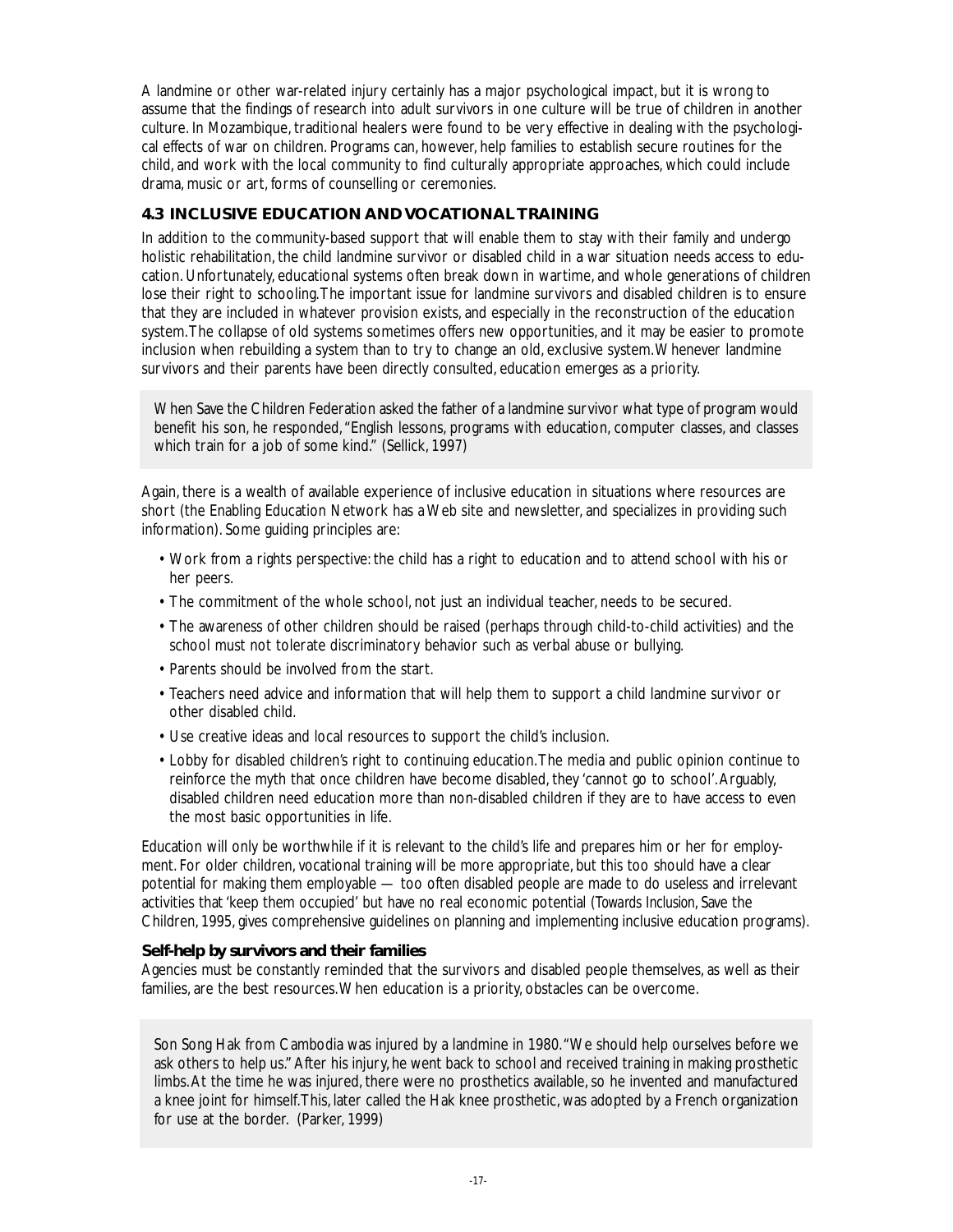Shalika from Afghanistan lost her hearing at the age of two in a rocket explosion.When her family moved from Kabul to Jalalabad in 1997, she heard of the SERVE hearing impairment project. However, the Taliban had forbidden female teachers or female children to come to the centre. Her father enrolled himself in the course and learned sign language, then taught his daughter at home.This lessened her isolation and helped her to express herself more fluently. (Sellick, 1997)

# **4.4 HEALTH AND MEDICAL SUPPORT**

# **Acute and specialist care**

Acute medical care is undoubtedly a priority, but in practice it is rarely available to children who have been injured by landmines or UXOs.As stated earlier, many of these incidents occur in remote rural areas, and the children are not found until it is too late; even if they do receive medical care, their small bodies are often too damaged to survive for very long.

There is no 'quick fix' for providing acute care in poor countries.The long-term solution is build capacity in the health infrastructure as a whole, training personnel within the country and developing the facilities to produce aids and equipment from local resources. Several aid agencies have imported prosthetics or wheelchairs, but as the case studies above demonstrate, this does not resolve the problem.

# **Primary health care and rehabilitation**

Several of the case studies already presented do demonstrate how more basic primary health care and community-based rehabilitation can actually save a child's life in the long term. It is important to invest in these community support systems, which can provide long-term help for children who have overcome the initial hurdle of survival.

Community-based rehabilitation should ideally be integrated into the health system, and in some countries this has been a successful strategy.At the simplest level, all that is needed is a group of trained volunteers and parents who can carry out basic but essential physiotherapy with the child, and produce basic but effective equipment. David Werner gives numerous examples of how to make prostheses from locally available materials, in consultation with the child or adult themselves (Werner, 1998).Also, Handicap International and Motivation are agencies that specialize in aids and equipment for disabled people, and in training and establishing local workshops.

# **4.5 INSTITUTIONS AND SEGREGATION**

The Convention on the Rights of the Child states that children have the right to live with their parents (article 9), and that parents have a joint responsibility to bring up their children (article 18). Furthermore, children should not be deprived of their liberty (article 37), and all provision should be in the best interests of the child (article 3).

The fact that a child has become disabled is no justification for putting him or her into an institution. Particularly in poor countries, where institutions are under-resourced and staff are inadequate and untrained, children in institutions often suffer the grossest abuse of all their rights.This can range from starvation and sexual abuse to being deprived of choice, privacy or independence.The child's development is curtailed, and future reintegration into society is made extremely difficult.The Alliance should focus its efforts on supporting families and the child's community to care for the child.There are examples, however, where a child really does lose all potential caregivers.

Juma Khan, aged 15 Balkh Province,Afghanistan:

My mother died when I was six months old. My father left for Iran because of the fighting, and from the age of six my grandfather took me in. I lost my leg when a mine exploded, and soon after my father was killed in Iran by an electrical accident. My grandfather continued to look after me until his death, when, as he said, none of my other relatives wanted me.Through the help of the international agency SERVE, I was found a place in the marastoon (institution for orphans). (Sellick, 1997)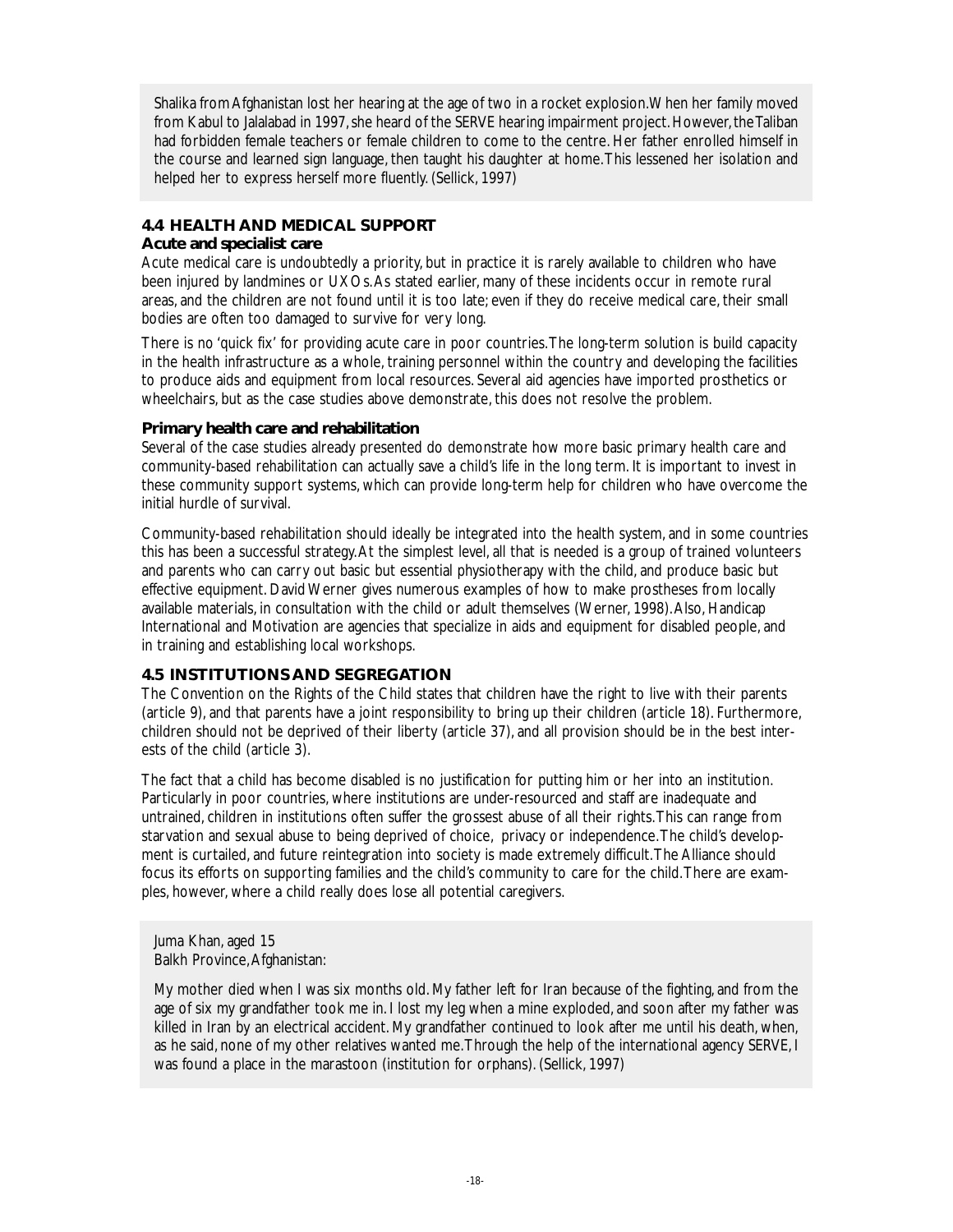Foster care should be explored as an alternative. However, if a disabled child is genuinely without family and the only option is hand him or her over to the care of the state or an NGO, then the child should be placed in a home or orphanage which is integrated, that is, containing both disabled and non-disabled children.There is no need for separate children's homes for disabled children.

Within institutions, there is also a continuum of types of provision, ranging from the totally unacceptable and abusive to care that is wholly appropriate. Examples of the latter might include:

- integrated boarding facilities for children who live too far from the school.
- respite care (temporary care for a few weeks per year, or occasional short periods) in situations where the child in question needs a lot of support.The aim is to give the caregivers a break, but the best interests of the child must also be protected.
- for orphans, small, integrated group homes with strong links into the community can be appropriate.
- older disabled children may choose to live together they may need some support, but they should be able to manage this support and make key decisions.

All types of residential care should involve disabled children and adults in decision-making, and older children and adults should also be involved in the management.

A clear distinction should be made between approaches that segregate disabled children or landmine survivors, and those that enable them to mix with their peers for mutual support and self-help.The characteristics of an inclusive approach would be:

- children themselves want to meet others who have had similar experiences.
- children need access to positive adult and child role models who are overcoming the social barriers that exclude them.
- the overall aim of such an approach would be to develop a positive self image and to promote inclusion.

# **5 GUIDING PRINCIPLES AND RECOMMENDATIONS FOR FUTURE ACTION**

*The short and long term interests of disabled people are inseparable from the interests of all people…without a disability analysis, [any program in a conflict or post-conflict situation] should perhaps consider whether it can legitimately claim to work in a rights-based, consultative, participatory manner, because its programs may not only exclude disabled women, men and children, but may actively reinforce their disadvantage and marginalization in society (Hastie, 1997).*

# **5.1 GUIDING PRINCIPLES**

- Programs should be comprehensive: they should aim to respond to the needs not only of landmine survivors, but also of other disabled children, and of children indirectly affected by landmines and disability.These children are all extremely vulnerable, and their needs — and the solutions to them — are all very similar.An exclusive focus on one type of child will further marginalize other vulnerable children.
- Programs should focus on the totality of the child's needs: basic survival, social, educational, psychological and vocational, as well as medical and rehabilitation needs.The needs of a child landmine survivor and a disabled child are first and foremost the same as any other child's: food, shelter, family, security.
- Programs should be integrated and promote inclusion. Parallel services for disabled children, or segregated care or provision, should not be established; rather, programs that seek to include disabled children should link into existing health, education and welfare infrastructures.
- Programs should give children access to positive role models, including other disabled children or disabled adults.
- The formation of self-help groups and peer groups should be encouraged and supported.
- Community-based support and rehabilitation should be introduced, involving the children themselves, their parents and disabled people's organizations.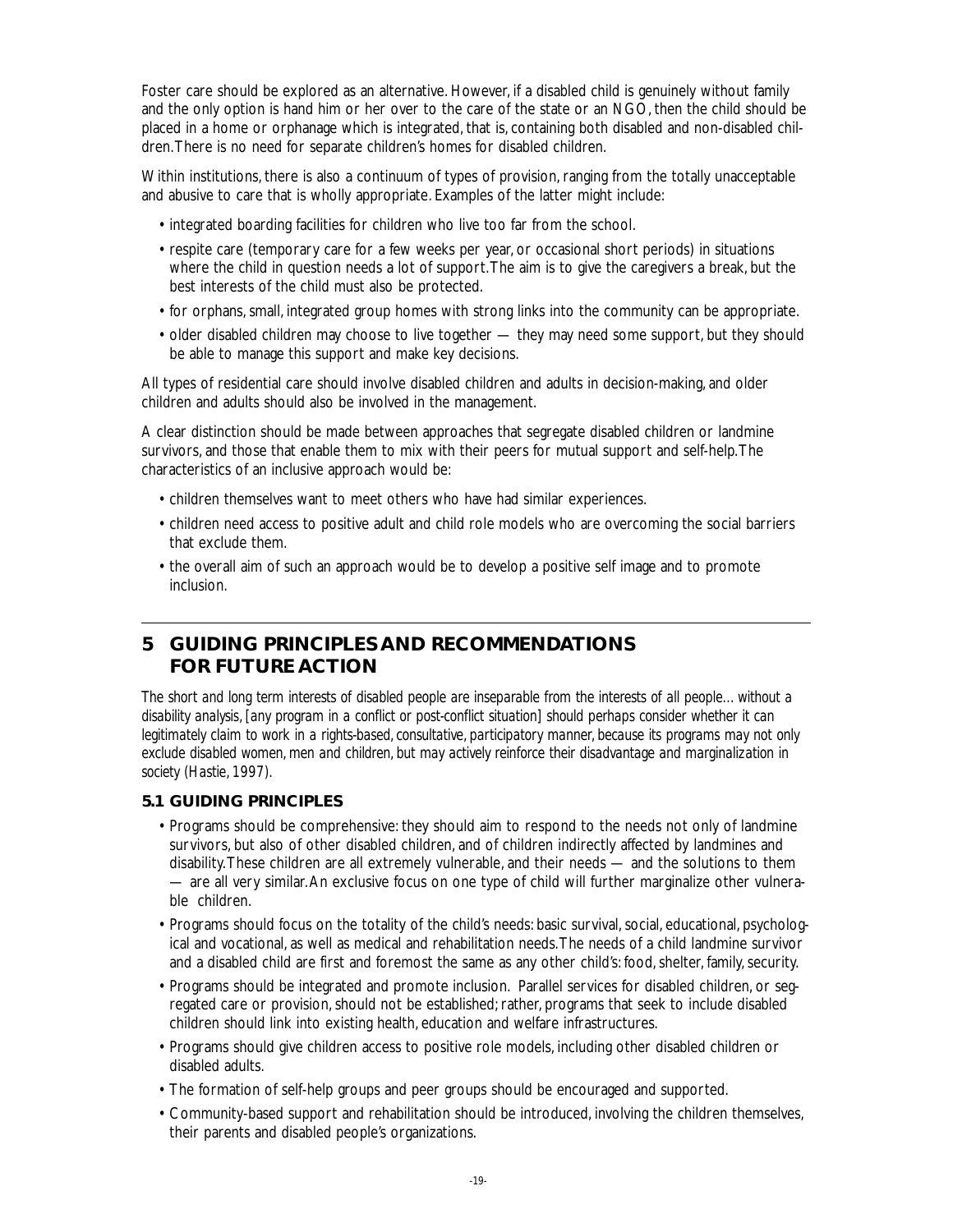- Inclusive education and vocational training should be given priority.
- Programs should work with specialist agencies to build capacity in the health system and to promote the training of local personnel and the local production of aids and equipment.
- Support should continue to be given to programs that educate children about the danger of landmines.
- Agencies should aim to influence the media and raise public awareness regarding the rights and abilities of child landmine survivors. Negative attitudes and stereotyping should be opposed.
- At district and national levels, the policy and institutional barriers that exclude disabled children and landmine survivors, and deny them their rights, should be challenged.
- Agencies should also aim to influence international policy and practice on landmine use. Objectives should include preventing the production and laying of landmines, and increasing international efforts to clear mined areas.
- Programs should be monitored by the community and properly evaluated, with active participation by all involved, particularly disabled children and adults and their families.

# **5.2 FUTURE RECOMMENDATIONS**

# **Research linked to programs**

All research should be integral to programs, should directly involve disabled children and adults, and should aim to improve the impact and quality of programs, leading to direct benefits for disabled children and landmine survivors.

In particular, the following situations need to be researched and documented so that agencies can provide appropriate support:

- child landmine survivors and disabled children in refugee and displaced situations;
- effective approaches to community-based rehabilitation in conflict, post-conflict and refugee situations; and
- effective practices in relation to landmine survivors and disabled children in a range of contexts.

The personal testimonies of disabled children, child landmine survivors and their relatives from a range of cultures and contexts need to be heard.Too often, if they are asked for their opinions at all, the focus is on the landmine injury, not on their needs and priorities for their lives. However, this must be done in a manner that considers the survivors own well-being.

Data collection that involves interviews with survivors must be handled sensitively so as not to heighten trauma, raise expectations or exhaust communities repeatedly interviewed by any number of organizations.The collection of information must translate quickly into humanitarian action and serve the purpose of improving services for mine victims to integrate socially and economically in their communities. (Landmine Survivors Network, 1998)

# **Innovative programs and strategies to support disabled children during conflicts**

The main justification for this report is that child landmine survivors and disabled children in conflict situations are grossly neglected by most interventions offering support to communities in conflict. Disabled people, whether they have been disabled since birth or have become disabled as a direct result of the conflict, are full citizens and have the same rights and needs as others. Children, disabled children, and particularly disabled girl children, are the most powerless and excluded in such situations.They need advocates, their families need support and encouragement, and the Alliance has a clear mandate to promote their rights and address their needs.

Some effective interventions already exist, a few examples of which have been given in this report. But many more pioneering approaches need to be developed on the ground. Not 'vertical' programs, which will single out these children and prove to be ultimately unsustainable, but approaches that seek to include them in humanitarian programs and ensure that they have access to food, basic health care, education, social integration and the support they need to lead active lives.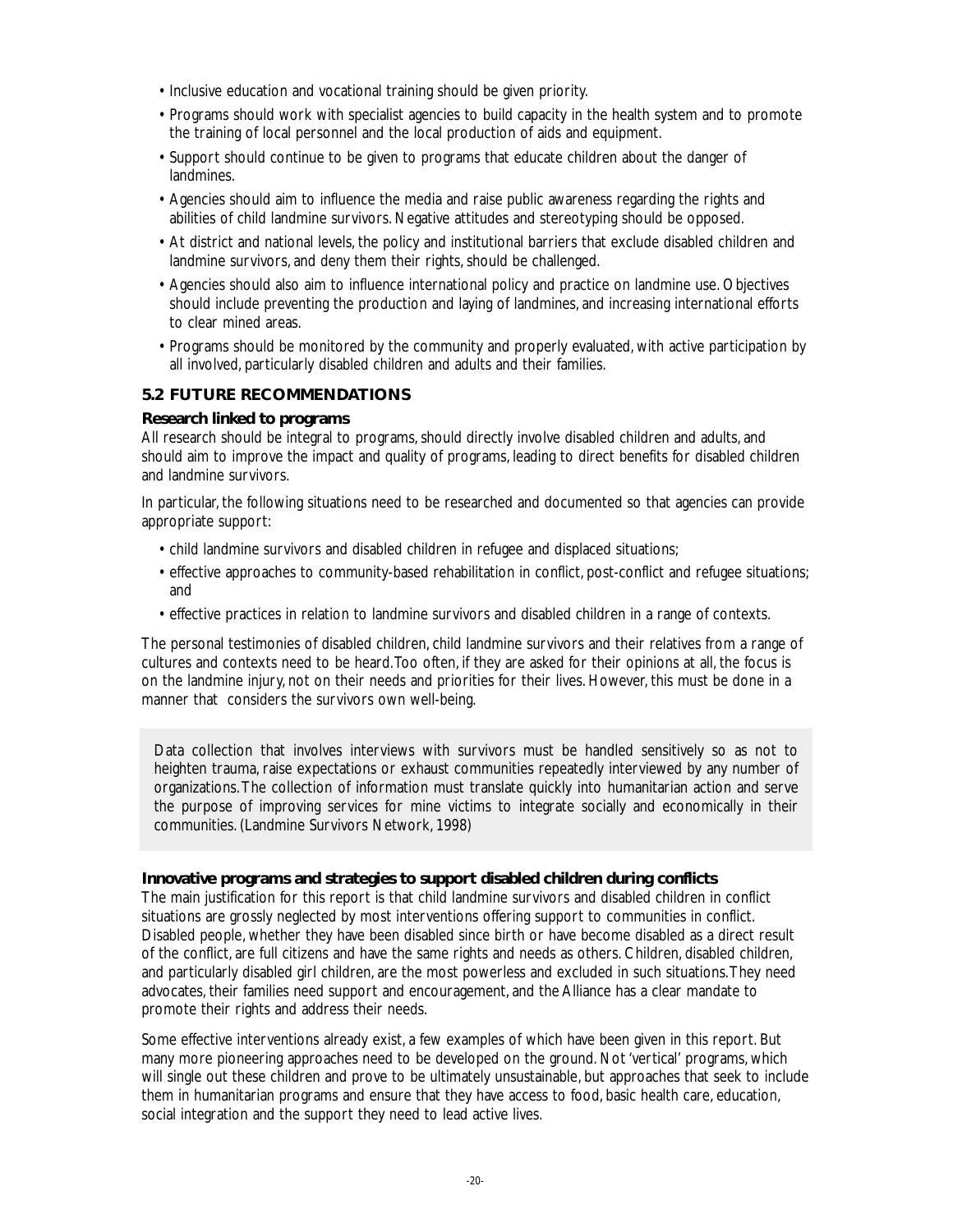# **CONCLUSION**

This report has shown the need to incorporate a child rights and child development perspective into all programming for children affected by landmines. It has demonstrated the importance of promoting the protection of children in their own communities during conflict, and the possibilities that exist for improving the social and economic integration of all children with disabilities. Inclusive education, family and community-based alternatives to institutional care, and poverty alleviation programs are all essential elements in the development of programs that respond to the needs of landmine survivors and the wider group of disabled children and children affected by disability and landmines.

# **Advocacy and dissemination of program experience**

Although there are examples of innovative and successful programming in this area, little of it has been well documented. Similarly, evaluation and research are rarely given priority. This means that opportunities for analysis, advocacy and the sharing of experience are limited. By providing a clear rationale and conceptual basis for the integrated approach proposed in this report, we hope that, in the future, lessons learned directly from children, their families and their communities will be given more serious attention.There is a pressing need to provide documentation that can inform the policy and programming of governments, donors and NGOs.

The ultimate goal of this action-based research, programming and advocacy is to prevent the current gross abuse of children's rights in conflict situations, and promote their survival, development, protection and participation in the reconstruction of their societies.



Pristina: UNICEF/HQ99-0717/Roger Lemoyne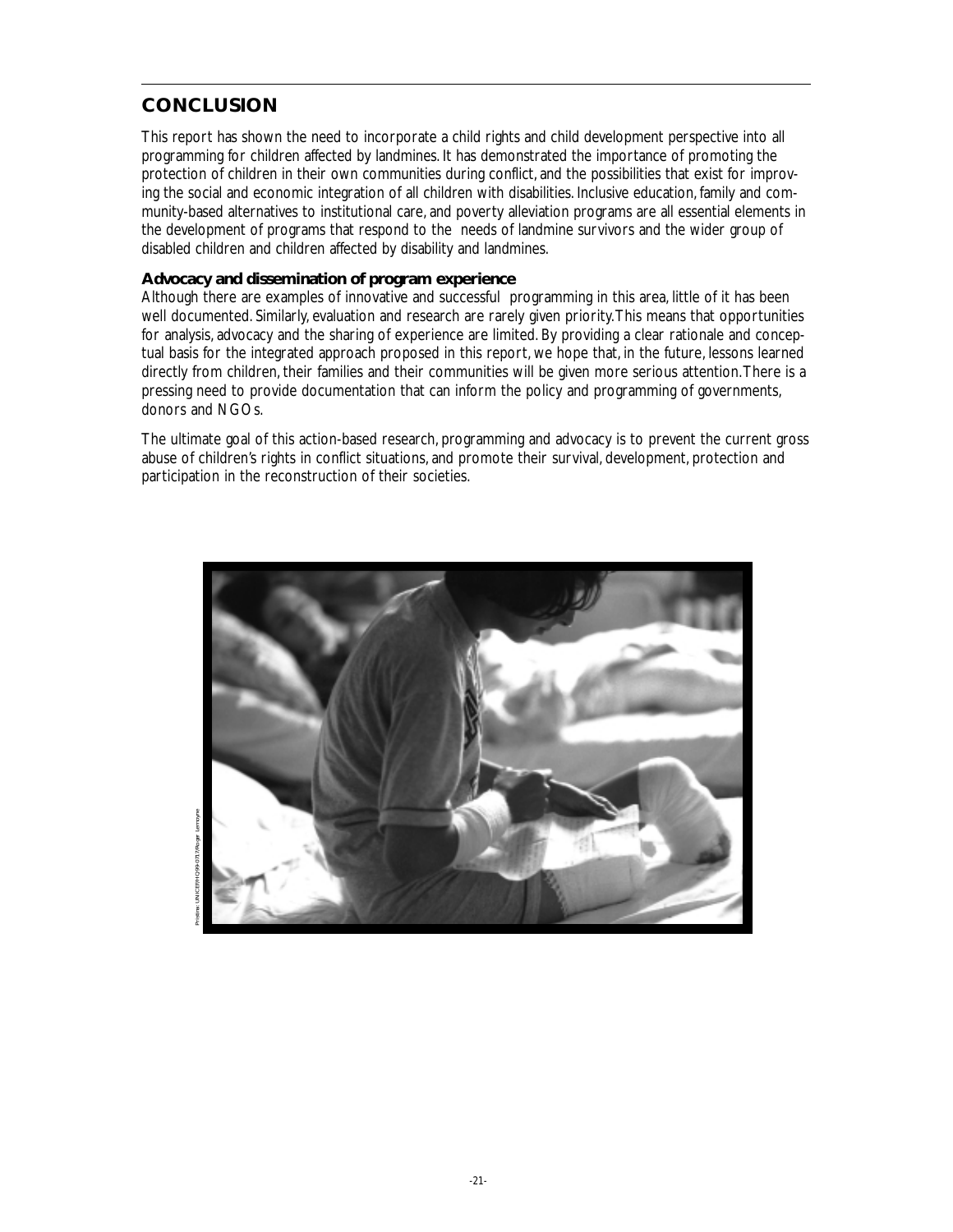# **REFERENCES**

Åhlén, E., *Inventory of Documentation about Children with Disability in Armed Conflict and Displacement*, Stockholm: Rädda Barnen, 1997.

Andersson, N., C. Palha da Sousa, and S. Paredes, "Social Cost of Landmines in four countries: Afghanistan, Bosnia, Cambodia and Mozambique", *British Medical Journal*, 311, pp. 718-721, 1995.

Cambodian Red Cross Mine Incident Database Project, *Cambodia Mine Incidents Report for 1997*, Cambodia: Cambodian Red Cross, UNICEF, Handicap International and Mines Advisory Group, 1998.

Carey, J., *The Forgotten Ones: Disabled children in conflict situations*, London: Save the Children Fund, 1998.

Coupland, R., *Assistance for Victims of Antipersonnel Mines: Needs, Constraints and Strategy*, Geneva: International Committee of the Red Cross, 1997.

Handicap International, *Living with UXO. Final Report: National Survey on the Socio-Economic Impact of UXO in Lao PDR*, Lao PDR: UXO LAO and Handicap International, 1997.

Handicap International, *Acting against Anti-personnel Landmines*, Lyons: Handicap International, 1998.

Handicap International, *Handicap and Conflict*, Lyons: Handicap International, 1999.

Hastie, R., *Disabled Children in a Society at War:A casebook from Bosnia*, Oxford: Oxfam Publications, 1997.

Helander, E., *Prejudice and Dignity*, New York: United Nations Development Programme, 1993.

Holtz, M., *Disability International*, Spring 1999,Volume 6, no. 1. Manitoba, Canada: Disabled Peoples International, 1999.

Hurst, R. (ed.), *Are Disabled People Included*, London: Disability Awareness in Action, 1999.

ILO, UNESCO,WHO, *Community-Based Rehabilitation for and with People with Disabilities*, Joint position paper.

Landmine Monitor Report, International Campaign to Ban Landmines, 1999.

Landmine Survivors Network, *Landmine/UXO Victim Assistance in the Lao PDR*,Washington: Landmine Survivors Network, 1998.

Miles, S. and E. Medi,'Disabled Children in Post-War Mozambique: Developing community-based support', *Disasters*, vol. 18, no.3, pp. 284-91, Oxford: Basil Blackwell, 1994.

Monan, J., *The Impact of Landmines on Children in Quang Tri Province, Central Vietnam*,Vietnam Veterans of America Foundation/UNICEF/Lucius and Eva Eastman Fund, 1996.

Office of International Security and Peacekeeping Operations, *Hidden Killers*, Washington: Department of State, Bureau of Political-Military Affairs, 1998.

Parker, J.,'A Conversation with Landmine Survivors at the DPI Fifth World Assembly', *Disability International*, vol. 6, no. 1, pp. 17-19,Winnipeg: Disabled People's International, 1999.

Saunders, C. & S. Miles, *The Uses and Abuses of Surveys in Service Development Planning for the Disabled — The Case of Lesotho*, London: Save the Children Resource Center, 1990.

Save the Children Fund, *Towards Inclusion: SCF UK's experience in integrated education*, London: Save the Children, 1995.

Save the Children Fund, *In Our Own Words: Disability and integration in Morocco*, London: Save the Children Fund, 1995.

Sellick, P., *The Impact of Conflict on Children in Afghanistan*, report prepared for Save the Children Fund (UK), Save the Children (US), Rädda Barnen and UNICEF, 1997.

UNICEF, *Anti-Personnel Landmines:A scourge on children*, Geneva: UNICEF, 1994.

Walker, B. and A. Sultan, *Children with Special needs in Zambezia and Inhambane:A Study*, Maputo, Mozambique: MICAS/SCF UK, 1996.

Werner, D., *Nothing About Us Without Us: Developing innovative technologies for, by and with disabled persons*, Palo Alto: Health Wrights, 1998.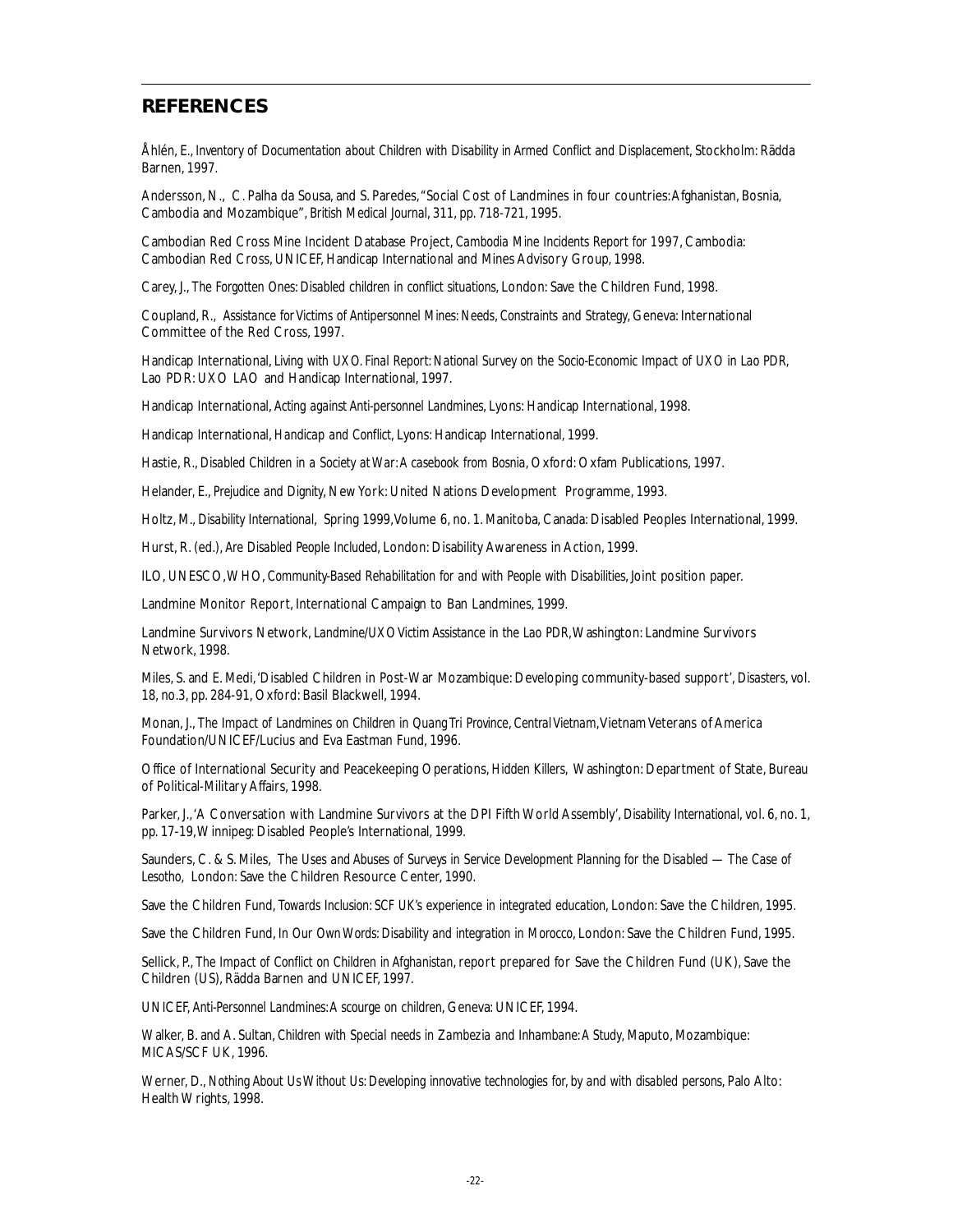# **APPENDIX I: ORGANIZATIONS INVOLVED WITH CHILD LANDMINE SURVIVORS**

*This list is a sampling of organizations working with child landmine survivors. It is not intended to be comprehensive and is provided here as a resource for people and organizations interested in the kind of programs outlined in this paper.*

### **Adventist Development and Relief Agency International (ADRA)**

12501 Old Columbia Pike Silver Spring, MD 20904 USA Phone: 301-680-6380 Fax: 301-680-6370 E-mail: 74617.1365@compuserve.com Web site: http://www.interaction. org/mb/adra.html

# **American Friends**

**Service Committee (AFSC)** Dave Elder 1501 Cherry Street Philadelphia, Pennsylvania 19102 USA Tel: 215-241-7000 Fax: 215-241-7275 E-mail: afscinfo@afsc.org Web site: http://www.afsc.org

# **American Red Cross**

2025 East Street, NW Washington, DC 20006 USA Tel: 202-728-6633 Fax: 202-728-6404

# **Cambodia Trust**

The Rookery Adderbury, Banbury Oxfordshire OX17 3NA UK Tel: (44) 1295 810993 Fax: (44) 1993 813244 E-mail: camtrust@atlas.co.uk

# **Cambodian School for Prosthetics and Orthotics**

Calmette Hospital Monivong Boulevard, PO Box 122 Phnom Penh, Cambodia Tel/fax: 855 23 368241 E-mail: campos@forum.org.kh

#### **CARE** 151 Ellis Street, Northeast Atlanta, Georgia 30303-2439 USA Tel: 800-521-CARE Fax: 404-577-6271 E-mail: infor@care.org Web site: http://www.care.org

## **Catholic Relief Services**

209 West Fayette Street Baltimore, MD 21201-3443 USA Tel: 410-625-2220 Fax: 410-685-1635 E-mail: crs@catholicrelief.org Web site: http://www.catholicreliefcrs.org

# **Centers for Disease**

**Control and Prevention** National Center for Environmental Health 4770 Buford Highway NE (MS F48) Atlanta, Georgia 30341-3717 USA Tel: 770-488-3522 Fax: 770-488-7829 E-mail: muql@cdc.gov

# **Christian Children's Fund**

2821 Emerywood Parkway PO Box 26484 Richmond,VA 23261-6484 USA Tel: 804-756-2700 Fax: 804-756-2718 E-mail: sheph@ccfusa.org

# **Washington Liaison**

1717 Massachusetts Avenue, NW Suite 601 Washington, DC 20036 USA Tel: 202-462-2161 Fax: 202-462-0601 E-mail: ccfwash@ccfusa.org

## **CCF Europe**

PO Box 2100 150 route de Ferney CH 1211 Geneva 2 Switzerland Tel: (41-22) 788-9077 Fax: (41-22) 788-9083 E-mail: ccf@cortex.ch Web site: http://www.interaction.org/ mb/ccf.html

#### **Committee for Women, Children and Marginalized Groups**

55 Herbert Chitepo Ave., Belvedere P.O. Box 3951, Harare Zimbabwe Tel: 263-4-738609 Fax: 263-4-755828 E-mail: vinghamthorpe@ healthnet.zw

#### **Concern**

248-250 Lavender Hill London SW11 1LJ UK Tel: 171-738-1033 Fax: 171-738-1032 E-mail: concernl.london@ btinternet.com

#### **The Consortium**

RR #2, Box 758 Putney,VT 05346 USA Tel/fax: 802-254-8611

# **Department of Rehabilitation**

Institute of Medical Technology Bab Al-Muathem PO Box 603, Baghdad Iraq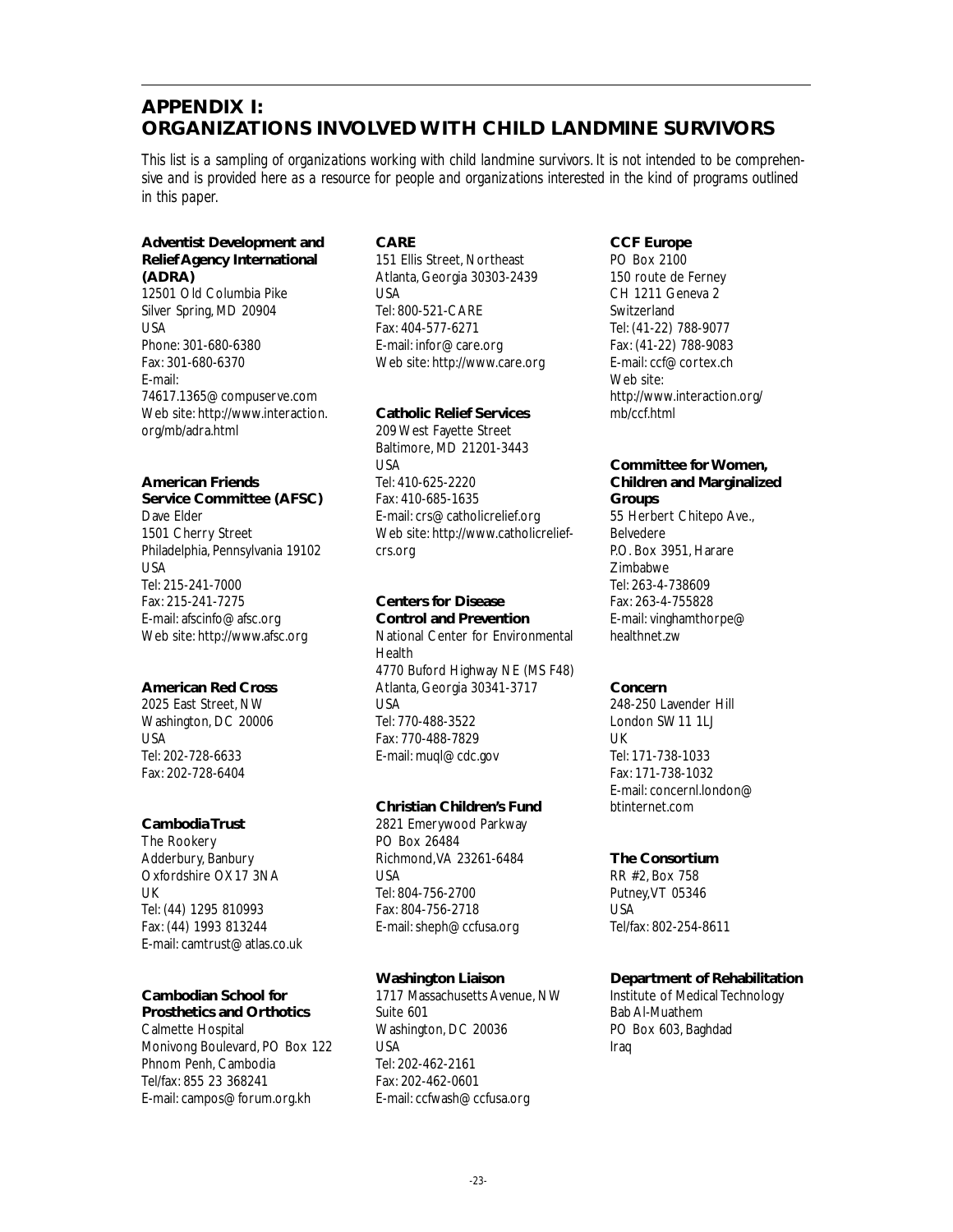**Department of Peacekeeping Operations**

United Nations, Room DC1-1550 New York, NY 10017 USA Tel: 212-963-2780 Fax: 212-963-1040

### **Department of Rehabilitation**

Ministry of Health and Child **Welfare** PO Box 8204 Causeway, Harare Zimbabwe Tel: 263-4-730011/9 (ext. 334) Fax: 263-4-792-154/793 634

#### **Disabled Peoples' International**

101 7 Evergreen Place Winnipeg, Manitoba Canada R3L 2T3 Tel: 204-287-8010 Tax: 204-284-2598 E-mail: dpi@dpi.org Web site: http://www.escape.ca/~dpi

### **Emergency**

Via Bagutta, 12 20121 Milano Italy Tel: 39 02 76 001 104 Tel: 39 02 76 001 093 Fax: 39 02 76 003 719 E-mail: alias@emergency.it

#### **Emergency Response Division**

United Nations Development Program One United Nations Plaza New York, NY 10017 USA Tel: 212-326-7068 Fax: 212-906-5379

# **Finnish Red Cross**

**Orthopedic Service** Pihlajistonkuja 3, FIN-00710 Helsinki Finland Tel: 358 9 3508 8390 Fax: 358 9 372 514 E-mail: pekka.ala.jaakkola@ sprproteesipalvelu.fi

#### **Hamd International**

Top Floor 23 Pembridge Street London W2 4DR UK Tel: 171-229-7447

#### **Handicap International** ERAC

14 avenue Berthelot 69361 Lyon Cedex 07 France Tel (33) 4 78.69.79.79 Fax: (33) 4 78.69.79.94 E-mail: 101511.625@compuserve.com Web site: http://www.handicapinternational.org

## **Health Volunteers Overseas**

c/o Washington Station PO Box 65157 Washington, DC 20035-5157 USA Tel: 202-296-0928 Fax: 202-296-8018

# **Heather Mills Trust**

6E Gloucester Avenue London NW1 8JD UK Tel: 171-483-3803 Fax: 171-483-3521

# **HOPE**

c/o Japanese Academy of Prosthetists and Orthotists National Rehabilitation Center for Disabled 4-1 Namiki Tokorozawa-shi Saitama-ken, Japan 359 Tel: 81 429 95 3100 ext.: 2658 Fax: 81 429 92 6260

# **Institute of Orthopedic and**

**Rehabilitation Sciences** Ministry of Labour, Invalids and Social Affairs 2 Dinh Le St Hanoi Vietnam Tel: 844 8 26 9554/24 6669

# **Institute of Prosthetic and**

**Orthotic Sciences (PETCOT)** PO Box 751 Peshawar NWFP Pakistan Tel: 92 521 817 178 Fax: 92 521 817 179

### **Interbor**

International Association of Orthotics and Prosthetics Oerdijk 71a 7433 AM Schlakhaar **Netherlands** Tel: 31 570 630 234 Fax: 31 570 620 405

#### **International Committee of the Red Cross (ICRC)**

19 avenue de la Paix 1202 Geneva **Switzerland** Tel: (41) 22 734 60 01 Fax: (41) 22 730 28 99 Web site: http://www.icrc.org

# **International Medical Corps**

12233 West Olympic Boulevard, Suite 280 Los Angeles, CA 90064-1052 USA Tel: 310-826-7800 Fax: 310-442-6622 E-mail: imc@imc-la.com Web site: http://www.imc-la.com

# **International Rescue**

**Committee** 122 East 42nd Street 12th Floor New York, NY 10168-1289 USA Tel: 212-551-3000 Fax: 212-551-3184 E-mail: irc@intrescom.org Web site: http://www.intrescom.org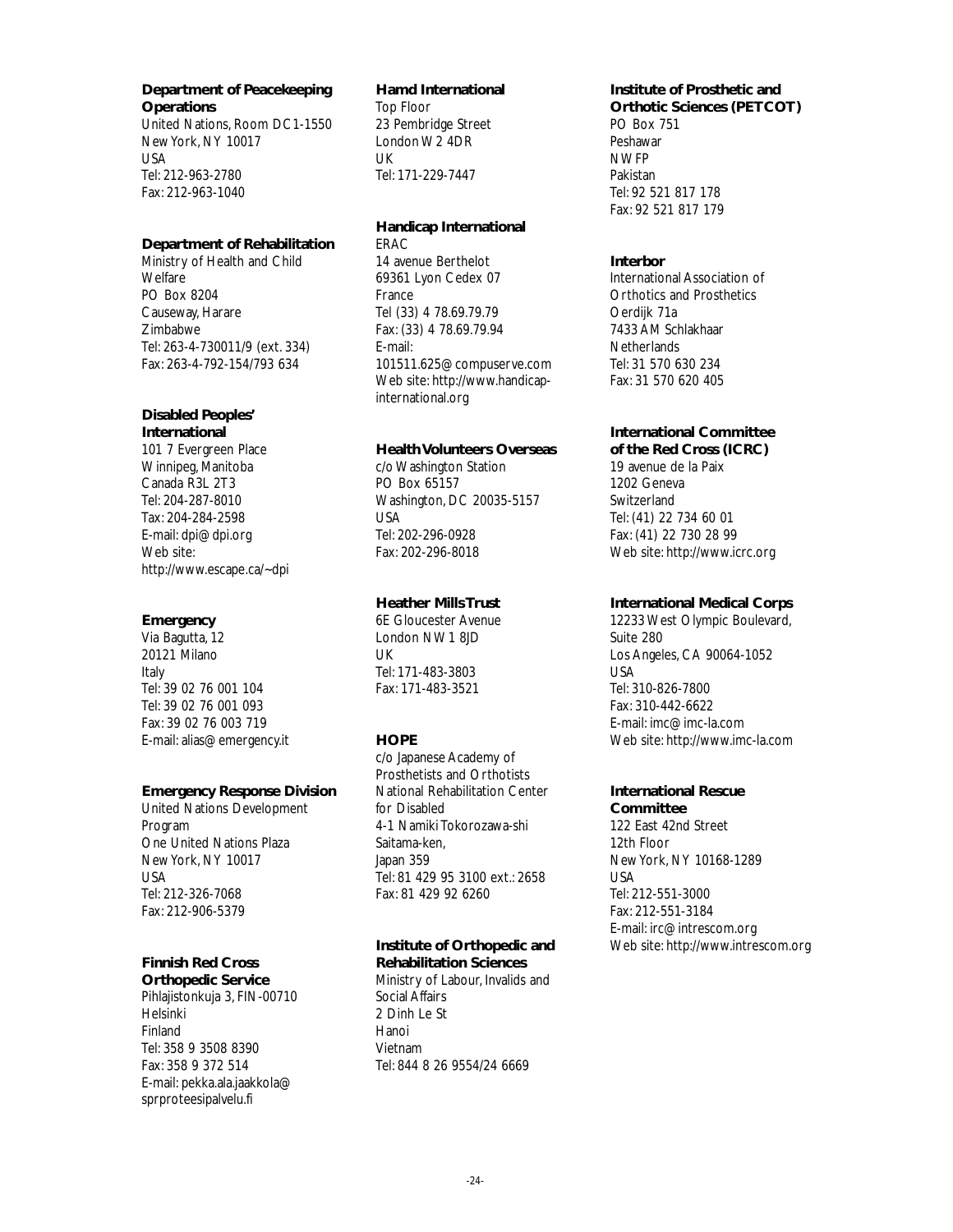## **ISRI (Instituto Salvadoreno Rehabilitacion de Invalides/ Salvadoran Institute for the Rehabilitation of Disabled Persons)** Colonia Costa Rica Avenida Irazu,Apto P 1611 San Salvador

El Salvador Tel: 503-270-1177 Tel/fax: 503 70 79 22

#### **Jaipur Limb Campaign**

7th Floor,Windsor House 83 Kingsway London WC2B 6SD UK Tel: 171 404 27 55 Fax: 171 242 0503

#### **Jesuit Refugee Services**

1616 P Street NW, Suite 400 Washington, DC 20036-1405 USA Tel: 202-462-0400, 202-462-5200 Fax: 202-328-9212 E-mail: jesuitusa@igc.apc.org Web site: http://www.jesuit.org/jrs

## **Landmine Survivors Network**

700 13th Street, Northwest, Suite 950 Washington, DC 20005 USA Tel: 202-661-3537 Fax: 202-661-3529 E-mail: lsn@landminesurvivors.org Web site: http://www.landminesurvivors.org

# **Limb Fitting Centre**

Ministry of Health PO Box M44 **Accra** Ghana

#### **Lutheran World Relief**

390 Park Avenue South New York, NY 10016 USA Tel: 212-532-6350 Fax: 212-213-6081

#### **The Marshall Legacy Institute**

1000 North Payne Street, Suite 200 Alexandria,Virginia 22202 USA Tel: 703-836-4747 Fax: 703-548-9658 E-mail:THEMLI@aol.com

# **Maryknoll Fathers and Brothers**

PO Box 29132 Washington, DC 20017 USA Tel: 202-832-1780 Fax: 202-832-5195

## **Maryknoll Cambodia**

PO Box 632 Phnom Penh Cambodia Tel: 855-23-211-732 Fax: 855-23-211-731

## **Medécins du Monde**

375 West Broadway, 4th floor New York, NY 10012 USA Tel: 212-226-9890 Fax: 212-226-7026 E-mail: dow@igc.apc.org Web site: http://www.interaction.org/ mb/dow.html

# **Medécins sans Frontiares**

11 East 26th Street, Suite 1904 New York, NY 10010 USA Tel: 212-679-6800 Fax: 212-679-7016 E-mail: dwb@newyork.msf.org Web site: http://www.dwb.org

#### **Medical and Scientific Aid for**

**Vietnam, Laos and Cambodia** 49 Baginton Road Coventry CV3 6JX UK Tel/fax: 1203 414 512

#### **Medico International**

Obermainanlage 7 60314 Frankfurt am Main Germany Tel: (49) 69 944380 Fax: (49) 69 436002 E-mail: medico\_international@ tonline.de Web site: http://home.tonline.de/ home/medico.de

#### **Mercy Corps International**

3030 SW First Ave Portland, OR 97301 USA Tel: 503-796-6800 Fax: 503-796-6844 E-mail: programs@mercycorps.org

#### **Mercy Ships**

PO Box 2020 Lindale,Texas 75771 USA Tel: 903-882-0887 Fax: 903-882-0343 E-mail: sevierd@mercyships.org

#### **Mine Victims Fund (USA)**

977 Seminole Trail, Suite 226 Charlottesville,VA 22901 USA Tel: 804-979-1634 Fax: 804-979-1780

# **Mines Action Canada**

208 145 Spruce Street Ottawa, Ontario Canada K1R6P1 Tel: 613-233-1982 Fax: 613-233-9028 E-mail: info@minesactioncanada.com Web site: http://www.minesactioncanada.com

#### **Motivation**

Brockley Academy Brockley Lane Backwell, Bristol BS19 3AQ UK Tel: 1275-464-012 Fax: 1275-464-019 E-mail: motivation@motivation.org.uk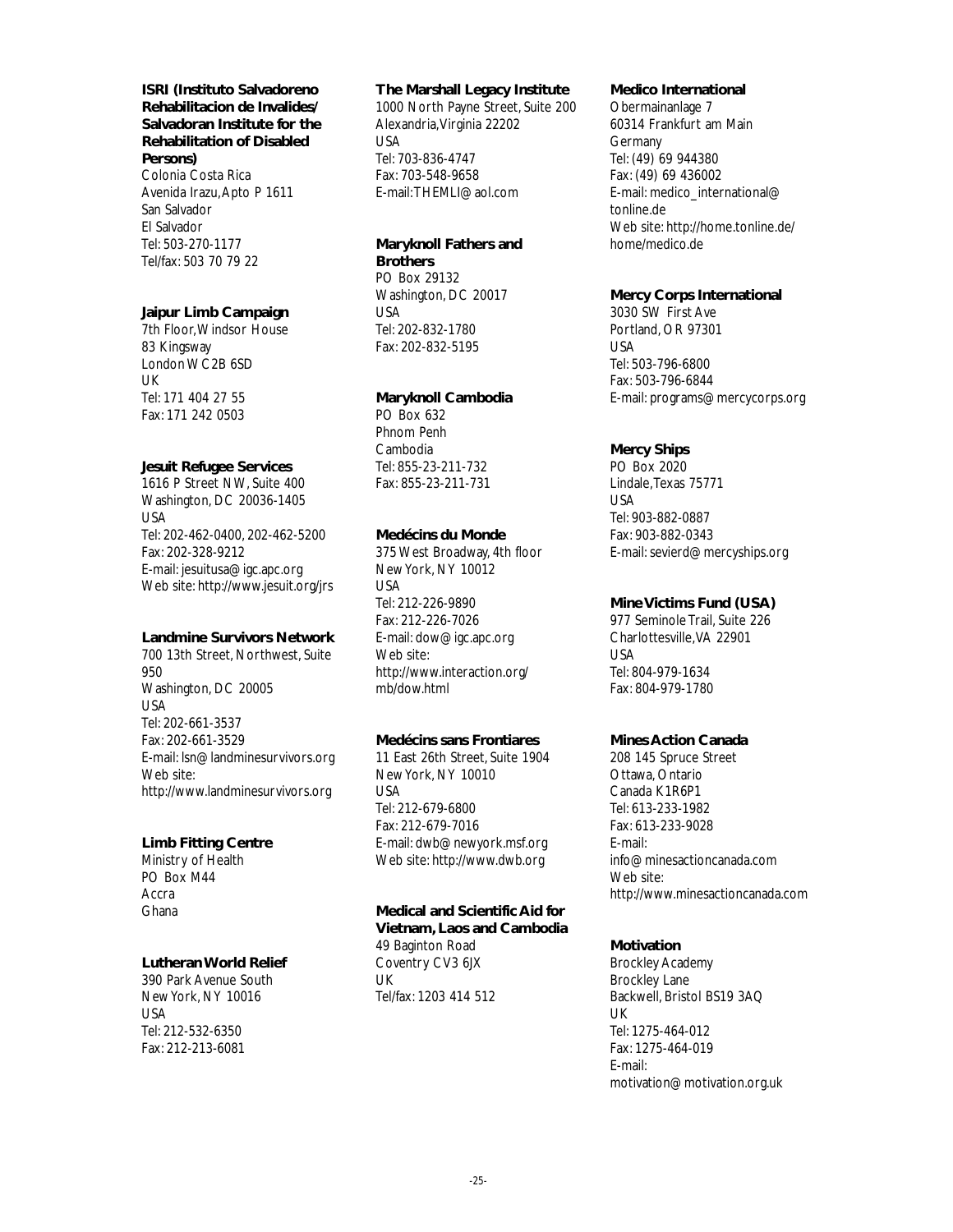#### **MTB Management Ltd**

Chris Moon PO Box 381 Richmond, Surrey TW9 1XZ UK Tel: (44) (0) 181-286-7380 Fax: (44) (0) 181-286-7381

## **Operation USA**

8320 Melrose Avenue Suite 200 Los Angeles, California 90069 USA Tel: 323-658-8876 Fax: 323-653-7846 Donors and Volunteers: 1-800-678-7255 Email: opusa@opusa.org

# **National Centre for Training and Education in Prosthetics and Orthotics**

University of Strathclyde Curran Building, 131 St James Road Glasgow G4 0LS **Scotland** Tel: (44) (0) 141-522-4049 Fax: (44) (0) 141-522-1283

#### **National Institute for Rehabilitation Training and Research (NIRTAR)** Olatpur, Bairoi 754 010 Cuttack, Orissa India

#### **Norwegian People's Aid (NPA)**

PB 8844, Youngstorget 1 0028 Oslo 1 **Norway** Tel: (47) 2 233 1590 Fax: (47) 2 233 3353 E-mail: npaid@npaid.no Web site: http://www.npaid.no

#### **Organization for Mine Clearance and Afghan**

**Rehabilitation** Fazel Karim Fazel Executive Director OMAR Tel. (0521) 814599/812084 Fax: (0521) 812085

#### **Orthopedic Technology Training School**

Kenya Medical Training College PO Box 30195 Nairobi Kenya Tel: 254-72-5711

# **Physicians Against Landmines**

The Merchandise Mart, Suite 493 200 World Trade Center Chicago, Illinois 60654 USA Tel: 312-832-1133 Fax: 312-832-1134

# **POWER**

14 Western Road Henley on Thames Oxon RG9 1JL UK Tel: 01491-579-065 Fax: 01491-578-088 E-mail: power@patrol.i-way.co.uk

# **Prosthetic Outreach**

**Foundation** Ms. Shirley M. Forsgren 720 Broadway Seattle,WA 98122 USA Phone: 206-726-1636 Fax: 206-726-1637

# **Sandy Gall's Afghanistan**

**Appeal** PO Box 145 Tonbridge, Kent TN11 8SA UK Tel: 171-404-2755 Fax: 1892-870977

# **SDM Hospital**

Vivekanand Marg Jaipur, 302001 India Tel: 91 141 374 682 Fax: 91 141 565 565

#### **Sirindhgorn National Medical Rehabilitation Centre**

Soi Bumrajnaradool,Tiwanon Rd Amphur Musng Nonthaburi, 11000 Bangkok **Thailand** Tel: 66 2 591 54 55 Fax: 66 2 591 42 42

### **Southwestern Medical School**

5323 Harry Hines Boulevard Dallas,Texas 75235-8883 USA Tel: 214-648-3874 Fax: 214-648-3455

# **Stiftung Menschen Gegen**

**Minen (MGM)** Diessemer Bruch 150 D-47805 Krefeld Germany Tel: 49 (0) 2151-555755 Fax: 49 (0) 2151-511448 Germany@mgm.org Web site: http://www.mgm.org Web site: http://www.landmine.org

# **Stiftung Sankt Barbara**

(Prevention of Landmine Casualties, Aid for Landmine Victims) Barbarahof, Kreutzen 17, D-29633 Munster **Germany** Tel: (49) 50 55 8900 Fax: (49) 50 55 5053

# **Swiss Foundation for**

**Landmine Victim Assistance** c/o Swiss Campaign Against Anti-Personnel Landmines 4 place de la Mairie 1256 Troinex Geneva **Switzerland** Tel/fax: (41) 22 328 0173

# **TATCOT**

c/o KCMC PO Box 8690 Moshi Tanzania Tel: 255 55 520 38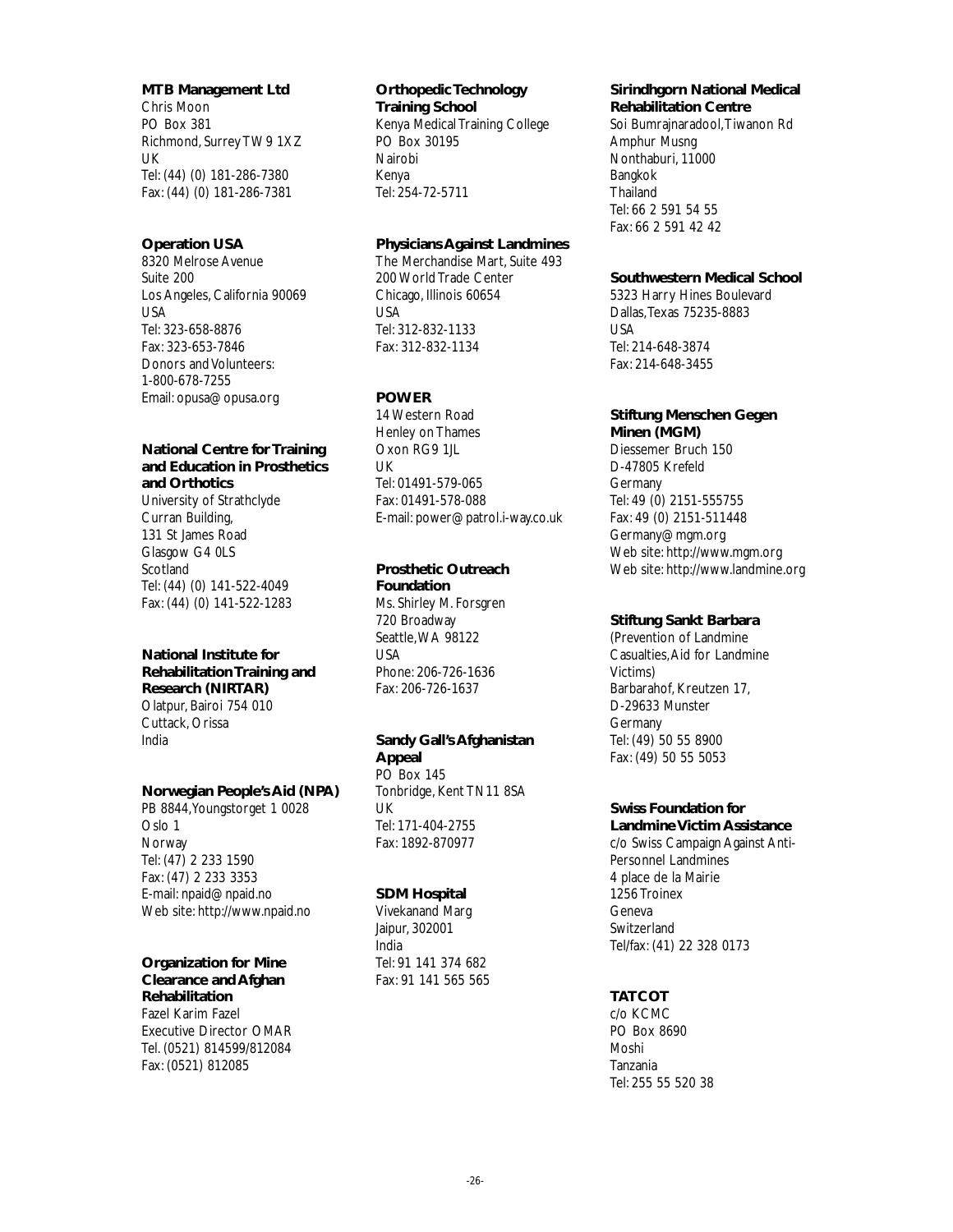## **UNICEF**

**Handicapped** Mr Ca Van Tran

McLean,VA 22101

Phone: 703-847-9582 Fax: 703-448-8207

USA

Three United Nations Plaza New York, New York 10017 USA Tel: 212-326-7068 Fax: 212-326-7037 E-mail: tdastoor@unicef.org

**Viet-Nam Assistance to the**

1307 Dolley Madison Blvd, Suite 4c

# **Vietnam Veterans of**

**America Foundation** 2001 S Street NW Washington, DC 20009 USA Tel: 202-483-9222 Fax: 202-483-9312 Web site: http://www.vvaf.org

# **War Victims Fund**

G/PHN/HN/EH Room 3.07-010/RRB US Agency for International Development 1300 Pennsylvania, NW Washington, DC 20523 USA Tel: 202-712-5725

#### **World Rehabilitation Fund**

386 Park Avenue South New York, NY 10016 USA Phone: 212-725-7875 Fax: 212-725-8402

# **World Vision Relief and**

**Development** 220 I Street, Suite 270 Washington, DC 20002 USA Tel 202-547-3743 Fax: 202-547-4834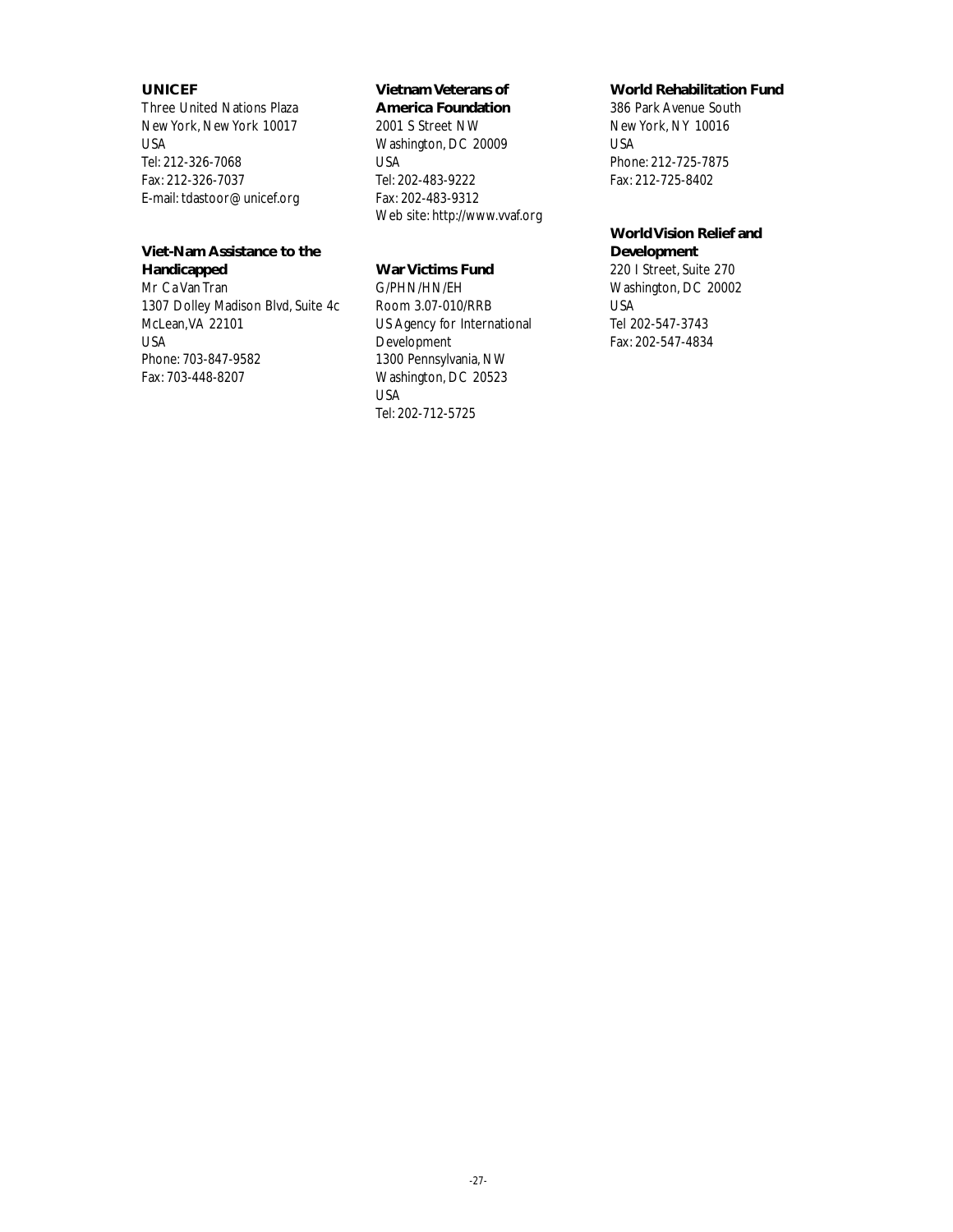# **APPENDIX II: BIBLIOGRAPHY**

Åhlén, E., *Inventory of Documentation about Children with Disability in Armed Conflict and Displacement*, Stockholm: Rädda Barnen, 1997.

Andersson, N., C. Palha da Sousa, and S. Paredes, "Social Cost of Landmines in four countries:Afghanistan, Bosnia, Cambodia and Mozambique", *British Medical Journal*, 311, pp. 718-721, 1995.

Apfel, R. and S. Bennet,"Minefields in Their Hearts:The Mental Health of Children in War and Communal Violence", *The Lancet*, 349, p. 1259,April 1997.

Arnold, C. and D. Ross, "Family and Parent Support Programs:The community-based approach", *Educating Handicapped Young People in Eastern and Southern Africa*, pp. 115-122.

Ascherio,A., R. Epstein,A. Snetro, G. Gloyd, S.Ayotte, and B. Epstein,"Deaths and Injuries Caused by Land Mines in Mozambique", *The Lancet*, 346, September 1995.

Bracken, P., J. Giller, and J. Ssekiwanuka,"The Rehabilitation of Child Soldiers: Defining Needs and Appropriate Responses", *Medicine, Conflict and Survival*, 12, pp. 114-125, 1996.

Cambodian Red Cross Mine Incident Database Project, *Cambodia Mine Incidents Report for 1997*, Cambodia: Cambodian Red Cross, UNICEF, Handicap International and Mines Advisory Group, 1998.

Carey, J., *The Forgotten Ones: Disabled children in conflict situations*, London: Save the Children Fund, 1998.

Chimienti, C., "Children's Reactions to War Related Stress", *Social Psychiatry Epidemiology*, 24, pp. 282-287, 1989.

Coupland, R. and A. Korver,"Injuries From Antipersonnel Mines:The Experience of the International Committee of the Red Cross", *British Medical Journal,* 303, pp. 1509-1512, 1991.

Coupland, R., *Assistance for Victims of Antipersonnel Mines: Needs, Constraints and Strategy*, Geneva: International Committee of the Red Cross, 1997.

Coupland, R., "Epidemiological Approach to Surgical Management of the Casualties of War", *British Medical Journal*, 308, pp. 1693-1697, June 1994.

Coupland, R. and R. Russbach,"Victims of Antipersonnel Mines:What is BeingDone?", *Medical Division, ICRC*, 1, pp. 18-22, 1994.

Danquah, S.,"The Development and Practice of Behavior Therapy in Developing Countries", *Childhood Disability in Developing Countries: Issues in Habilitation and Special Education 15*, Praeger Special Studies, pp. 225- 235, 1986.

Eaton, R., C. Horwood, and N. Niland, *The Development of Indigenous Mine Action Capacities: Study Report*, New York: United Nations.

Eitel, S. and K. Rutherford, *Landmine Awareness in Bosnia: General Overview*,Washington: Landmine Survivors Network, 1998.

Eliasson, J. and K. Cahill,"An International Approach Toward Humanitarian Assistance and Economic Development of Countries Affected by Land Mines", *Clearing the Fields: Solutions to the Global Landmine Crisis*, Basic Books, pp. 165-178, 1995.

Farren, D. and J. Sparling,"Coping Styles in Families of Handicapped Children", *Children and Families: Studies in Prevention and Intervention*, 29, pp. 352-363, 1988.

Foong, L., *The Situation of Disabled Persons in Cambodia: Statistics, programs, service providers, government policies and plans, cost analysis, needs assessment and recommendations*, Cambodia: National Task Force for Disabled Persons, 1995.

Geltman, P. and E. Stover,"Genocide and the Plight of Children in Rwanda", *Journal of the American Medical Association*, vol. 277, no. 4, pp. 289-294, January 1997.

Goldstein, R., N.Wampler and P.Wise,"War Experiences and Distress Symptoms of Bosnian Children", *Pediatrics*, vol. 100, no. 5, pp. 873-877, November 1997.

Gupta, L., *Psychosocial Assessment of Children Exposed to War Related Violence in Kabul*, Kabul: UNICEF, 1997.

Handicap International, *Acting against Anti-personnel Landmines*, Lyons: Handicap International, 1998.

Handicap International, *Handicap and Conflict*, Lyons: Handicap International, 1999.

Handicap International, *Living with UXO. Final Report: National Survey on the Socio-Economic Impact of UXO in Lao PDR*, Lao PDR: UXO LAO and Handicap International, 1997.

Haroff-Tavel, M.,"Promoting Norms to Limit Violence in Crisis Situations: Challenges, Strategies and Alliances", *International Review of the Red Cross*, no. 322, pp. 5-20, 1998.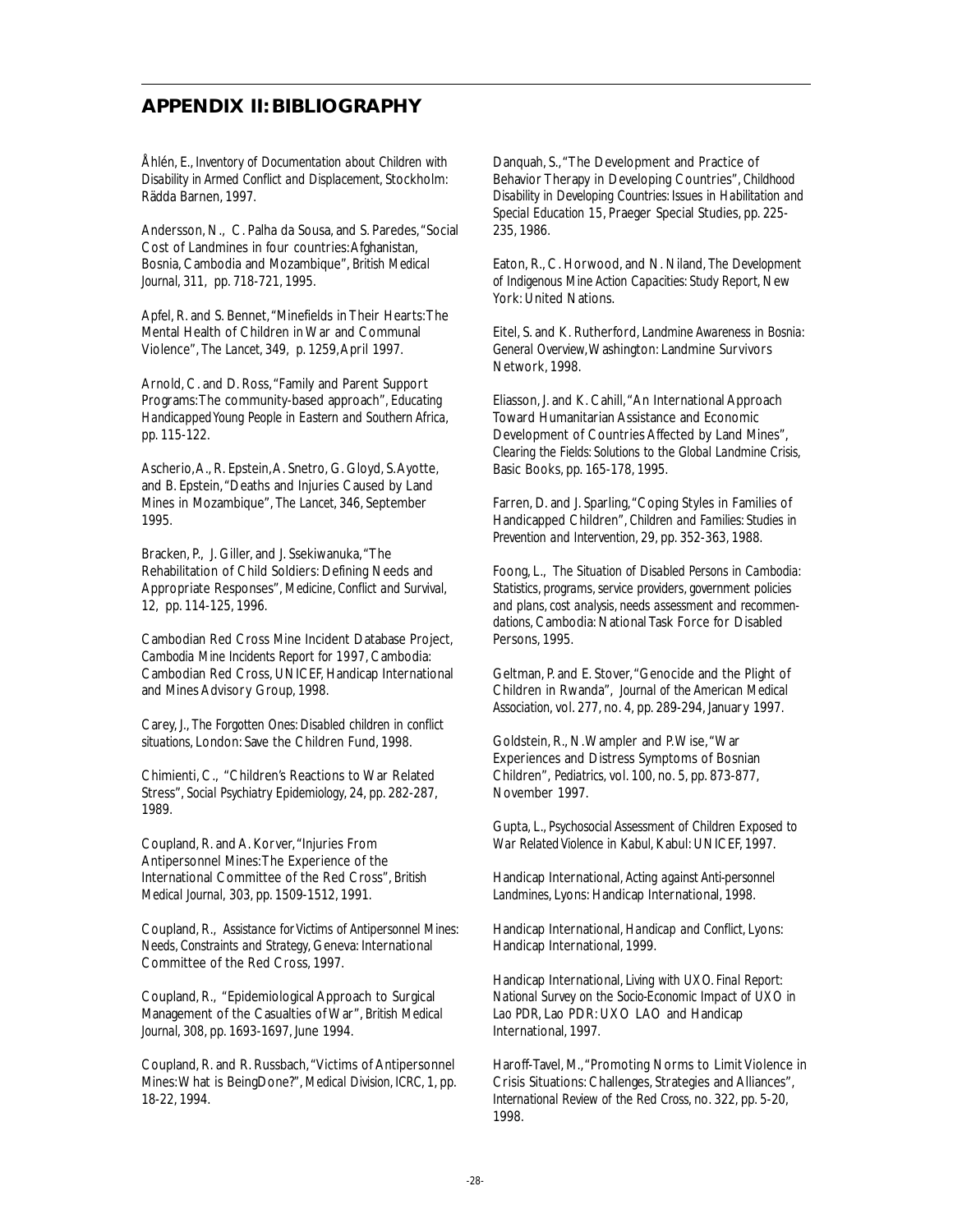Hastie, R., *Disabled Children in a Society at War:A casebook from Bosnia*, Oxford: Oxfam Publications, 1997.

Helander, E. *Prejudice and Dignity,* New York: United Nations Development Programme, 1993.

Holtz, M. *Disability International*, Spring 1999,Volume 6, no. 1. Manitoba, Canada: Disabled Peoples International, 1999.

Horowitz, M., N.Wilner and W.Alvarez,"Impact of Event Scale:A measure of subjective stress", *Psychosomatic Medicine*, vol. 41, no. 3, pp. 209-218, May 1979.

Human Rights Watch, *Landmines in Angola*, New York: Human Rights Watch, 1993.

Human Rights Watch, *Landmines in Mozambique*, New York: Human Rights Watch, 1994.

Human Rights Watch Arms Project and Physicians for Human Rights, "Country Case Studies of the Landmine Problem" and "Overview of the Medical and Social Consequences of The Use of Landmines ", *Landmines a Deadly Legacy*, New York: Human Rights Watch 1993.

Human Rights Watch Arms Project, *Still Killing: Landmines in Southern Africa*, London: Human Rights Watch, 1997.

Hurst, R. (ed.), *Are Disabled People Included*, London: Disability Awareness in Action, 1999.

International Disability Consortium, *Disability and Conflict: report on seminar hosted by Handicap International*, Lyons, France, 16 October 1997, Lyons: Handicap International, 1997.

ILO, UNESCO,WHO, *Community-Based Rehabilitation for and with People with Disabilities*, Joint position paper.

International Save the Children Alliance, *Promoting Psychological Well-Being Among Children Affected by Armed Conflict and Displacement: Principles and approaches*, Geneva:The International Save the Children Alliance, 1996.

Jeffrey, S., "Antipersonnel Mines: Who are the children?", *The Medical Division*,The International Committee of the Red Cross, March 1996.

Khalaf, N. and N. Khalid, *A Seminar Report on The Problem of Landmines, Unexploded Ordnance and Munitions Remnants in the Palestinian Territories*, pp. 25-26, March 1998.

Kinzie, J."A Three Year Follow-up: Cambodia Children", *Journal of American Academy of Child and Adolescent Psychiatry*, vol. 32, pp. 431-437.

Landmine Monitor Report, *International Campaign to Ban Landmines,* 1999.

The Landmine Project, *War Child*, posted at www.warchild.org/projects/mines/wcmine.html, accessed 6 May 1998.

Landmine Survivors Network, *Landmine/UXO Victim Assistance in the Lao PDR*,Washington: Landmine Survivors Network, 1998.

Loretti,A.,"Armed Conflicts, Health and Health Service in Africa:An epidemiological framework of reference", WHO Emergency and Humanitarian Action, Addis Ababa, Ethiopia, *Medicine, Conflict and Survival*, vol. 13, pp. 219-228, 1997.

Lundberg, G.,"Physician Group Declares War on Land Mine Injuries", *Journal of the American Medical Association*, vol. 278, no. 5, 1997.

Macksoud, M.,"Assessing War Trauma in Children:A case study in Lebanese children", *Journal of Refugee Studies*, vol. 5, pp. 1-15, 1992.

Martinez, P., "NIMH Community Violence Project", *Psychiatry*, vol. 56, pp. 22-35, 1981.

Medi, E., *Primary Education Booklet*, London: Save the Children Fund, 1997.

Medi, E., *Angola Experiences and Issues:A study of vocational rehabilitation, training and employment programs for persons disabled by the conflict*, Geneva: ILO, 1998.

Miles, S.,'The Deaf Dilemma', *CBR News*, 29, p. 10, London:AHRTAG, 1995.

Miles, S. and E. Medi,'Disabled Children in Post-War Mozambique: Developing community-based support', *Disasters*, vol. 18, no. 3, pp. 284-91, Oxford: Basil Blackwell, 1994.

Mines Advisory Group/Cooperative Bank, *Preliminary Assessment: Bosnia Hercegovina and Croatia*,April 1997.

Ministry of Education and Science, Spain/UNESCO, *The Salamanca Statement and Framework for Action on Special Needs Education*, Paris: UNESCO, 1994.

Monan, J., *The Impact of Landmines on Children in Quang Tri Province, Central Vietnam*,Vietnam Veterans of America Foundation/UNICEF/Lucius and Eva Eastman Fund, 1996.

MSALVA Task Force on Disability Issues, *A National Strategy for MSALVA and NGOs of Rehabilitation Sector on Disability Issues and the Rehabilitation and Integration of Disabled People in Cambodia*, Cambodia: MSALVA Task Force on Disability Issues, 1996.

Office of Emergency Programs, *A Child Rights Guide to the 1996 Mines Protocol*, New York: UNICEF, 1997.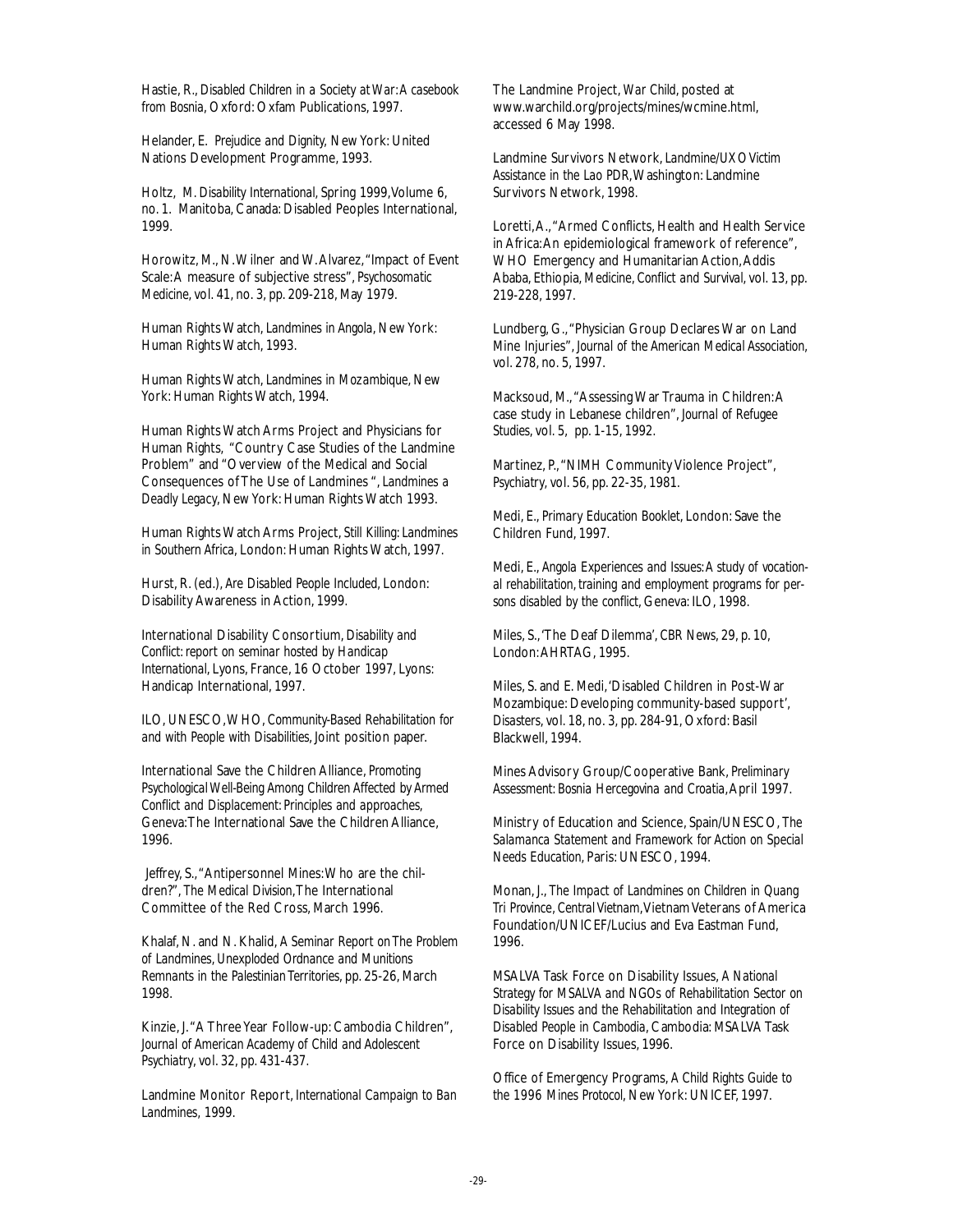Office of Emergency Programs, *Landmines:The UNICEF perspective*, New York: UNICEF, 1994.

Office of International Security and Peacekeeping Operations, *Hidden Killers*,Washington: Department of State, Bureau of Political-Military Affairs, 1998.

Organization for Mine Clearance and Afghan Rehabilitation (OMAR), *Annual Report*, 1994.

Parker, J.,'A Conversation with Landmine Survivors at the DPI Fifth World Assembly', *Disability International*, vol. 6, no. 1, pp. 17-19,Winnipeg: Disabled People's International, 1999.

Persson, U., *Children with Disability in Programs Directed at Children Affected by Armed Conflict*, Stockholm: Rädda Barnen, 1997.

Prigerson, H., P. Maciejewski, C. Reynolds,A. Bierhals, J. Newson,A. Fasiczka, E. Frank, J. Doman, and M. Miller, "Inventory of Complicated Grief:A scale to measure maladaptive symptoms of loss", *Psychiatry Research*, vol. 59, pp. 65-69,August 1995.

Prince-Gibson, E.,"A Buried Terror", *Jerusalem Post Magazine*, 26 December 1997.

Richman, N.,"Annotation: Children in situations of political violence", *Journal of Child Psychology and Psychiatry*, vol. 34, no. 8, pp. 1286-1302, 1993.

Richman, N., *Principles of Help for Children Involved in Organised Violence*, London: Save the Children, 1996.

Rountree, K.,"Landmine Survivors Head for the Ski Slopes at The Hartford's 10th Annual Ski Spectacular", *Disabled Sports*, December 1997.

Ross, D.,"Recognized Special Education Services 3", *Educating Handicapped Young People in Eastern and Southern Africa*, pp. 47-67.

Ross, D.,"Social Services For Young Disabled People 2", *Educating Handicapped Young People in Eastern and Southern Africa*, pp. 41-46.

Ross, D., "The Rehabilitation, Training and Employment of Disabled Persons 7", *Educating Handicapped Young People in Eastern and Southern Africa*, pp. 110-114.

Saunders, C. & Miles, S. *The Uses and Abuses of Surveys in ServiceDevelopment Planning for the Disabled — The Case of Lesotho*. London: Save the Children Resource Centre, 1990.

Save the Children Fund, *Towards Inclusion: SCF UK's experience in integrated education*, London: Save the Children, 1995.

Save the Children Fund, *In Our Own Words: Disability and integration in Morocco*, London: Save the Children Fund, 1995.

Sellick, P., *The Impact of Conflict on Children in Afghanistan*, Rädda Barnen/Save the Children Federation Inc/Save the Children/ UNICEF, 1998.

Sperber Richie, B., *Peer Visitation Programs and Trauma Survival*,Washington: Landmine Survivors Network.

Stubbs, S., *Towards Inclusive Education*, London: Save the Children Fund, 1995.

Stubbs, S., *Draft Notes on Disabled Refugees*, London: Save the Children Fund, 1995.

Summerfield, J., *Beyond Trauma: Cultural and societal dynamics*, New York: Plenum Press, pp. 17-29, 1995.

Swedish Save the Children, *Children with Disability in Programs Directed at Children in Armed Conflict:Analysis of the UNHCR Guidelines on Protection and Care of Refugee Children*, Stockholm: Rädda Barnen, 1997.

Swedish Save the Children, *Mine Awareness for Children: a Discussion of Good Practice*, Stockholm, Rädda Barnen, 1998.

Swedish Save the Children, *Mines Beware: Starting to Teach Children Safe Behavior*, Stockholm, Rädda Barnen, 1999.

Terr, L.,"Chowchilla Revisited:The effects of psychic trauma four years after a school-bus kidnapping", *American Journal of Psychiatry*, vol. 6, no. 12, pp. 1543- 1550, 1983.

Terr, L.,"Forbidden Games: Post-traumatic child's play", *Journal of the American Academy of Child Psychiatry*, vol. 20, pp. 741-760, 1981.

Thorburn, M. and A. Roeher, "A Realistic Approach to the Preparation of Personnel for Rehabilitation Services in Developing Countries", *Childhood Disability in Developing Countries: Issues in Habilitation and Special Education 5*, Praeger Special Studies, pp. 73-88, 1986.

UNICEF, *Anti-Personnel Landmines:A scourge on children*, Geneva: UNICEF, 1994.

UNICEF,A*nti-Personnel Landmines:A blight on humanity*, Geneva: UNICEF, 1989.

UNICEF International Children's Centre, S*creening and Social Integration of Handicapped Children*, Geneva: UNICEF.

UNICEF, *The UNICEF Consultative Meeting on Landmines and Children*, Geneva: UNICEF, 1994.

UNICEF, *Reclaiming Land and Lives*, posted at www.oneworld.org/unicef/landmines2.html, accessed 12 May 1998.United Nations, *Convention on the Rights of the Child*, Geneva: United Nations, 1989.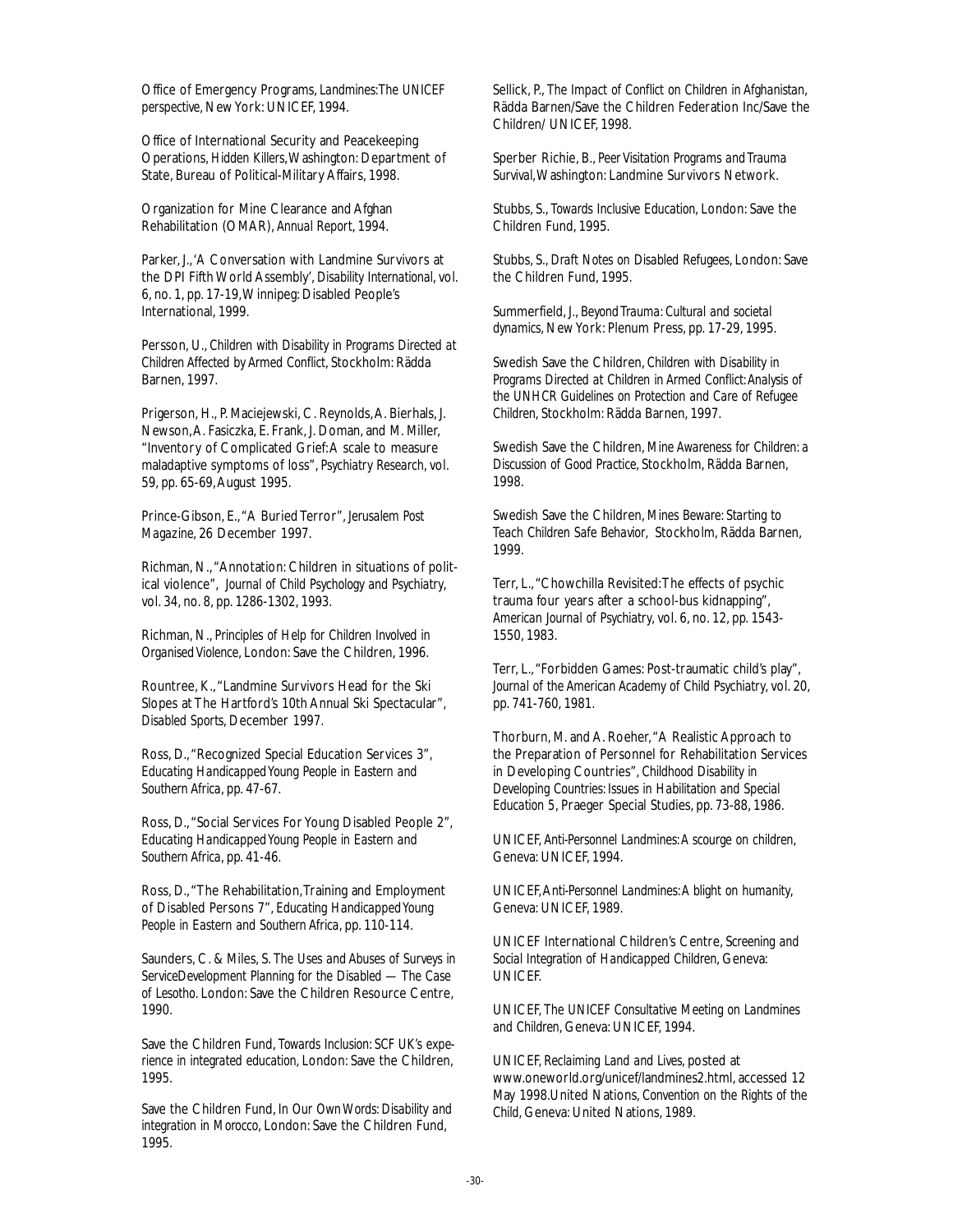United Nations, *Impact of Armed Conflict on Children: Report of Graáa Machel, Expert of the Secretary-General of the United Nations,* New York: UN Department of Public Information and UNICEF, 1996.

United Nations, *Mine Action and Effective Coordination:The United Nations policy*, New York: United Nations, 1998.

United Nations, *The Standard Rules on the Equalization of Opportunities for Persons with Disabilities,* New York: United Nations, 1994.

United Nations, *The Silent Shout: Helping children learn about landmines*, New York: UNICEF Division of Communication, n.d.

United Nations Department of Humanitarian Affairs, *UN Mine Clearance*: UNDHA,April 1996.

Walker, B. and A. Sultan, *Children with Special Needs in Zambezia and Inhambane:A study*, Maputo: MICAS/SCF UK, 1996.

Werner, D., *Nothing About Us Without Us: Developing innovative technologies for, by and with disabled persons*, Palo Alto: Health Wrights, 1998.

Wheatley,A., *Children Affected by Armed Conflict in North and East Sri Lanka: Situation report*, Sri Lanka: Save the Children Fund, 1998.

White, J., "Let's Give Landmine Survivors a Reason to Live", *In Motion*, vol. 7, no. 5, pp. 29-37, 1997.

White, J. and R. Burny, *Promoting Community-Based Action to Rehabilitate Landmine Victims in Angola*,Washington: Landmine Survivors Network, 1998.

Wilson, J. and B. Raphael, *International Handbook of Traumatic Stress Syndromes*, New York: Plenum Press, 1993.

Woodmansey, I. and L. Maresca, *The Silent Menace: Landmines in Bosnia and Herzegovina*, Geneva: International Committee of the Red Cross/Office of United Nations High Commissioner for Refugees, 1998.

World Rehabilitation Fund Inc, *Training and Treatment Project in Collaboration with BMVSS, India, at Kumi Hospital, Uganda*, June 1998.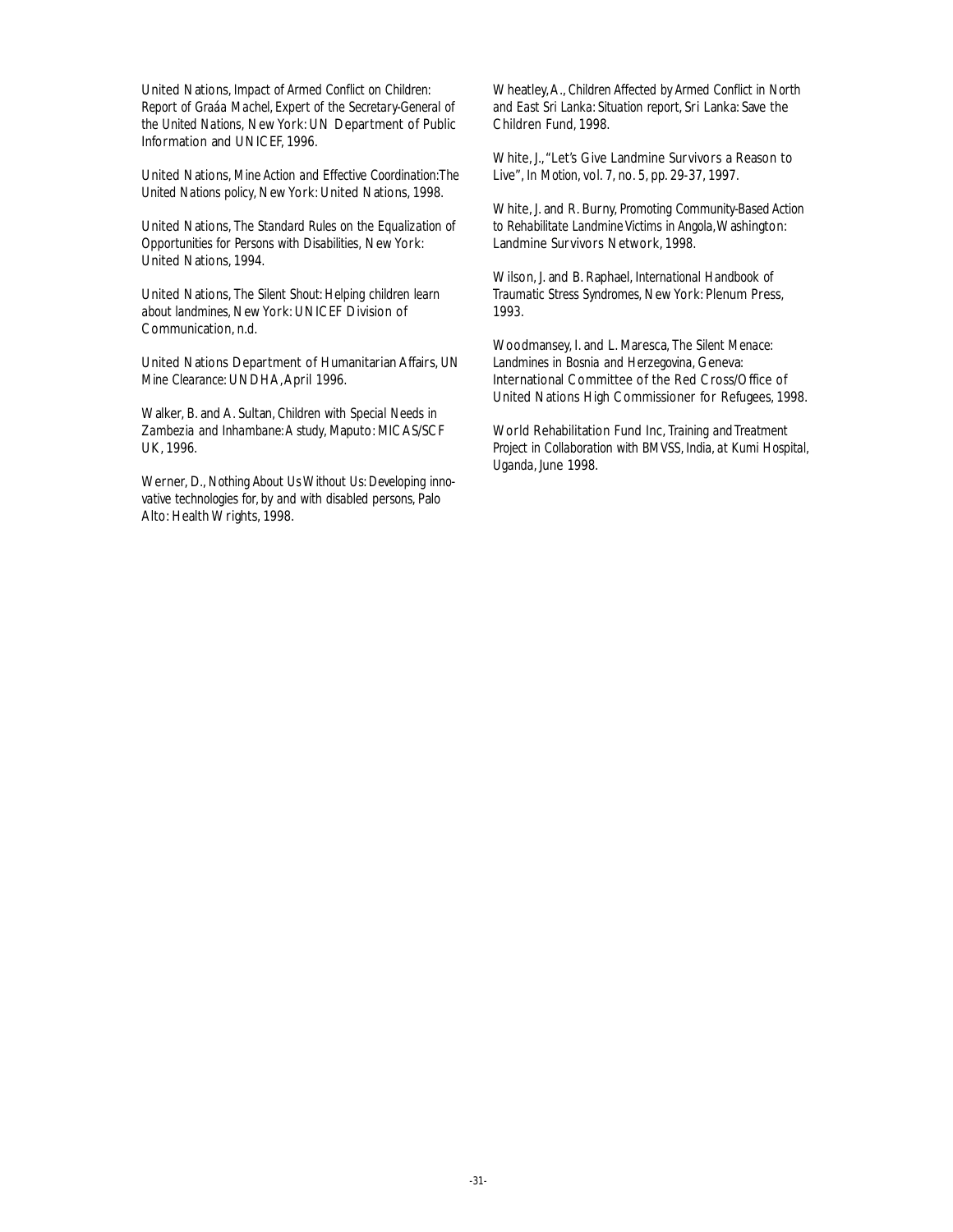#### **INTERNATIONAL SAVE THE CHILDREN ALLIANCE**

*Working Group on Children Affected by Armed Conflict and Displacement*

Save the Children Federation 1620 I Street, NW, Suite 202 Washington DC 20006 USA tel: 1-202-293-4170 fax: 1-202-293-4167

Rädda Barnen (Swedish Save the Children) Torsgatan 4 S-10788 Stockholm Sweden tel: 46 8 698 90 00 fax: 46 8 698 90 10

Save the Children Fund 17 Grove Lane London SE5 8RD United Kingdom tel: 44 171 703 54 00 fax: 44 171 703 76 26

Redd Barna (Norwegian Save the Children) Hammersborg Torg 3 P.O. Box 6902 St. Olavs Plass 0130, Oslo Norway tel: 47 22 99 09 00 fax: 47 22 99 08 60

Red Barnet (Danish Save the Children) Rantzausgade 60 DK-2200 Copenhagen **Denmark** tel: 70 20 61 20 fax: 70 20 62 20

*Additional copies of this publication may be obtained from members of the International Save the Children Alliance Working Group on Children Affected by Armed Conflict and Displacement listed above or from the Alliance secretariat in London.*